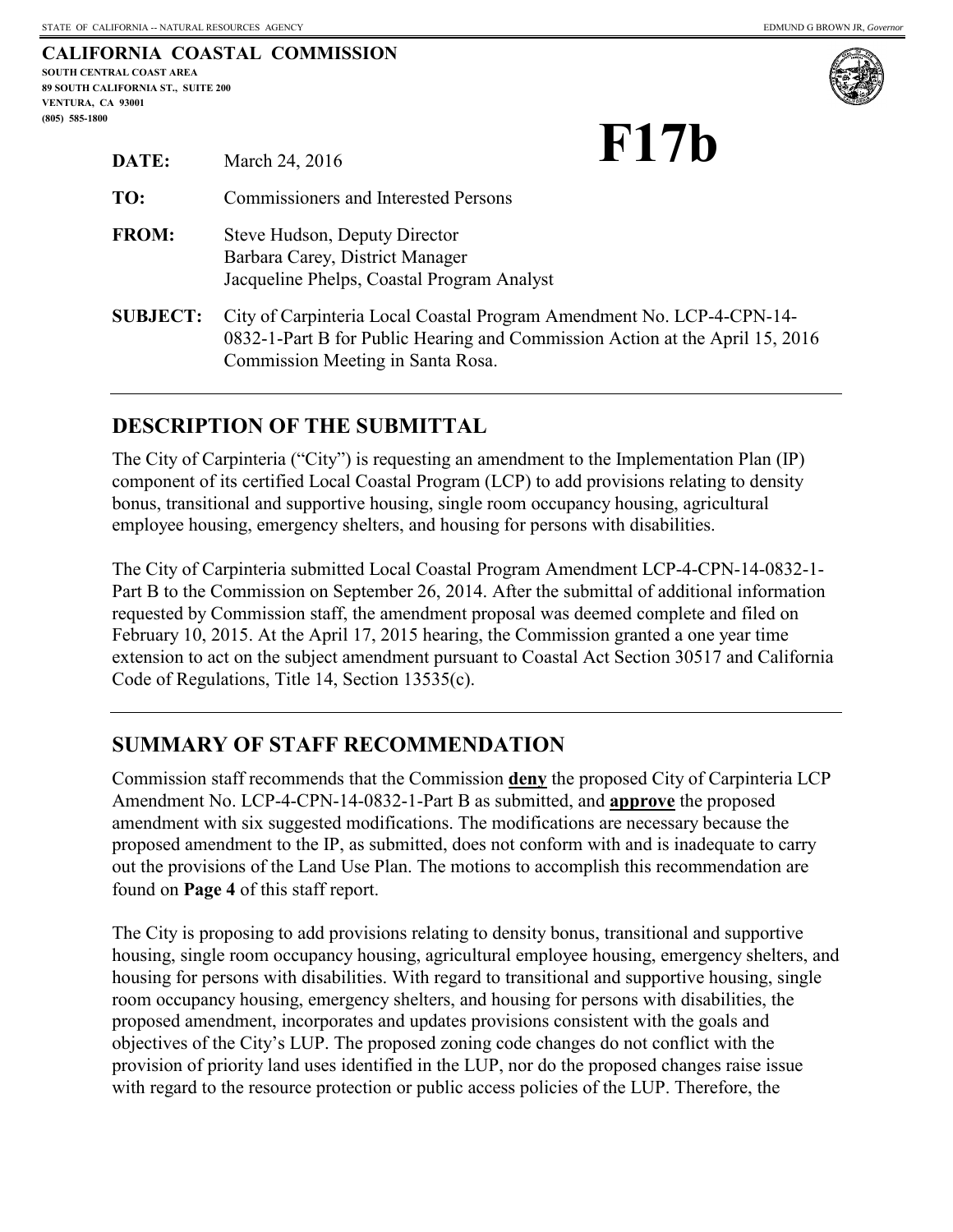Commission finds that these sections of the proposed amendment, as submitted, are adequate to implement the land use policies.

The subject amendment also includes the addition of new density bonus provisions. The key issues raised with regard to density bonuses and incentives are the potential impacts to coastal resources if incentives include a reduction in development standards or other requirements in a manner inconsistent with the resource protection policies of the LUP, and/or if no maximum limits are placed on the density bonuses. In this case, to ensure that bonuses are granted consistent with the resource protection policies of the LUP, **Suggested Modification One (1)**, clarifies that the City may grant an incentive to accommodate the density increase, unless the requested incentive will have an adverse effect on coastal resources. Furthermore, **Suggested Modification Two (2)** requires that any area of land that is not potentially developable due to hazards or other environmental and resource factors shall not be considered potentially developable lot area for the purposes of calculating base density.

Lastly, as a component of the subject amendment, the City has also proposed to add provisions regarding agricultural employee housing. The LUP contains several policies which require the protection of coastal agriculture, and as proposed the subject IP amendment would weaken the existing standards that require implementation of those protections. As such, in order to ensure the continued protection of agriculture, **Suggested Modification Five (5)** requires that the employee dwellings are only for employees engaged in agriculture, that dwellings are clustered to the maximum extent feasible, and that verification be submitted to the City which describes the need for the additional dwellings.

In conclusion, the proposed amendment to the IP will not be fully adequate to carry out the certified land use plan, for the above-stated reasons and is denied as submitted. With the suggested modification, however, the proposed IP amendment can be approved as being consistent with and adequate to carry out the certified land use plan.

**Additional Information:** For further information, please contact Jacqueline Phelps at the South Central Coast District Office of the Coastal Commission at (805) 585-1800. The proposed amendment to the City of Carpinteria Local Coastal Program (LCP) is available for review at the Ventura Office of the Coastal Commission.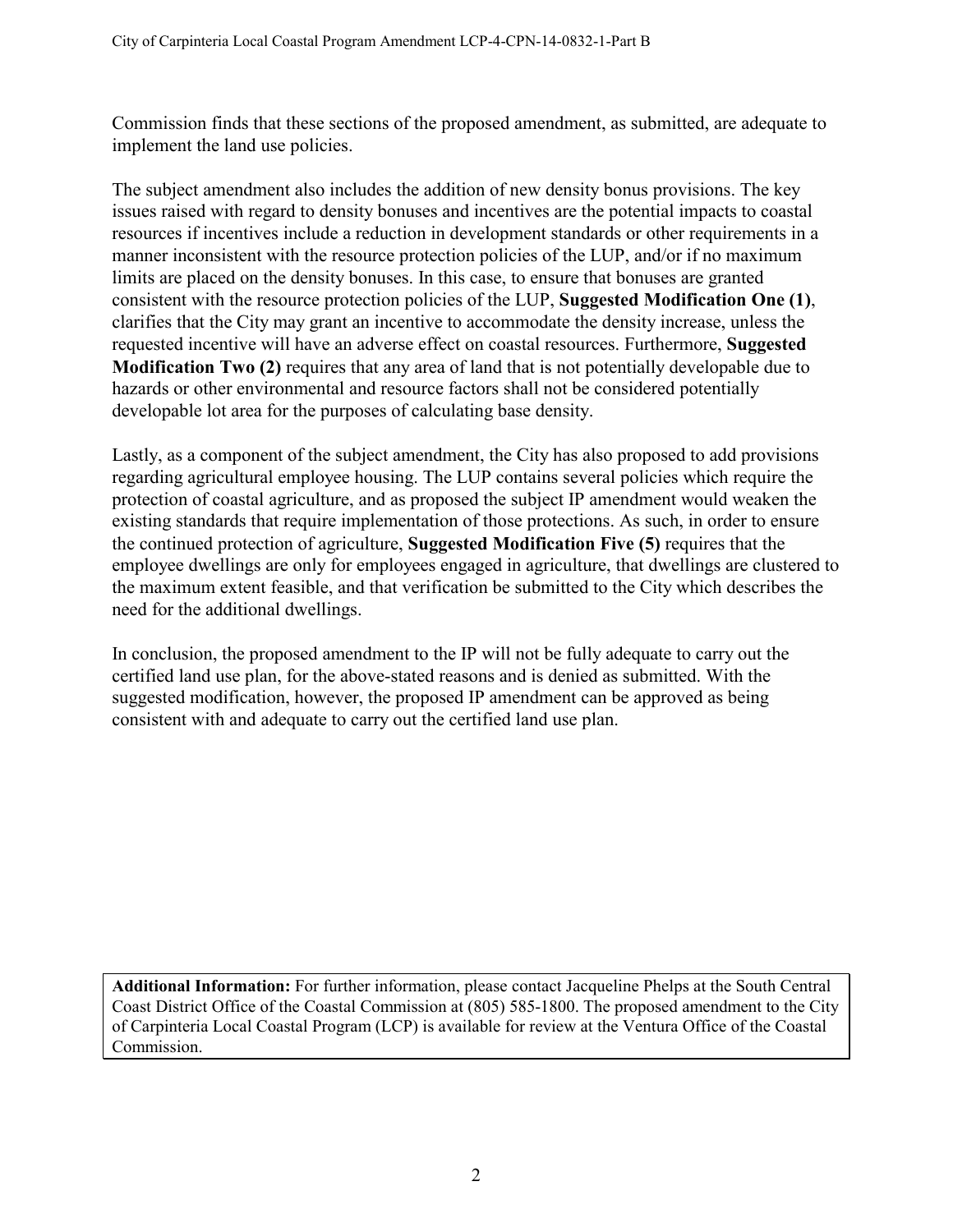# **TABLE OF CONTENTS**

| L.              |                                                                                                                           |  |
|-----------------|---------------------------------------------------------------------------------------------------------------------------|--|
| A <sub>1</sub>  |                                                                                                                           |  |
| B <sub>1</sub>  |                                                                                                                           |  |
| $\mathcal{C}$ . |                                                                                                                           |  |
| Н.              | STAFF RECOMMENDATION, MOTIONS, & RESOLUTIONS ON THE                                                                       |  |
|                 |                                                                                                                           |  |
| A <sub>1</sub>  |                                                                                                                           |  |
| <sub>B</sub>    | CERTIFICATION OF THE IMPLEMENTATION PLAN AMENDMENT WITH SUGGESTED                                                         |  |
|                 |                                                                                                                           |  |
| Ш.              |                                                                                                                           |  |
|                 | 1.                                                                                                                        |  |
|                 | 2.                                                                                                                        |  |
|                 | 3.                                                                                                                        |  |
|                 | 4.                                                                                                                        |  |
|                 | 5.                                                                                                                        |  |
|                 | 6.                                                                                                                        |  |
|                 | IV. FINDINGS FOR DEINAL OF THE IP AMENDMENT AS SUBMITTED, AND<br>APPROVAL OF THE IP AMENDMENT, IF MODIFIED AS SUGGESTED 9 |  |
| $\mathbf{A}$ .  |                                                                                                                           |  |
| B <sub>1</sub>  |                                                                                                                           |  |
|                 | Transitional and Supportive Housing, Single Room Occupancy Housing, Emergency<br>$\mathcal{I}$ .                          |  |
|                 |                                                                                                                           |  |
|                 | 2.                                                                                                                        |  |
|                 | $\mathfrak{Z}$ .                                                                                                          |  |
|                 | $\overline{4}$ .                                                                                                          |  |
| C               |                                                                                                                           |  |

# **EXHIBITS**

| <b>Exhibit 1.</b> | City of Carpinteria City Ordinance No. 668 |
|-------------------|--------------------------------------------|
| <b>Exhibit 2.</b> | <b>Council Agenda Staff Report</b>         |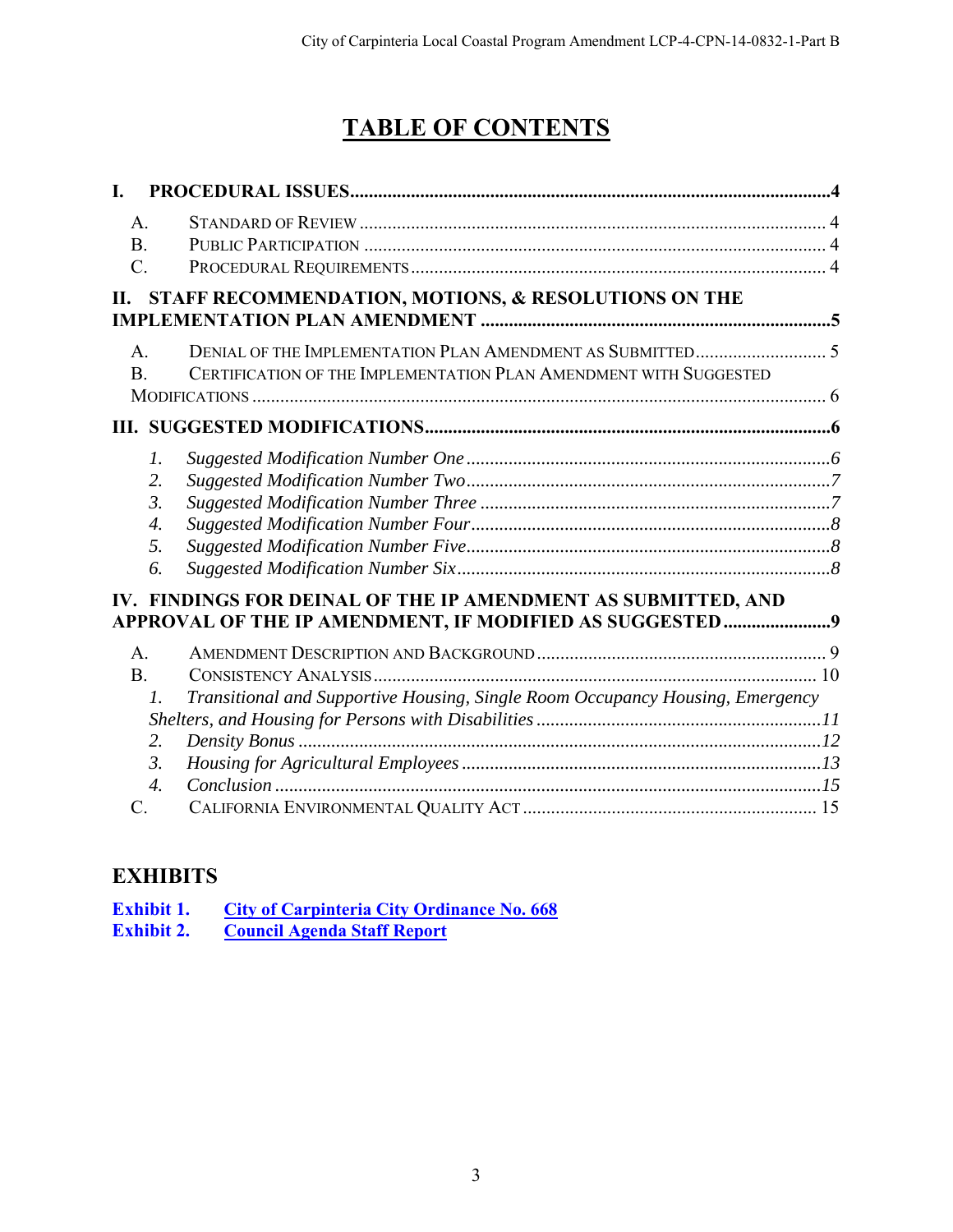# <span id="page-3-0"></span>**I. PROCEDURAL ISSUES**

## <span id="page-3-1"></span>**A. STANDARD OF REVIEW**

The Coastal Act provides:

*The local government shall submit to the Commission the zoning ordinances, zoning district maps, and, where necessary, other implementing actions that are required pursuant to this chapter…* 

*…The Commission may only reject ordinances, zoning district maps, or other implementing action on the grounds that they do not conform with, or are inadequate to carry out, the provisions of the certified land use plan. If the Commission rejects the zoning ordinances, zoning district maps, or other implementing actions, it shall give written notice of the rejection, specifying the provisions of the land use plan with which the rejected zoning ordinances do not conform, or which it finds will not be adequately carried out, together with its reasons for the action taken. (Section 30513)* 

*The Commission may suggest modifications… (Section 30513)* 

The standard of review for the proposed amendment to the Implementation Plan (Coastal Zoning Ordinance) of the certified Local Coastal Program, pursuant to Section 30513 and 30514 (regarding amendments) of the Coastal Act, is whether the Implementation Plan, would be in conformance with, and adequate to carry out, the provisions of the Land Use Plan (LUP) portion of the City of Carpinteria's certified Local Coastal Program.

# <span id="page-3-2"></span>**B. PUBLIC PARTICIPATION**

Section 30503 of the Coastal Act requires public input in preparation, approval, certification and amendment of any LCP. The City held public hearings on the subject amendment request on July 7, 2014 and July 28, 2014. The hearings were noticed to the public consistent with Sections 13551 and 13552 of Title 14 of the California Code of Regulations. Notice of the subject amendment has been distributed to all known interested parties.

# <span id="page-3-3"></span>**C. PROCEDURAL REQUIREMENTS**

Pursuant to Section 13551 (b) of Title 14 of the California Code of Regulations, the City resolution for submittal may specify that a Local Coastal Program Amendment will either require formal local government adoption after the Commission approval, or that it is an amendment that will take effect automatically upon the Commission's approval pursuant to Public Resources Code Sections 30512, 30513, and 30519. In this case, because this approval is subject to suggested modifications by the Commission, if the Commission approves the proposed amendment pursuant to the staff recommendation, the City must act to accept the certified suggested modifications within six months from the date of Commission action in order for the amendment to become effective (California Code of Regulations, Title 14, Sections 13544 &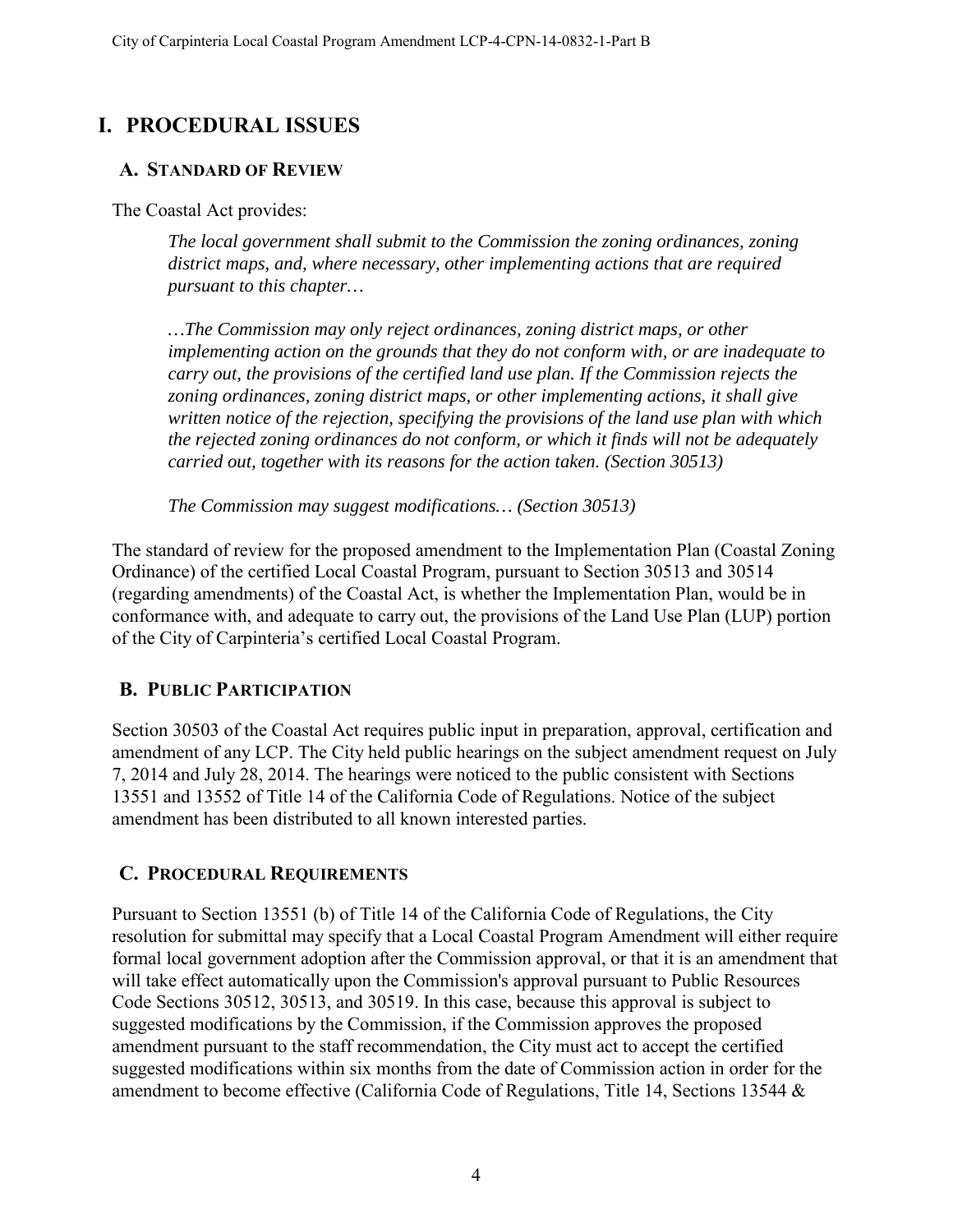13544.5; and Sections 13542(b) and 13537(b)). If the Commission certifies the proposed LCP Amendment with suggested modifications and the City acts on those suggested modifications, then pursuant to Section 13544 of the Code of Regulations, the Executive Director shall determine whether the City's action is adequate to satisfy all requirements of the Commission's certification order and report on such adequacy to the Commission. Should the Commission deny the LCP Amendment, as submitted, without suggested modifications, no further action is required by either the Commission or the City, and the LCP amendment is not effective.

# <span id="page-4-0"></span>**II. STAFF RECOMMENDATION, MOTIONS, & RESOLUTIONS ON THE IMPLEMENTATION PLAN AMENDMENT**

Following public hearing, staff recommends the Commission adopt the following resolution and findings. The appropriate motion to introduce the resolution and a staff recommendation is provided prior to each resolution.

## <span id="page-4-1"></span>**A. DENIAL OF THE IMPLEMENTATION PLAN AMENDMENT AS SUBMITTED**

## **Motion:**

*I move that the Commission reject City of Carpinteria Implementation Plan Amendment LCP-4-CPN-14-0832-1-Part B as submitted.* 

Staff recommends a **YES** vote. Passage of this motion will result in rejection of the Implementation Plan Amendment LCP-4-CPN-14-0832-1-Part B and the adoption of the following resolution and findings. The motion passes only by an affirmative vote of a majority of the Commissioners present.

# **Resolution:**

The Commission hereby *denies* certification of City of Carpinteria Implementation Plan Amendment LCP-4-CPN-14-0832-1-Part B, as submitted, and adopts the findings set forth below on grounds that the Implementation Plan amendment, as submitted, does not conform with and is inadequate to carry out, the provisions of the certified Land Use Plan, as amended. Certification of the Implementation Plan amendment would not meet the requirements of the California Environmental Quality Act as there are feasible alternatives and mitigation measures that would substantially lessen the significant adverse impacts on the environment that will result from certification of the Implementation Plan amendment as submitted.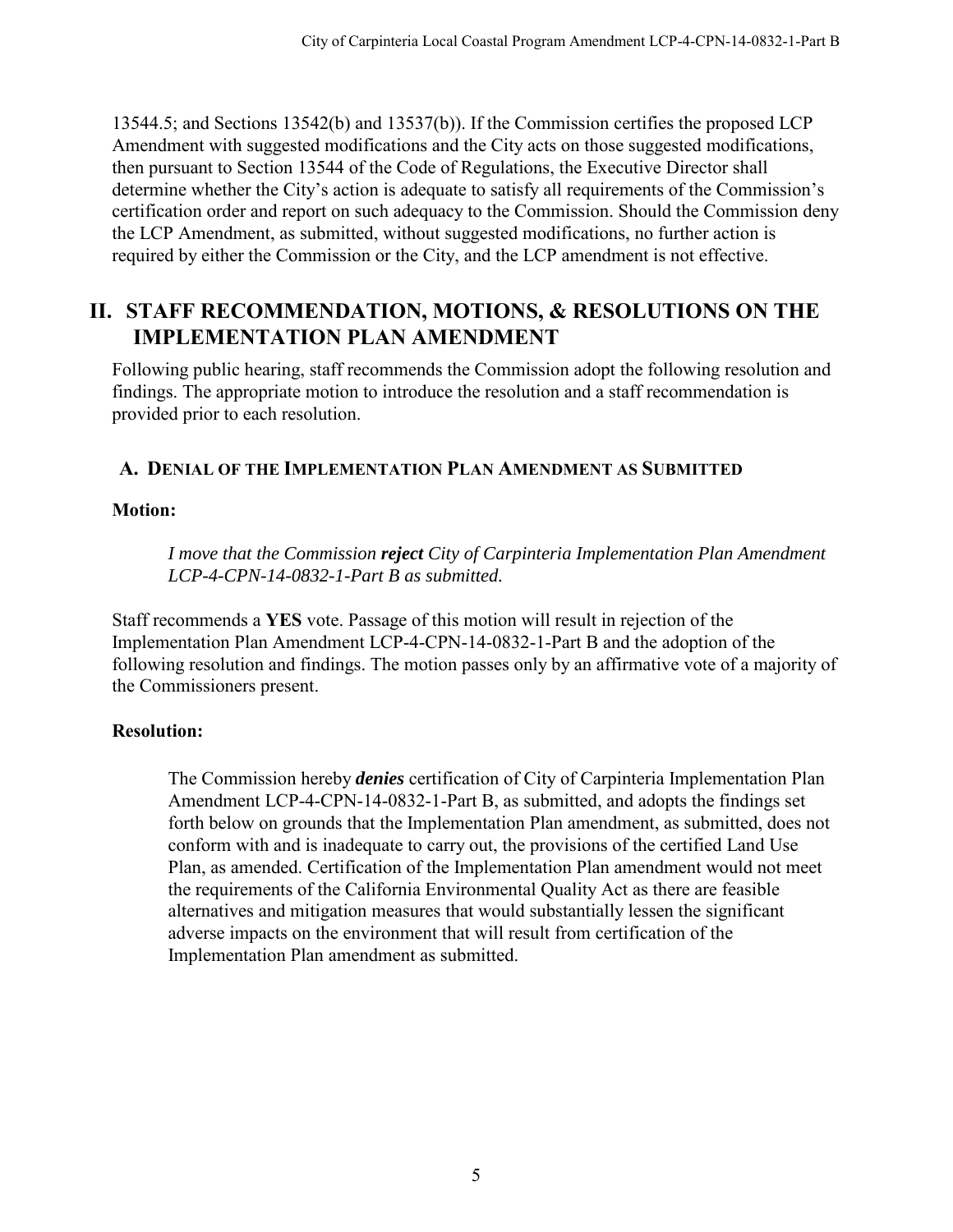## <span id="page-5-0"></span>**B. CERTIFICATION OF THE IMPLEMENTATION PLAN AMENDMENT WITH SUGGESTED MODIFICATIONS**

#### **Motion:**

#### *I move that the Commission certify City of Carpinteria Implementation Plan Amendment LCP-4-CPN-14-0832-1-Part B if it is modified as suggested in this staff report.*

Staff recommends a **YES** vote. Passage of this motion will result in certification of the Implementation Plan amendment LCP-4-CPN-14-0832-1-Part B with suggested modifications and the adoption of the following resolution and findings. The motion passes only by an affirmative vote of a majority of the Commissioners present.

#### **Resolution:**

The Commission hereby *certifies* the City of Carpinteria Implementation Plan Amendment LCP-4-CPN-14-0832-1-Part B, if modified as suggested, and adopts the findings set forth below on grounds that the Implementation Plan amendment with the suggested modifications conforms with, and is adequate to carry out, the provisions of the certified Land Use Plan, as amended. Certification of the Implementation Plan amendment if modified as suggested complies with the California Environmental Quality Act, because either 1) feasible mitigation measures and/or alternatives have been incorporated to substantially lessen any significant adverse effects of the Implementation Plan Amendment on the environment, or 2) there are no further feasible alternatives and mitigation measures that would substantially lessen any significant adverse impacts on the environment.

# <span id="page-5-1"></span>**III. SUGGESTED MODIFICATIONS**

The staff recommends the Commission certify the proposed IP amendment, with seven modifications as shown below. Language presently contained within the certified LCP is shown in straight type. Language proposed to be added by the City of Carpinteria in this amendment is shown underlined. Language proposed to be deleted by the City of Carpinteria in this amendment is shown as strikethrough. Language recommended by Commission staff to be inserted is shown double underlined. Language recommended by Commission staff to be deleted is shown as double strikethrough.

#### <span id="page-5-2"></span>**1. Suggested Modification Number One**

The following shall be added before Section 14.77.030 - Allowed Density Bonuses and numbered accordingly:

#### XX.XX.XXX – Protection of Coastal Resources

Within the Coastal Zone, any housing development approved pursuant to this Chapter to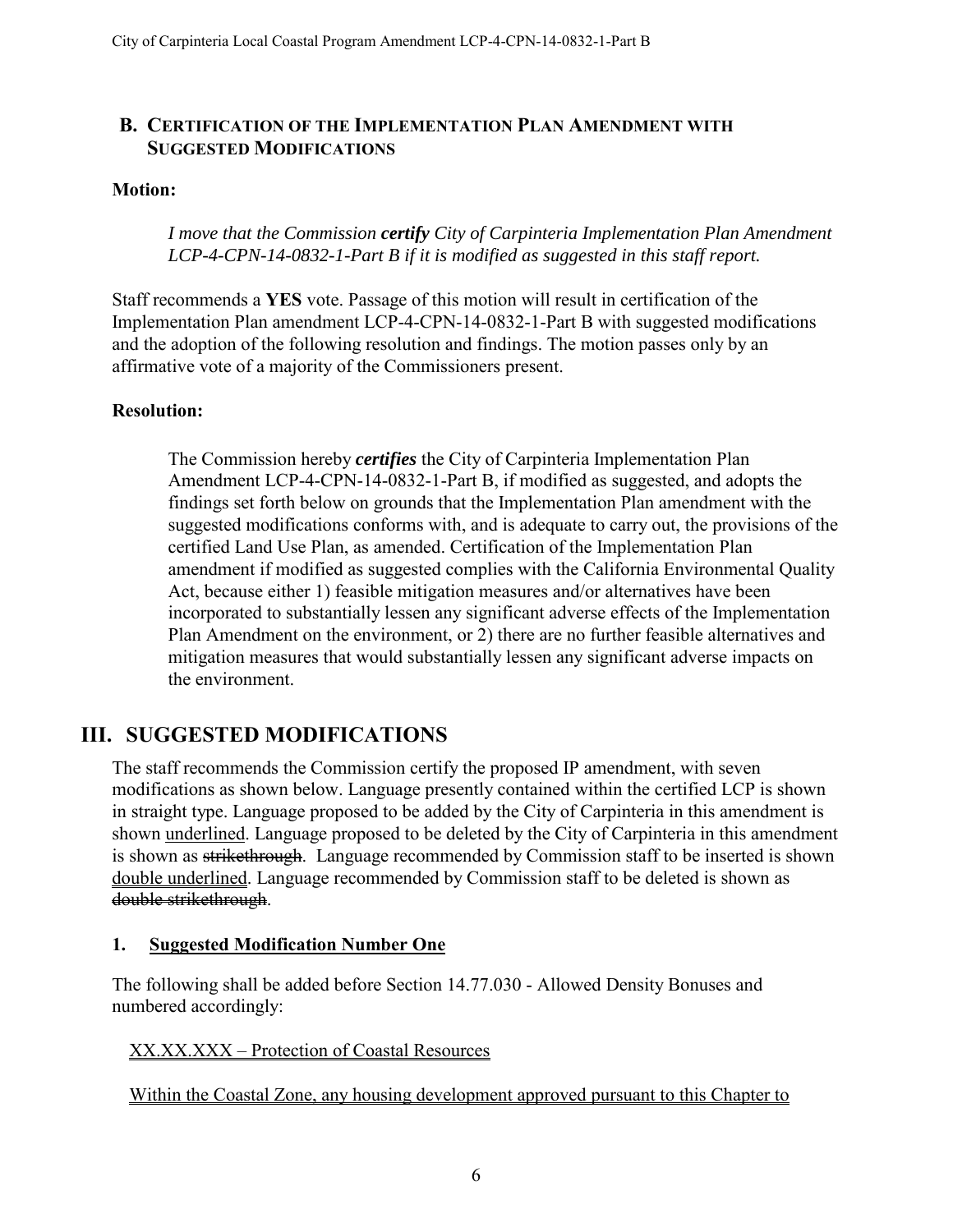include a density bonus, incentive(s), or concession(s) shall be consistent with all otherwise applicable certified local coastal program policies and development standards. Further, the City may grant the incentive or concession to accommodate the density increase in compliance with this section only if the requested incentive or concession will not have an adverse effect on coastal resources that is inconsistent with the certified local coastal program or the Chapter 3 policies of the Coastal Act.

## <span id="page-6-0"></span>**2. Suggested Modification Number Two**

Section 14.77.030 - Allowed Density Bonuses shall be modified as follows:

The Review authority shall determine the amount of a density bonus allowed in a housing development in compliance with this Section. For the purposes of this Chapter, "density bonus" means a density increase over the otherwise maximum allowable residential density under the applicable General Plan/Coastal Plan designation and zone as of the date of application by the applicant to the city. For purposes of calculating base density, any area of land on a given site in the Coastal Zone that is not potentially developable due to hazards or other environmental and resource factors (including but not limited to, areas of sensitive habitat or buffers to that sensitive habitat, steep slopes, public access ways, or geologic instability) shall not be considered potentially developable lot area and shall be excluded from the base density calculations (i.e., base density shall be determined based only on the potentially developable portion of a given site.).

# <span id="page-6-1"></span>**3. Suggested Modification Number Three**

Part C of Section 14.77.120 - Judicial Relief, Waiver of Standards shall be modified as follows:

- C. City exemption. Notwithstanding the provisions of Subsections A and B, above, nothing in this Section shall be interpreted to require the city to:
	- 1. Grant a density bonus, incentive, concession or waive or reduce development standards, if the bonus, incentive, concession, waiver or reduction would have an adverse impact, as defined in Government Code §65589.5(d)(2), upon health, safety or the physical environment, and for which there is no feasible method to satisfactorily mitigate or avoid the adverse impact; or
	- 2. Grant a density bonus, incentive, concession or waive or reduce development standards, if the bonus, incentive, concession, waiver or reduction would have an adverse impact on any real property that is listed in the California Register of Historical Resources.; or
	- 3. Grant a density bonus, incentive, concession or waive or reduce development standards, if the bonus, incentive, concession, waiver or reduction would be inconsistent with the Coastal Act or the City's certified Local Coastal Program. Rather, the city may only grant a density bonus, incentive, concession or waive or reduce development standards, if the bonus, incentive, concession, waiver or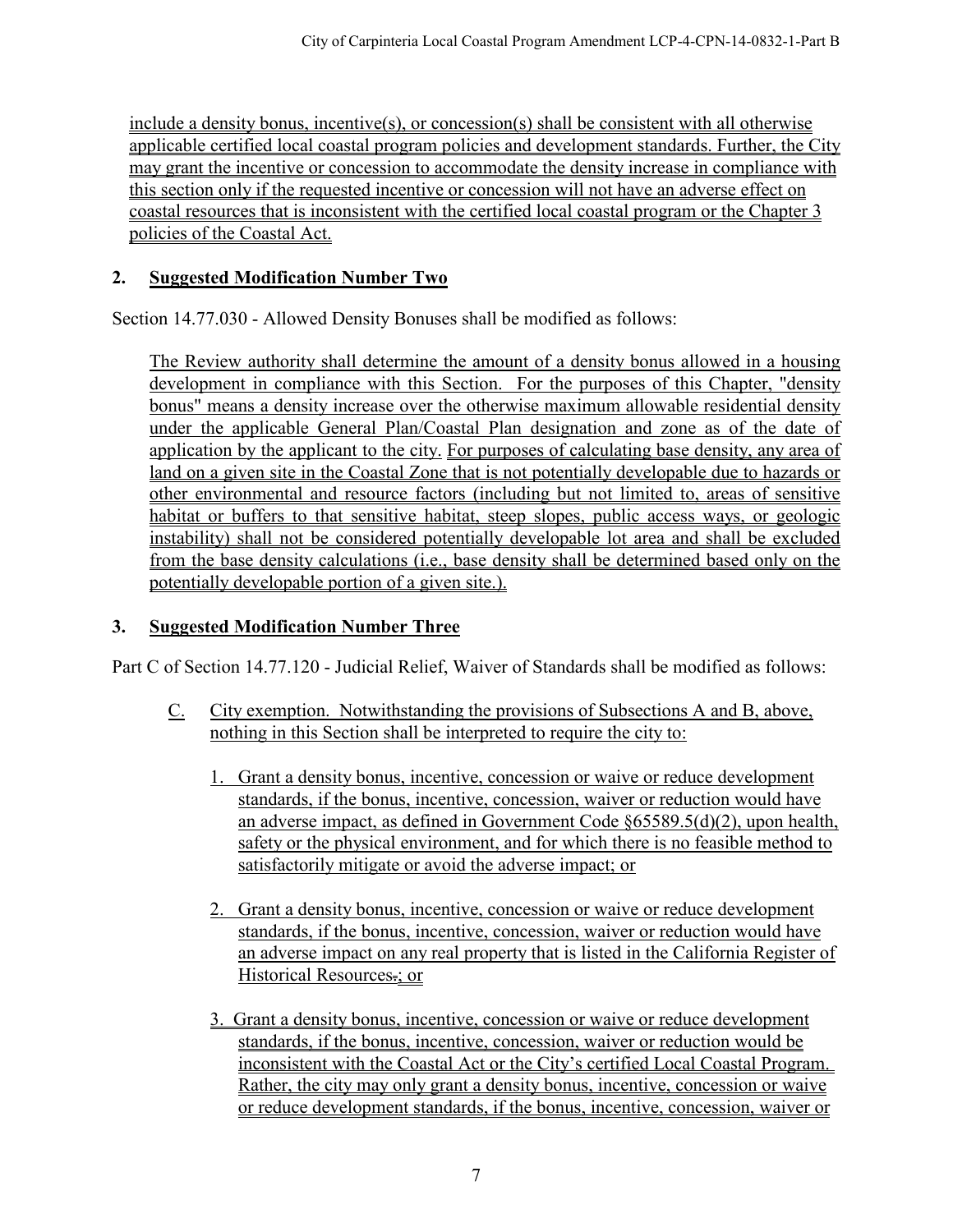## reduction is consistent with the Coastal Act and the City's certified Local Coastal Program.

#### <span id="page-7-0"></span>**4. Suggested Modification Number Four**

Section 14.08.222 – Employee Housing shall be modified as follows:

"Employee housing" has the same meaning as that term is defined in Section 17008 of the Health and Safety Code<del>, or successor statute</del>.

#### <span id="page-7-1"></span>**5. Suggested Modification Number Five**

Section 14.32.030 - Uses Permitted for the Agricultural Zoning District shall be modified as follows:

Uses permitted in the A district are as follows:

1. All types of agriculture and farming except a poultry ranch, dairy, hog ranch, animal feed yard, or animal sales yard, subject to the limitations hereinafter provided in this district;

2. Noncommercial raising of animals not to exceed one horse, mule, or cow; or three (3) goats, hogs, or other livestock not specifically enumerated in this chapter, shall be permitted for each twenty thousand (20,000) square feet of area of the parcel of land upon which the same are kept, except that no more than three (3) hogs shall be kept on any parcel;

3. One single-family dwelling unit per legal parcel. only for occupancy by the owner or lessee of the land upon which such dwelling is located For purposes of this section, any employee housing providing accommodations for six or fewer employees shall be deemed a single-family structure pursuant to Section 17021.5 of the Health and Safety Code.<del>, or successor statute:</del>

4. Employee housing consisting of no more than 36 beds in a group quarters or 12 units or spaces designed for use by a single-family or household, in conformance with Health and Safety Code Section 170201.6. Additional dwellings for employees of the owner or lessee of the land must be for employees engaged in agriculture, shall be clustered to the maximum extent feasible and the applicant shall provide the city with adequate verification of the need for such additional dwellings. or successor statute.

## <span id="page-7-2"></span>**6. Suggested Modification Number Six**

Section 14.12.030 – Uses Permitted by Right shall be modified as follows:

…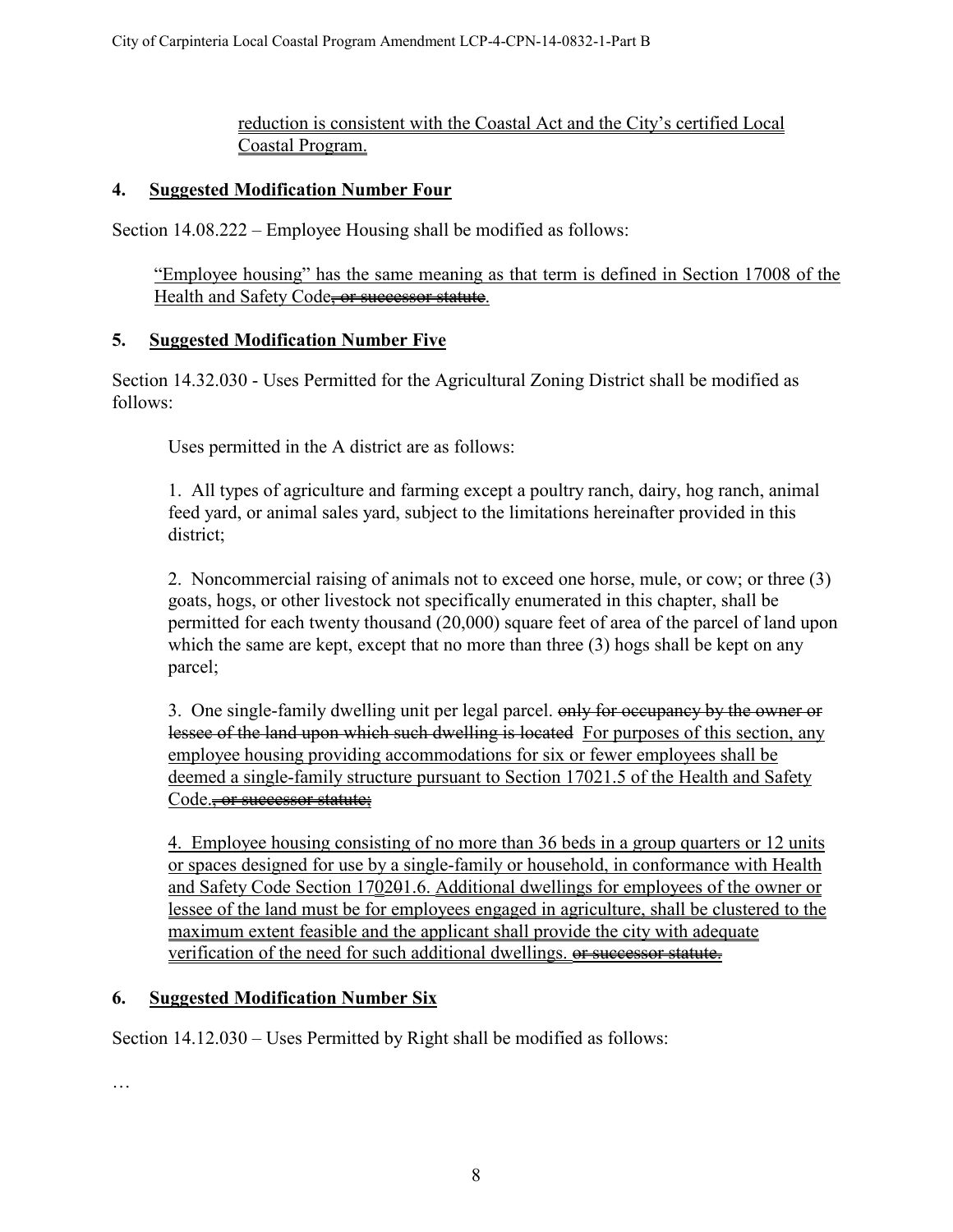11. Agricultural employee housing consistent with Sections 170201.5 and 170201.6 of the Health and Safety Code or successor statute.

# <span id="page-8-0"></span>**IV. FINDINGS FOR DEINAL OF THE IP AMENDMENT AS SUBMITTED, AND APPROVAL OF THE IP AMENDMENT, IF MODIFIED AS SUGGESTED**

The following findings support the Commission's denial of the proposed Implementation Plan Amendment as submitted, and approval of the Implementation Plan Amendment if modified as indicated in Section IV (Suggested Modifications) above. The Commission hereby finds and declares as follows:

## <span id="page-8-1"></span>**A. AMENDMENT DESCRIPTION AND BACKGROUND**

The City of Carpinteria ("City") is requesting an amendment to the Implementation Plan (IP) component of its certified Local Coastal Program (LCP) with regard to density bonus, transitional and supportive housing, single room occupancy housing, agricultural employee housing, emergency shelters, and housing for persons with disabilities. These proposed changes are described in further detail below.

#### Density Bonus

The City proposes to amend the IP to include a new section (Chapter 14.77), to include provisions regarding qualifications, bonus calculations, and specific incentives and regulatory concessions offered by the City for affordable housing consistent with current State Density Bonus law (California Government Code Section 65915-65918). Further, definitions for the following terms are also proposed: Affordable Housing Policies and Procedures, Affordable Units, Child Care Facility, Common Interest Development, Density Bonus Unit(s), Development Standard, Housing Cost, Housing Development, Low Income Household, Moderate Income Household, Qualifying Resident, and Very Low Income Household.

## Transitional and Supportive Housing

The City proposes to add three definitions, Supportive Housing, Transitional Housing, and Target Population, to Chapter 14.08 of the IP. The definitions identify transitional and supportive housing as residential uses subject to the same restrictions as other residential uses in the R-1, PRD, PUD, MHS/PUD, MHP, CPD, CB, RES, M-RP, M, M-CD, A, and REC zone districts. These definitions also indicate that transitional and supportive housing development applications would be processed in the same manner as other applications for residential uses in these zones. As the term "target population" is utilized in the definition of supportive housing, the proposed amendment also includes a definition of target population.

## Single Room Occupancy Housing

The City proposes to add a new definition of Single Room Occupancy to Chapter 14.08 of the IP. Additionally, Chapter 14.14 (Planned Residential Development District) and Chapter 14.49 (Residential Overlay District) are proposed to be modified to include single room occupancy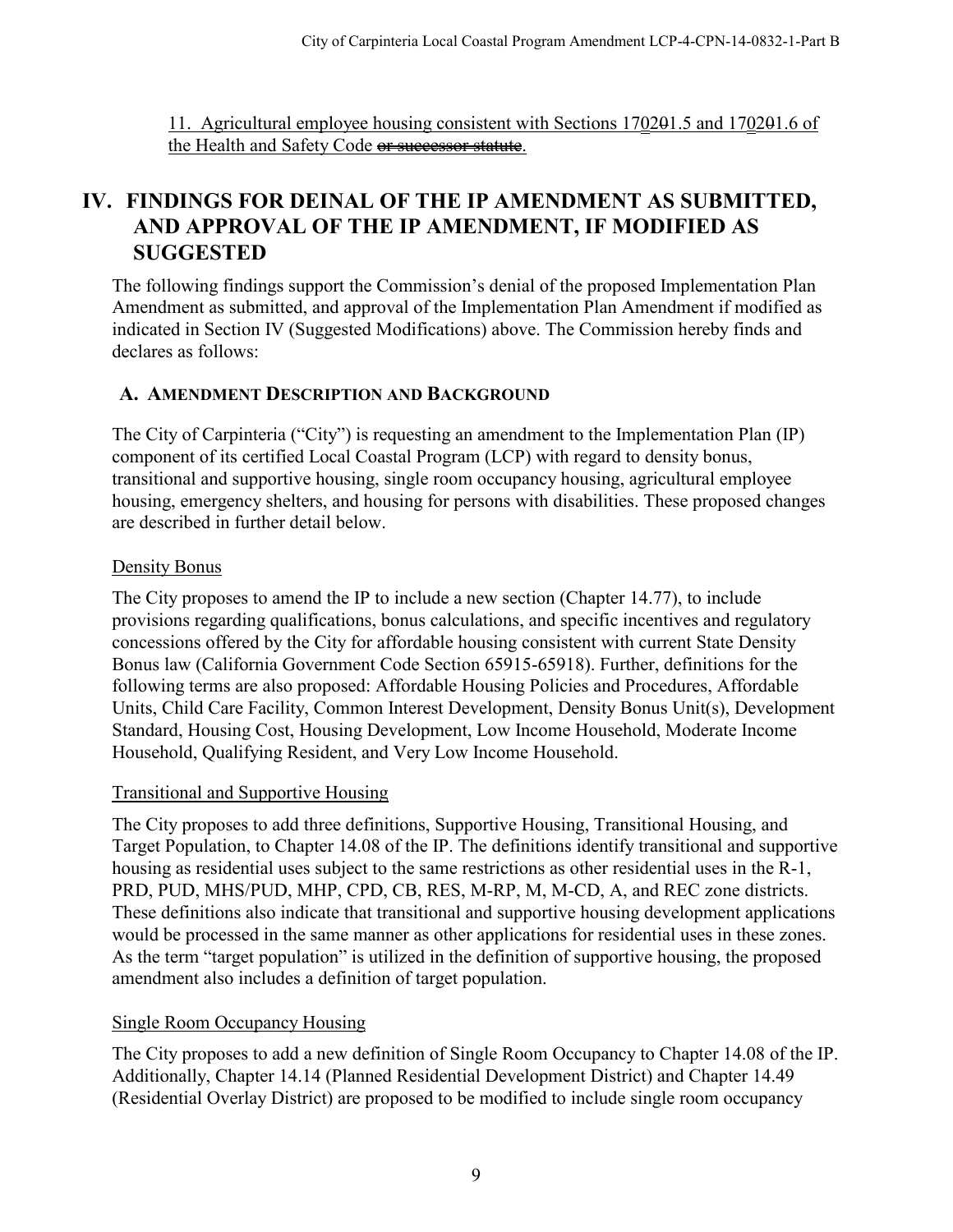units as a use permitted pursuant to a conditional use permit. Furthermore, Chapter 14.62 (Conditional Use Permit) is proposed to be amended to include development standards for single room occupancy units.

#### Housing for Agricultural Employees

The City proposes to add a new Employee Housing definition to Chapter 14.08 of the IP. Additionally, the Uses Permitted section of Chapter 14.32 (Agricultural District) is proposed to be amended to include employee housing as a permitted use. This section is also proposed to be modified to clarify that employee housing accommodating six or fewer employees shall be considered a single-family structure.

#### Emergency Shelters

The City proposes to modify Chapter 14.26 (M-RP Industrial Research Park District) to include emergency shelters as a permitted use. Chapter 14.62 (M-RP Industrial Research Park District) is also proposed to be amended to include development standards for emergency shelters.

#### Housing for Persons with Disabilities

The City proposes to modify the existing definition of family in Chapter 14.08 of the IP. Further, definitions for the following terms are proposed to be deleted: Family Care Home- Large (14.08.240), Family Care Home- Small (14.08.245), and Special Care Home (14.08.565). The City also proposes to add definitions to Chapter 14.08 for Residential Care Facility- Large, and Residential Care Facility- Small. Lastly, Section 14.62.030 (Conditional Uses) is proposed to be amended to include a large residential care facility as a conditionally permitted use.

#### Background

As mentioned above, the City of Carpinteria submitted Local Coastal Program Amendment LCP-4-CPN-14-0832-1-Part B to the Commission on September 26, 2014. After the submittal of additional information requested by Commission staff, the amendment proposal was deemed complete and filed on February 10, 2015. At the April 17, 2015 hearing, the Commission granted a one year time extension to act on the subject amendment pursuant to Coastal Act Section 30517 and California Code of Regulations, Title 14, Section 13535(c).

## <span id="page-9-0"></span>**B. CONSISTENCY ANALYSIS**

City of Carpinteria Land Use Plan Objective 6 states:

*Create flexible land use and zoning standards for general commercial and industrial parcels that allow opportunities for residential use to expand, as determined appropriate by the City, in response to changing needs relative to the jobs/housing balance locally and in the region, and as incentive toward the development of affordable housing.*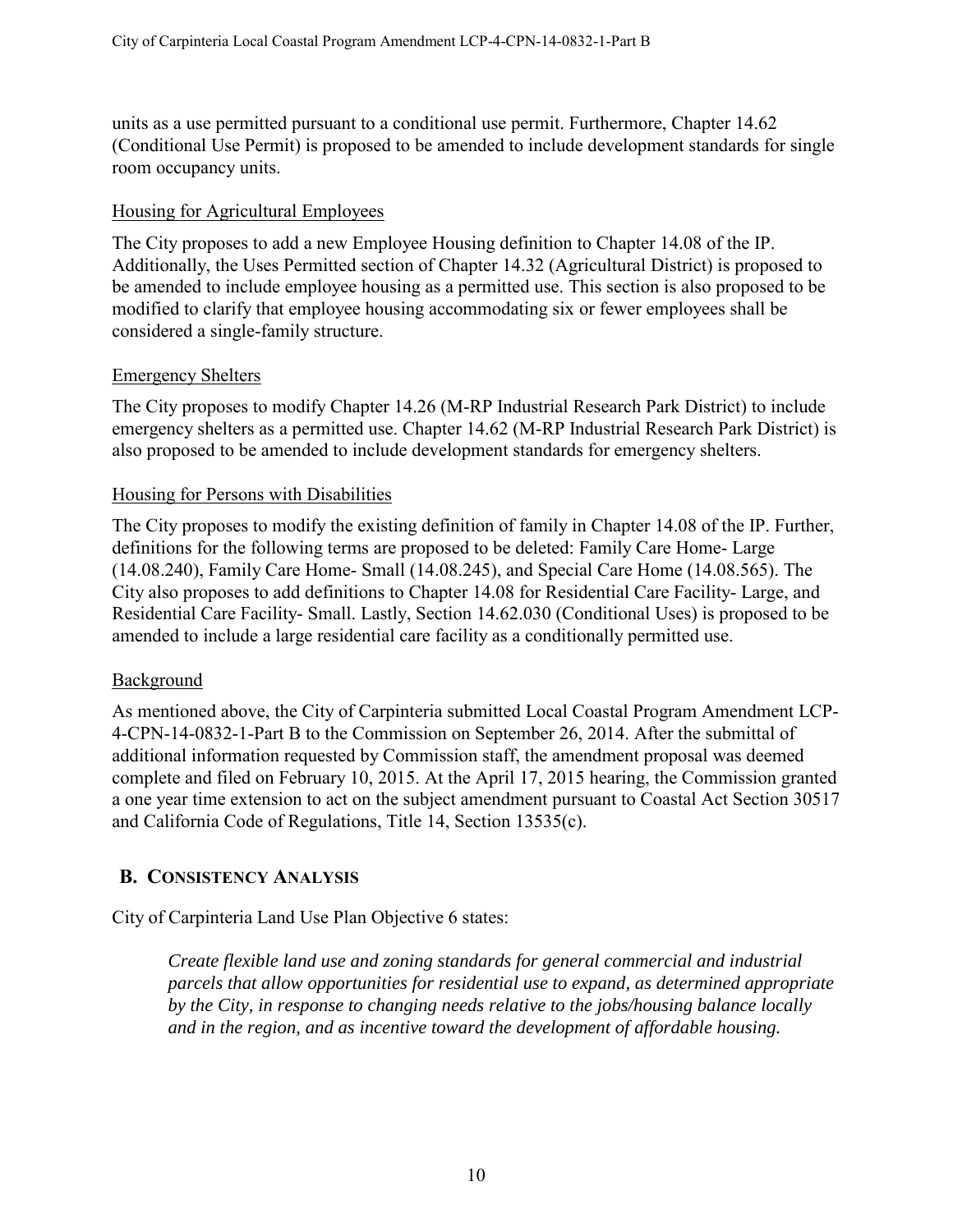City of Carpinteria Land Use Plan Policy 6a states:

*The City may consider and permit mixed use (i.e., residential/commercial or residential/industrial) on parcels designated on Figure LU-1 for commercial or industrial use. Such mixed use may be considered if the City has found that either the allowance would encourage rehabilitation of important existing housing stock, or the residential use of the subject parcel(s) would result in the production of affordable housing in the community, and that mixed use on the site would assist the City in maintaining an appropriate balance between jobs and housing. Mixed-use development shall not be permitted on parcels designated for commercial or industrial use unless it is found by the City to be compatible with existing and anticipated uses in the area surrounding the site.* 

City of Carpinteria Land Use Plan Policy 6b states in relevant part:

*The City may consider and permit residential use on a parcel or parcels not designated for such use under certain circumstances. Such residential use may be considered on a parcel or parcels designated for commercial or industrial use if the City has found that either the allowance would encourage rehabilitation of important existing housing stock or the residential use of the subject parcel(s) would result in the production of affordable housing in the community, and that residential use on the site would assist the City in maintaining an appropriate balance between jobs and housing…* 

As described above, the standard of review for the proposed amendment to the Implementation Plan of the certified Local Coastal Program, pursuant to Section 30513 and 30514 (regarding amendments) of the Coastal Act, is whether the Implementation Plan, would be in conformance with, and adequate to carry out, the provisions of the Land Use Plan (LUP) portion of the City of Carpinteria's certified Local Coastal Program.

The City of Carpinteria Land Use Plan (LUP) includes policy language that supports the continuation and expansion of various housing alternatives and uses in the City. The LUP also includes several policies that protect coastal resources, including prime and productive agricultural land, public access, sensitive habitat, and wetland areas.

#### <span id="page-10-0"></span>1. Transitional and Supportive Housing, Single Room Occupancy Housing, Emergency Shelters, and Housing for Persons with Disabilities

With regard to transitional and supportive housing, single room occupancy housing, emergency shelters, and housing for persons with disabilities, the proposed amendment, incorporates and updates provisions consistent with the goals and objectives of the City's LUP. Transitional housing may be designated for a homeless individual or family transitioning to permanent housing. This housing may be group housing or multi-family units. Supportive housing is a place for permanent residence, where residents are disabled, or include populations such as elderly persons, individuals exiting from institutional settings, or veterans. Single Room Occupancy Units (SROs) are residential units of a smaller size than normally found in multiple dwellings, in which sanitary facilities and kitchen/cooking facilities may be provided within the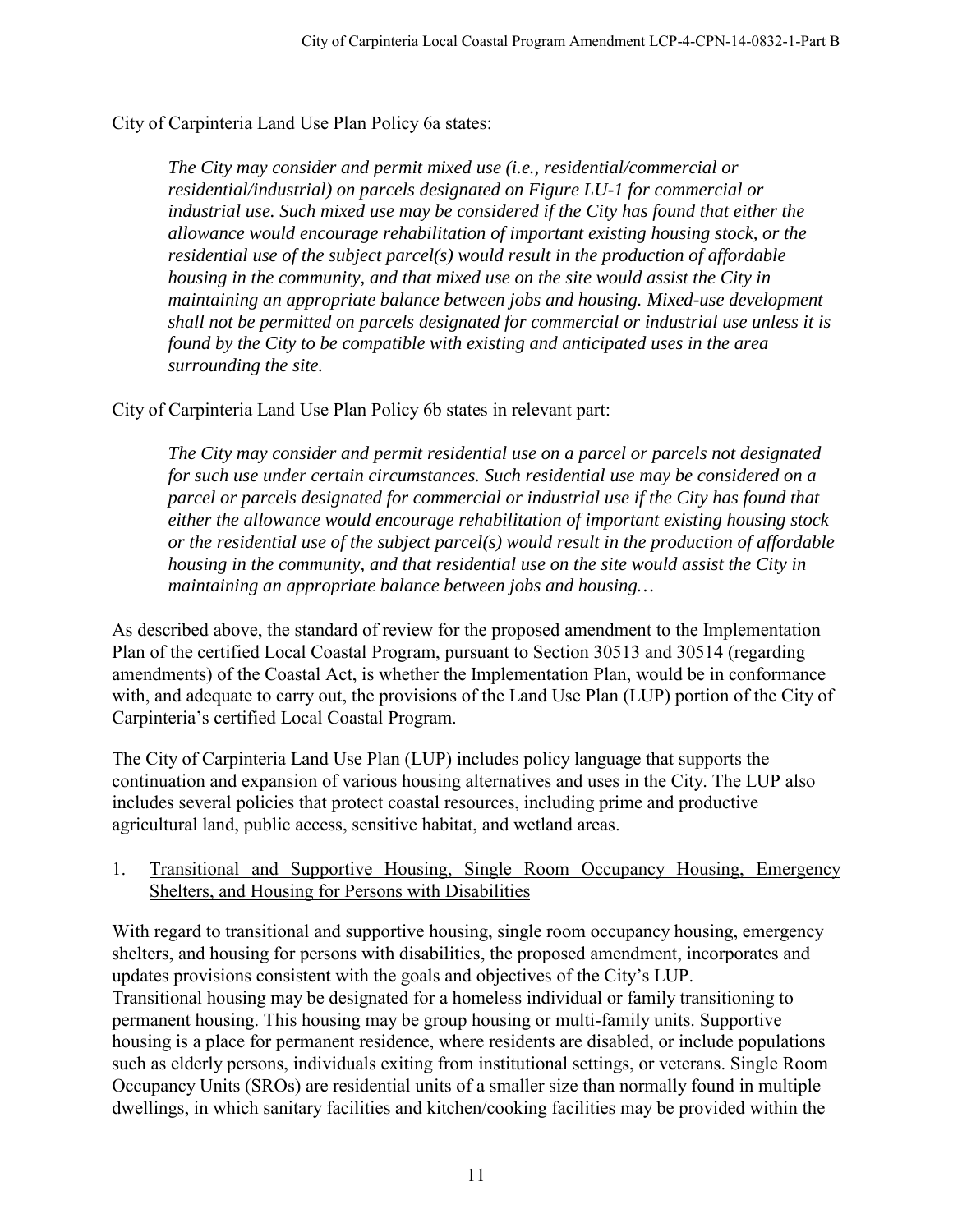unit or may be shared among units. The amendment proposes development standards for these types of housing, including unit size.

Emergency shelters are for the temporary housing of homeless persons. As proposed, an emergency shelter would be a permitted use within the M-RP (Industrial Research Park District). The proposed amendment establishes a process and regulations for review of requests for Emergency Shelters including maximum number of beds per person to be served nightly, offstreet parking, provision of management, length of stay, lighting, security, etc. Additionally, definitions relating to housing for persons with disabilities would be modified in the proposed amendment. Further, it would clarify that those residential care facilities for six or fewer people would be a permitted use, and that large residential care facilities would be conditionally permitted in any zone districts.

The proposed amendment does not require the development of the housing types described above; it simply provides the opportunity for these housing types to be developed. Development of such housing would require a coastal development permit, and would be subject to the same restrictions as other residential uses in the certain zone districts that already allow and provide for housing opportunities. Furthermore, all required provisions of the Local Coastal Program will still apply, including the policies and provisions requiring avoidance or minimization of adverse impacts to coastal resources, as applicable. The proposed zoning code changes do not conflict with the provision of priority land uses identified in the LUP, nor do the proposed changes raise issue with regard to the public access policies of the LUP. Therefore, the Commission finds that the subject sections of the proposed amendment, as submitted, are adequate to implement the land use policies.

#### <span id="page-11-0"></span>2. Density Bonus

The City proposes to amend the IP to add a new section (Chapter 14.77), to include provisions regarding qualifications, bonus calculations, and specific incentives and regulatory concessions offered by the City for affordable housing consistent with current State Density Bonus law (California Government Code Sections 65915-65918). Further, definitions for the following terms are also proposed to be added: Affordable Housing Policies and Procedures, Affordable Units, Child Care Facility, Common Interest Development, Density Bonus Unit(s), Development Standard, Housing Cost, Housing Development, Low Income Household, Moderate Income Household, Qualifying Resident, and Very Low Income Household.

The purpose of these provisions is to implement the incentive programs provided in the State density bonus regulations in order to provide additional opportunities for the provision of affordable housing within the City. The LCP amendment includes detailed criteria to determine if proposed projects qualify for a density bonus and what percentage bonus is approvable for each percentage of very low, low, or moderate income units proposed to be included. Additionally, the LCP, as amended, provides for the City to include concessions or incentives to an applicant to provide affordable housing. Concessions or incentives include, but are not limited to, the following: a reduction in the site development standards of the zoning code (e.g. site coverage limitations, setbacks, reduced lot sizes, parking requirements); approval of mixed-use land uses;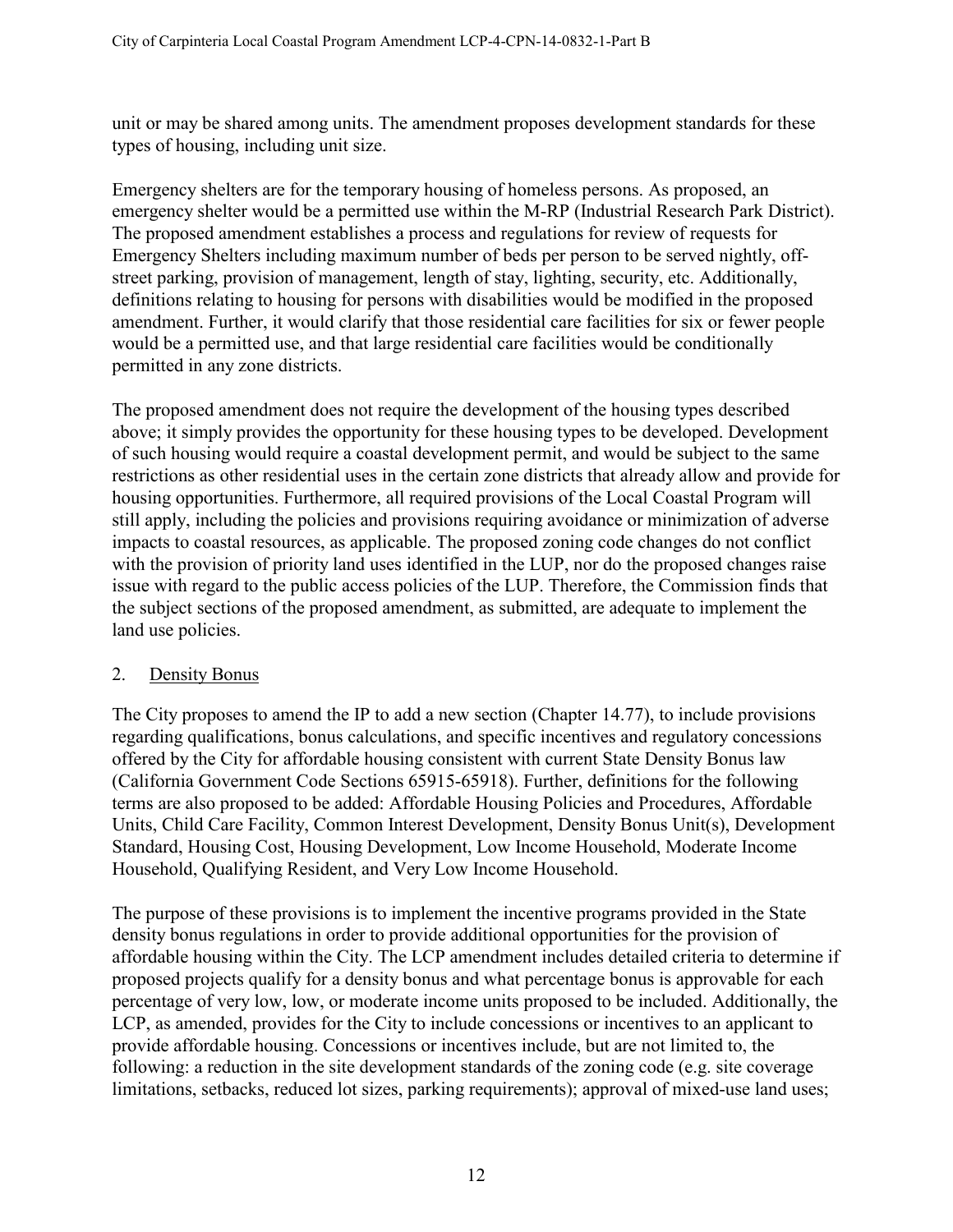other regulatory incentives; and a direct financial contribution from the City. The key issues raised with regard to density bonuses and incentives are the potential impacts to coastal resources should incentives include a reduction in development standards or other requirements in a manner inconsistent with the resource protection policies of the LUP, and/or if no maximum limits are placed on the density bonuses.

The Commission has, in general, found that the allowance for density bonuses can be an effective tool to provide for affordable housing when such housing can be accommodated in manner otherwise consistent with the resource protection policies of the Coastal Act or a local government's certified LCP. In this case, the proposed IP amendment does include provisions which describe eligibility for a bonus, as well as how the subject bonus would be processed; however to ensure that bonuses are granted consistent with the resource protection policies of the LUP, **Suggested Modification One (1)** clarifies that the City may grant an incentive to accommodate the density increase unless the requested incentive will have an adverse effect on coastal resources. Furthermore, **Suggested Modification Two (2)** requires that any area of land that is not potentially developable due to hazards or other environmental and resource factors shall not be considered potentially developable lot area for the purposes of calculating base density.

Additionally, in order to ensure that bonuses are granted consistent with all other policies and provisions of the LCP, **Suggested Modification Three (3)** only allows the City to grant a bonus, incentive, or concession, or reduce development standards if it is consistent with the Coastal Act and the City's certified Local Coastal Program.

In conclusion, the proposed density bonus amendment, as suggested to be modified, will allow for increased densities consistent with State law, the Coastal Act, and LUP policies that encourage affordable housing, and will do so in a manner that protects coastal resources. Thus, if modified as suggested, the density bonus portion of the proposed amendment can be found consistent with and adequate to carry out the certified LUP.

## <span id="page-12-0"></span>3. Housing for Agricultural Employees

The certified Land Use Plan (LUP) for the City of Carpinteria outlines policies for the protection of agriculture:

Policy LU-1d of the LUP states:

*Ensure that the type, location and intensity of land uses planned adjacent to any parcel designated open space/recreation or agriculture (as shown on Figure LU-1) are compatible with these public resources and will not be detrimental to the resource.* 

Objective LU-5 of the LUP states:

*Maintain availability of agriculture, coastal-dependent industry and visitor-serving commercial development including hotels/motels, restaurants and commercial recreation uses.*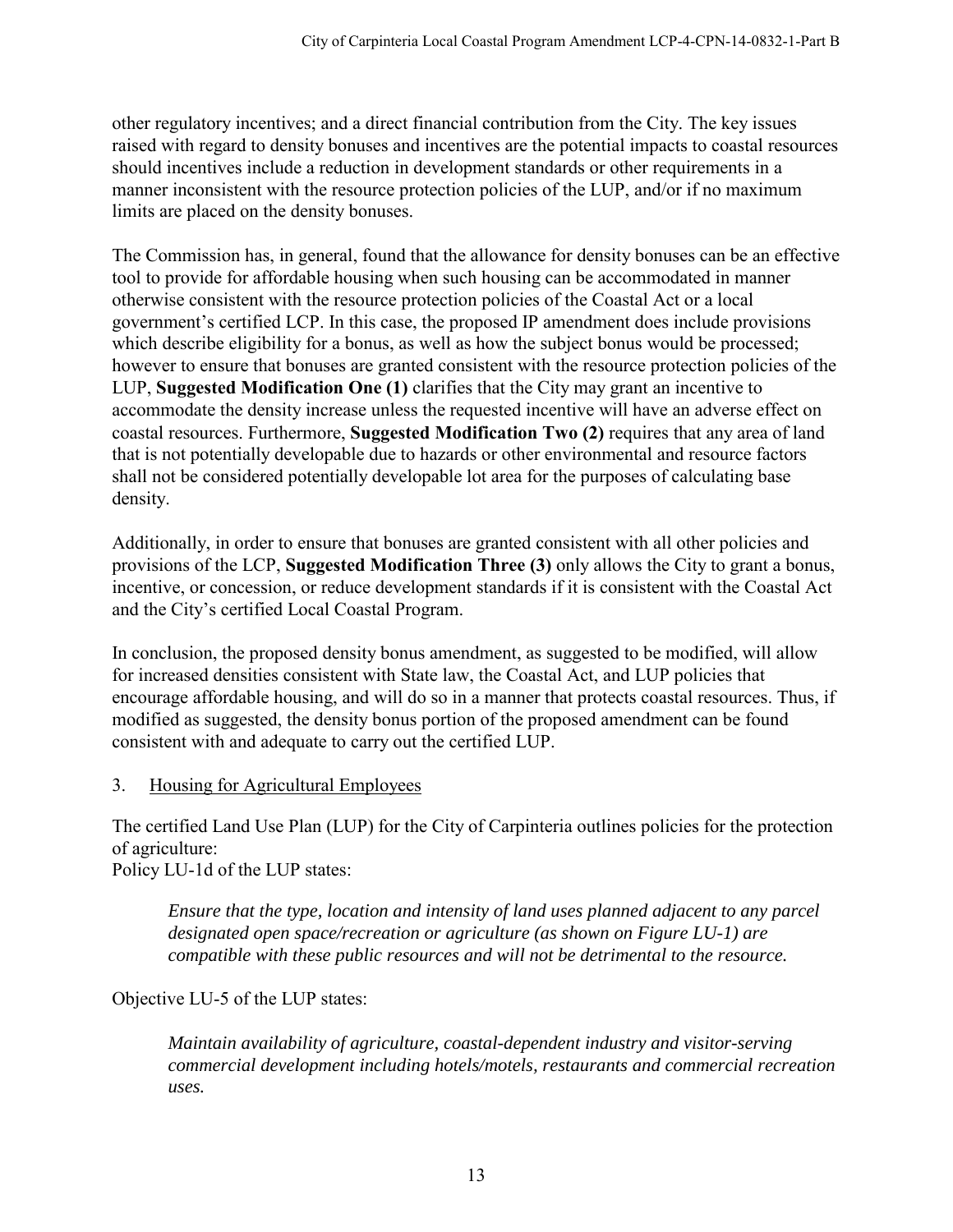Policy LU-5a of the LUP states:

*The City shall continue to give priority to agriculture, coastal-dependent industry and visitor-serving commercial recreational facilities designed to enhance public opportunities for coastal recreation over residential, general industrial, or general commercial development.*

Objective OSC-9 of the LUP states:

*Encourage and promote open-field agriculture as an independent, viable industry to meet the needs of present and future populations and to preserve the Carpinteria Valley's rural, open space character.* 

Policy OSC-9d of the LUP states:

 *Encourage conservation of agricultural production areas.* 

Policy OSC-9e of the LUP states:

*Avoid the conversion of agricultural land to nonagricultural land uses except where conversion meets the criteria established by Sections 30241, 30241.5, and 30242 of the Coastal Act.* 

The City of Carpinteria LUP policies require that the maximum amount of prime agricultural land be maintained in agricultural production to assure the protection of the area's agricultural economy. The policies also require that non-prime land suitable for agricultural use not be converted to nonagricultural uses. These policies limit the conversion of agricultural land to instances where agriculture is no longer feasible, where the viability of existing agricultural use is already severely limited by conflicts with urban uses, or where conversion of agricultural lands would complete a logical neighborhood and contribute to the establishment of a stable limit to urban development or would concentrate development in urban areas.

The City of Carpinteria occupies the lower portion of the Carpinteria Valley, a broad coastal terrace located between the Santa Ynez Mountains and the Santa Barbara Channel. Carpinteria enjoys a Mediterranean climate and excellent southern exposure that is ideal for coastal agricultural uses. As such, the City is a largely urban area surrounded by both open field (primarily orchards) and greenhouse agriculture.

The proposed LCP amendment would add a new Employee Housing definition to Chapter 14.08 of the IP. Additionally, the Uses Permitted section of Chapter 14.32 (Agricultural District) is proposed to be modified to include employee housing as a permitted use to ensure consistency with State laws regulating agricultural employee housing. As a component of the subject amendment, the City has also proposed to delete existing IP language which requires that verification be submitted to the City which indicates the need for additional employee housing and proof of the full time nature of the employees. The language proposed to be deleted also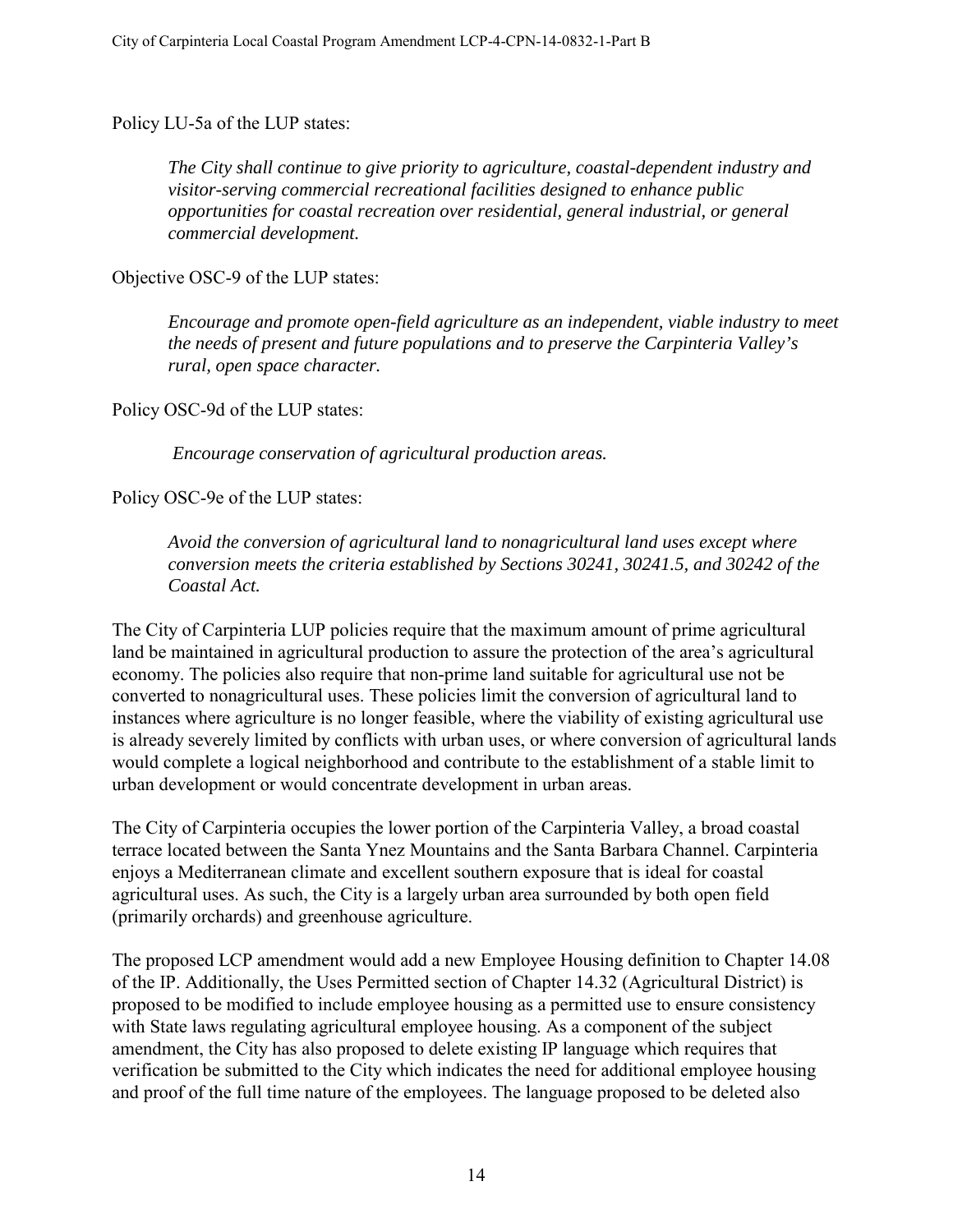requires that all structures located on the agricultural property be clustered. As described above, the LUP contains several policies which require the protection of agriculture, and as proposed the subject IP amendment would weaken the exiting standards that require implementation of those protections. As such, in order to ensure the continued protection of agriculture, **Suggested Modification Five (5)** requires that the employee dwellings are for employees engaged in agriculture, that dwellings are clustered to the maximum extent feasible, and that verification be submitted to the City which describes the need for the additional dwellings.

Furthermore, as proposed, the subject amendment includes references to State Law, as well as text that would allow for successor statutes to be incorporated into the IP. Legal standards incorporated in this way could be interpreted as standards of the IP. These referenced standards, however, have not been submitted as an LCP amendment, are not presently part of the certified LCP, and are subject to change without further notice to the Commission. Furthermore, the overall incorporation (by reference in this case) of such changeable standards into the certified LCP has potential wide-ranging effects that were not specifically reviewed in terms of their impacts to coastal resources, including to agriculture. As such, **Suggested Modifications Four (4) and Six (6)** are required to remove references to standards where it may be interpreted to incorporate uncertified outside legal standards as part of the certified LCP.

As modified, the amendment would allow for agricultural employee housing that would help foster Coastal Act and LUP-priority agricultural production, but also requires such housing to be protective of agricultural lands. Thus, as modified, the agricultural employee housing portion of the proposed amendment can be found consistent with and adequate to carry out the certified LUP.

# <span id="page-14-0"></span>4. Conclusion

It is a goal of the City's certified LUP to protect coastal resources, including prime and productive agricultural land, public access, sensitive habitat, and wetland areas, as well as to support the continuation and expansion of various housing alternatives and uses in the City. In conclusion, the proposed amendment to the IP will not be fully adequate to carry out the certified land use plan, for the above-stated reasons and is denied as submitted. With the suggested modification, however, the proposed IP amendment can be approved as being consistent with and adequate to carry out the certified land use plan.

# <span id="page-14-1"></span>**C. CALIFORNIA ENVIRONMENTAL QUALITY ACT**

Section 21080.9 of the California Public Resources Code (PRC) - within the California Environmental Quality Act (CEQA) - exempts local governments from the requirement of preparing an environmental impact report (EIR) in connection with their activities and approvals necessary for the preparation and adoption of a local coastal program (LCP). Instead, the CEQA responsibilities are assigned to the Coastal Commission. However, because the California Natural Resources Agency found the Commission's LCP review and approval program to be functionally equivalent to the EIR process, see 14 C.C.R. Section 15251(f), PRC Section 21080.5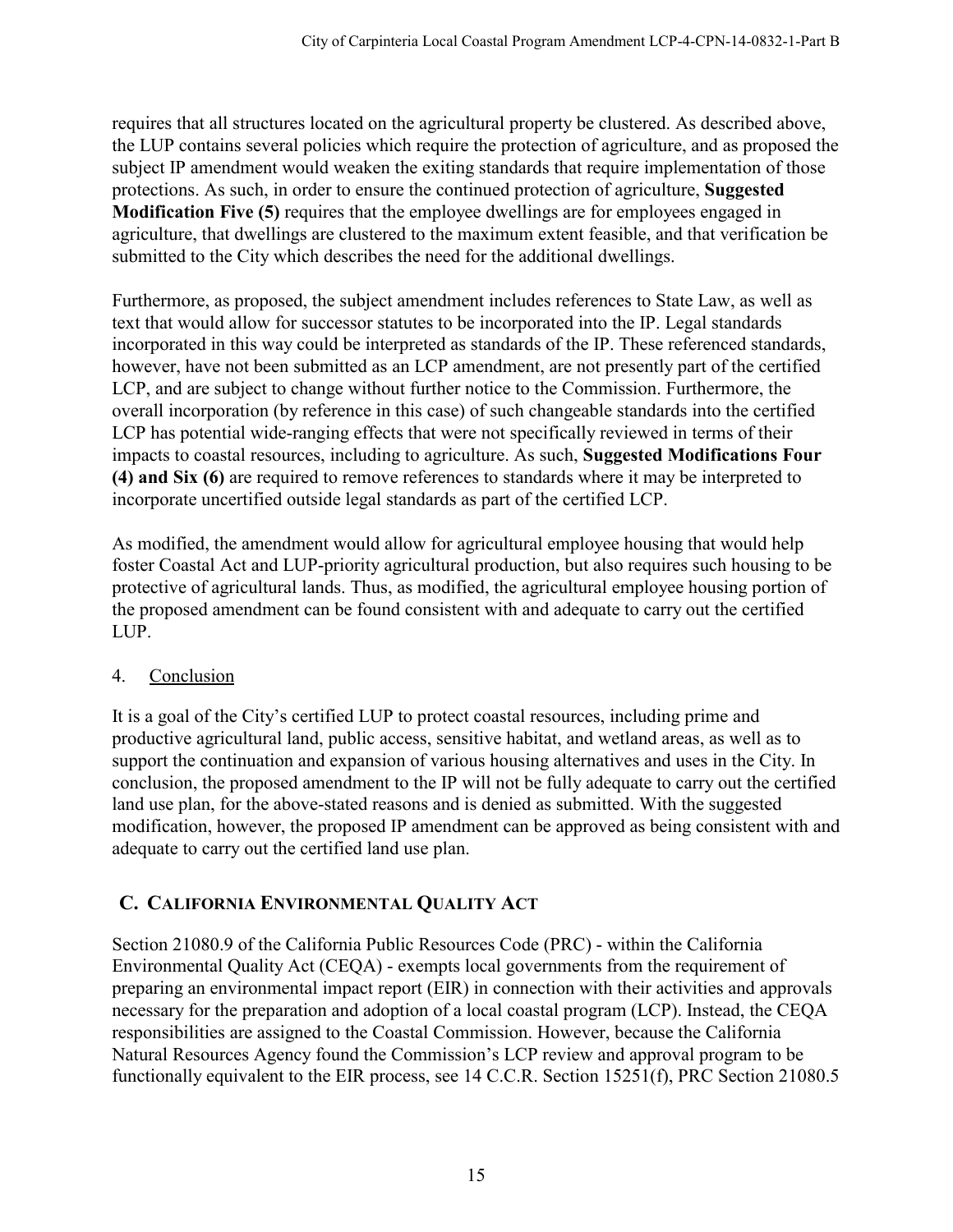relieves the Commission of the responsibility to prepare an EIR for its actions on proposed LCP amendments. Nevertheless, some elements of CEQA continue to apply to this review process. Specifically, pursuant to CEQA and the Commission's regulations (see 14 C.C.R. Sections 13540(f), 13542(a), and 13555(b)), the Commission's certification of this LCP amendment must be based in part on a finding that it meets the CEQA requirements listed in PRC Section 21080.5(d)(2)(A). That section requires that the Commission not approve or adopt an LCP:

*…if there are feasible alternatives or feasible mitigation measures available which would substantially lessen any significant adverse effect which the activity may have on the environment.* 

The Local Implementation Plan amendment has been found not to be in conformity with, or adequate to carry out, the provisions of the Land Use Plan portion of the certified LCP. To resolve the concerns identified, the Commission suggests modifications discussed in detail above, that will ensure that the Implementation Plan is adequate to carry out and is in conformity with the Land Use Plan. The suggested modifications minimize or mitigate any potentially significant environmental impacts of the LCP amendment. If modified as suggested, the Commission finds that approval of the LCP amendment will not result in significant adverse environmental impacts within the meaning of the California Environmental Quality Act.

The Commission finds that for the reasons discussed in this report, if the LCP amendment is modified as suggested, there are no additional feasible alternatives or feasible mitigation measures available that could substantially reduce any adverse environmental impacts. The Commission further finds that the proposed LCP amendment, if modified as suggested, is consistent with Section 21080.5(d)(2)(A) of the Public Resources Code.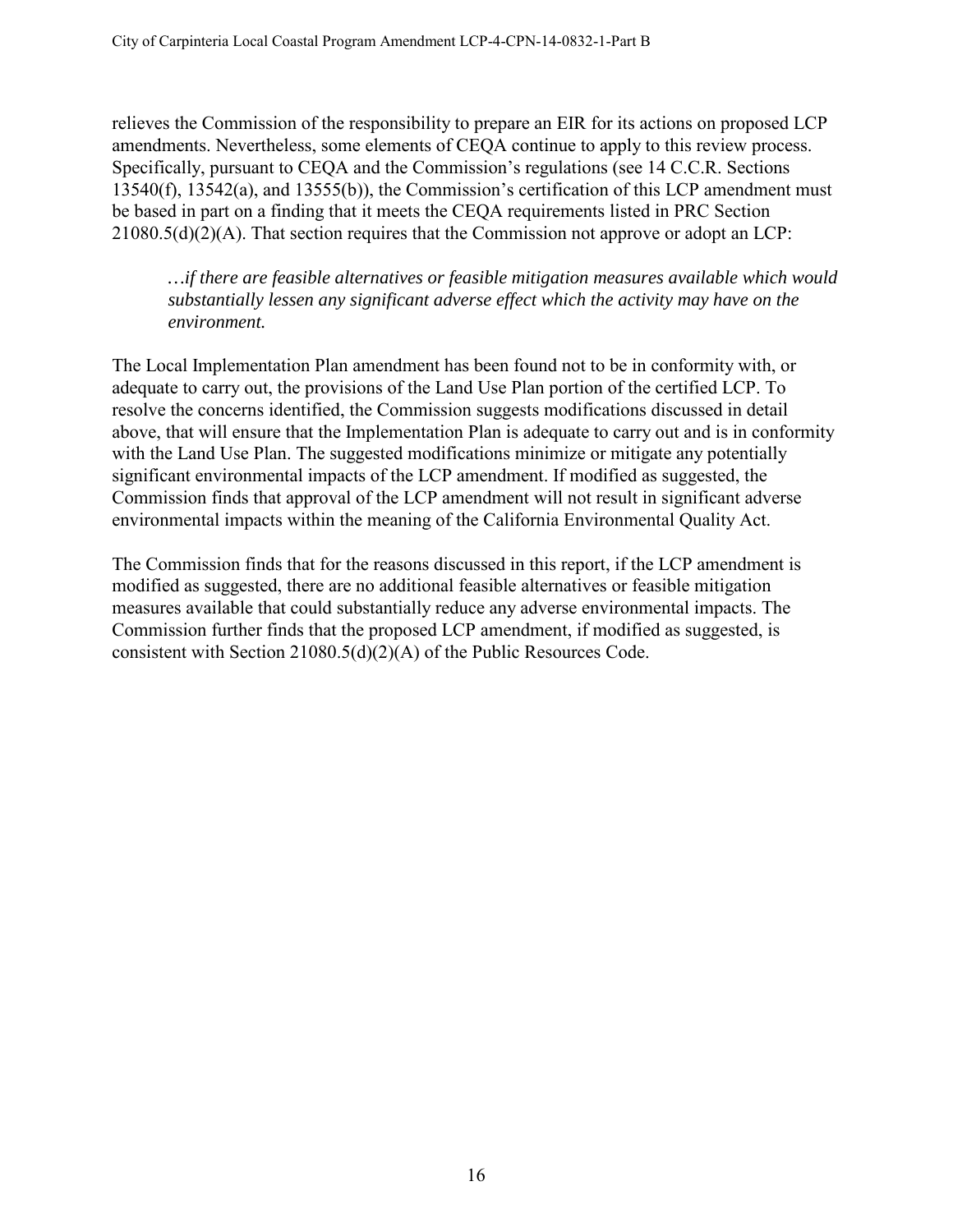#### **ORDINANCE NO. 668**

#### <span id="page-16-0"></span>**AN ORDINANCE OF THE CITY COUNCIL OF THE CITY OF CARPINTERIA, CALIFORNIA, AMENDING TITLE 14 (ZONING) OF THE CARPINTERIA MUNICIPAL CODE AND THE LOCAL COASTAL PROGRAM CONCERNING DENSITY BONUS, TRANSITIONAL AND SUPPORTIVE HOUSING, SINGLE ROOM OCCUPANCY (SRO) HOUSING, AGRICULTURAL EMPLOYEE HOUSING, EMERGENCY SHELTERS AND HOUSING FOR PERSONS WITH DISABILITIES**

**WHEREAS**, the City of Carpinteria ("City") pursuant to its police powers has the authority to enact laws which promote the public health, safety and general welfare of its residents;

**WHEREAS**, providing housing that is accessible to people with special needs has been identified in the Housing Element of the City's current General Plan;

**WHEREAS**, these amendments concerning density bonus, transitional and supportive housing, single room occupancy (SRO) housing, agricultural employee housing, emergency shelters and housing for persons with disabilities will bring the City's Zoning Code into compliance with the City's currently adopted 2009-2014 Housing Element and in compliance with existing State Law;

WHEREAS, Gov. Code §65915 thru 65918 and revisions pursuant to Senate Bill No. 1818 address density bonus provisions;

WHEREAS, Senate Bill No 2 addresses transitional housing, supportive housing and single room occupancy (SRO) housing;

WHEREAS, Health and Safety Code Sections 17021.5 and 17021.6 address agricultural employee housing;

WHEREAS, Government Code §65583(a)(4)(A) addresses emergency shelters; and

WHEREAS, Health and Safety Code §1267.8, Health and Safety Code §1566.3, Welfare and Institution Code §5116, Health and Safety Code §1569.87, Health and Safety Code §11834.23 and Health and Safety Code §1568.0831 address housing for persons with disabilities.

#### **NOW, THEREFORE**, **THE CITY COUNCIL HEREBY ORDAINS AS FOLLOWS:**

#### **SECTION 1. INCORPORATION OF RECITALS**

The City Council finds and determines that the above recitals are incorporated herein and are each relied upon independently by the City Council for its adoption of this Ordinance.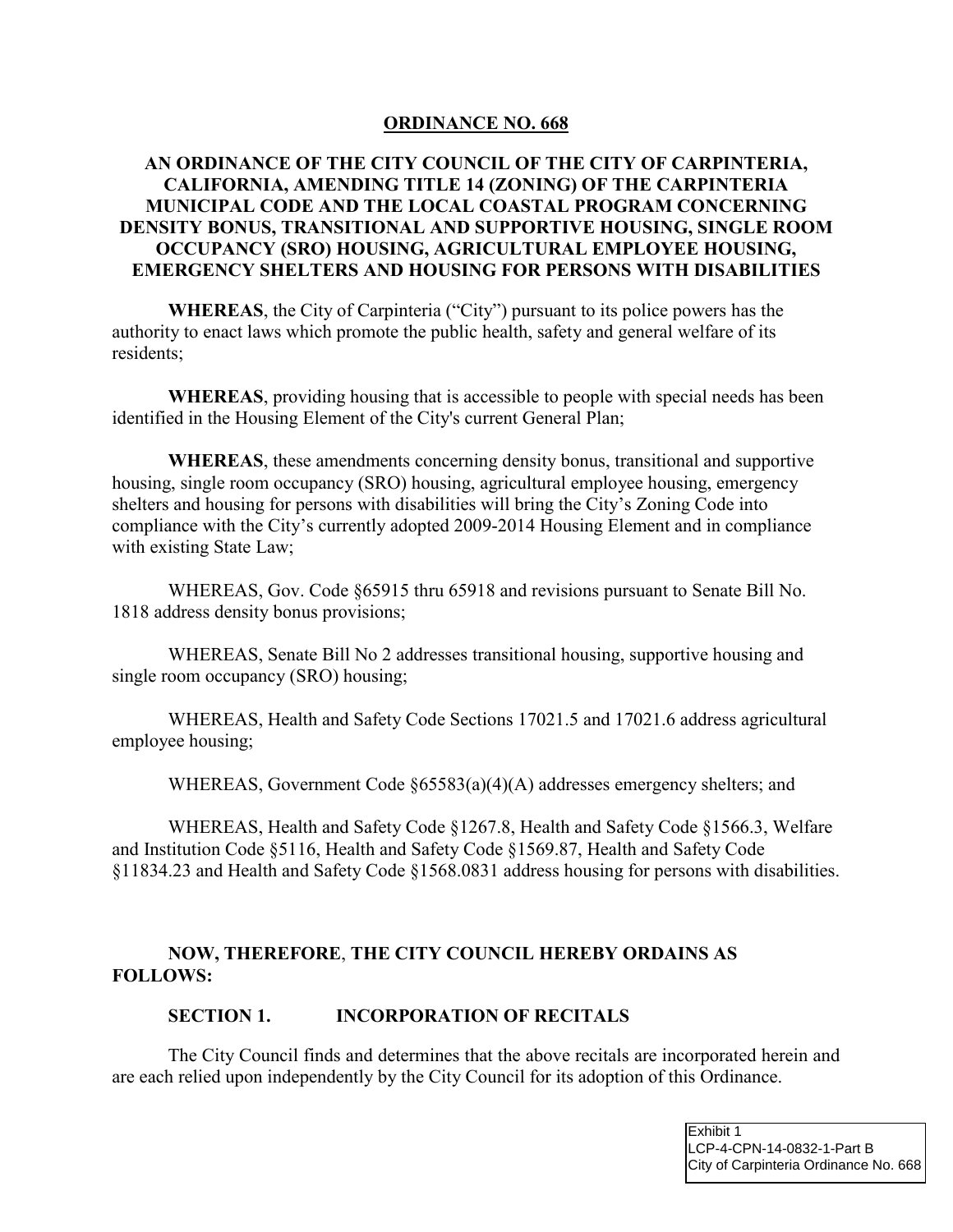#### **SECTION 2. AMENDMENT OF TITLE 14 OF THE CARPINTERIA MUNICIPAL CODE**

Title 14 of the Carpinteria Municipal Code shall hereby be amended and shall read as follows:

# *Density Bonus*

*The text of Chapter 14.77, Density Bonus for Affordable Housing will be replaced in its entirety by the following:* 

#### **Sections:**

- 14.77.010 Purpose
- 14.77.020 Eligibility for Bonus, Incentives or Concessions
- 14.77.030 Allowed Density Bonuses
- 14.77.040 Allowed Incentives or Concessions
- 14.77.050 Parking Requirements in Density Bonus Projects
- 14.77.060 Bonus and Incentives for Housing with Child Care Facilities
- 14.77.070 Continued Availability
- 14.77.080 Location and Type of Affordable Units
- 14.77.090 Processing of Bonus Requests
- 14.77.100 Density Bonus Agreement
- 14.77.110 Control of Resale
- 14.77.120 Judicial Relief, Waiver of Standards
- 14.77.130 Definitions

## **14.77.010 - Purpose**

As required by Government Code §65915, this Chapter offers density bonuses and incentives or concessions for the development of housing that is affordable to the types of households and qualifying residents identified in §14.77.020 (Eligibility for Bonus, Incentives, or Concessions), below. This Chapter is intended to implement the requirements of Government Code §65915 et seq. and the Housing Element of the General Plan.

## **14.77.020 - Eligibility for Bonus, Incentives or Concessions**

In order to be eligible for a density bonus and other incentives or concessions as provided by this Chapter, a proposed housing development shall comply with the following requirements and shall satisfy all other applicable provisions of this Zoning Code, except as provided by §14.77.040 (Allowed Incentives or Concessions).

A. Resident requirements. A housing development proposed to qualify for a density bonus shall be designed and constructed so that it includes at least one of the following: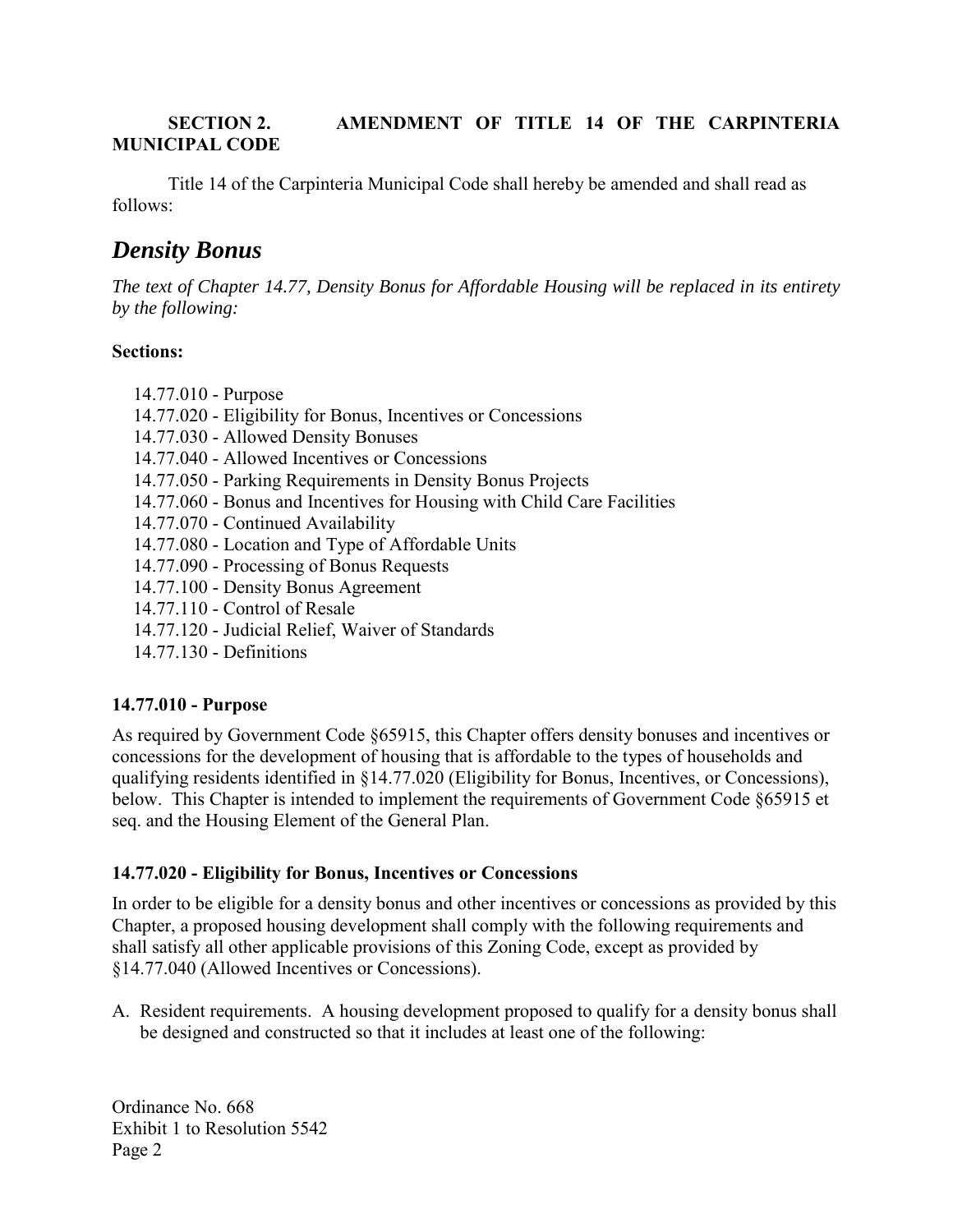- 1. Ten percent of the total number of proposed units for lower income households, as defined in Health and Safety Code §50079.5;
- 2. Five percent of the total number of proposed units for very low income households, as defined in Health and Safety Code §50105;
- 3. The project is a senior citizen housing development as defined in Civil Code §§51.3 and 51.12, or is a mobile home park that limits residency based on age requirements for housing older persons in compliance with Civil Code §798.76 or §799.5; or
- 4. Ten percent of the total dwelling units in a common interest development as defined in Civil Code §1351 are for persons and families of moderate income, as defined in Health and Safety Code §50093, provided that all units in the development are offered to the public for purchase.
- B. Applicant selection of basis for bonus. For purposes of calculating the amount of the density bonus in compliance with §14.77.030 (Allowed Density Bonuses), the applicant who requests a density bonus shall elect whether the bonus shall be awarded on the basis of Subsections A.1, A.2, A.3 or A.4 (Resident requirements), above.
- C. Bonus units shall not qualify a project. A density bonus granted in compliance with §14.77.030 (Allowed Density Bonuses) shall not be included when determining the number of housing units that is equal to the percentages required by Subsection A (Resident requirements), above.
- D. Minimum project size to qualify for density bonus. The density bonus provided by this Chapter shall be available only to a housing development of five or more net new dwelling units.
- E. Condominium conversion projects. A condominium conversion project for which a density bonus is requested shall comply with the eligibility and other requirements in Government Code §65915.5.

## **14.77.030 - Allowed Density Bonuses**

The Review authority shall determine the amount of a density bonus allowed in a housing development in compliance with this Section. For the purposes of this Chapter, "density bonus" means a density increase over the otherwise maximum allowable residential density under the applicable General Plan/Coastal Plan designation and zone as of the date of application by the applicant to the city.

A. Density bonus. A housing development that complies with the eligibility requirements in Subsections 14.77.020.A.1, A.2, A.3, or A.4 (Resident requirements) shall be entitled to density bonuses as follows, unless a lesser percentage is proposed by the applicant.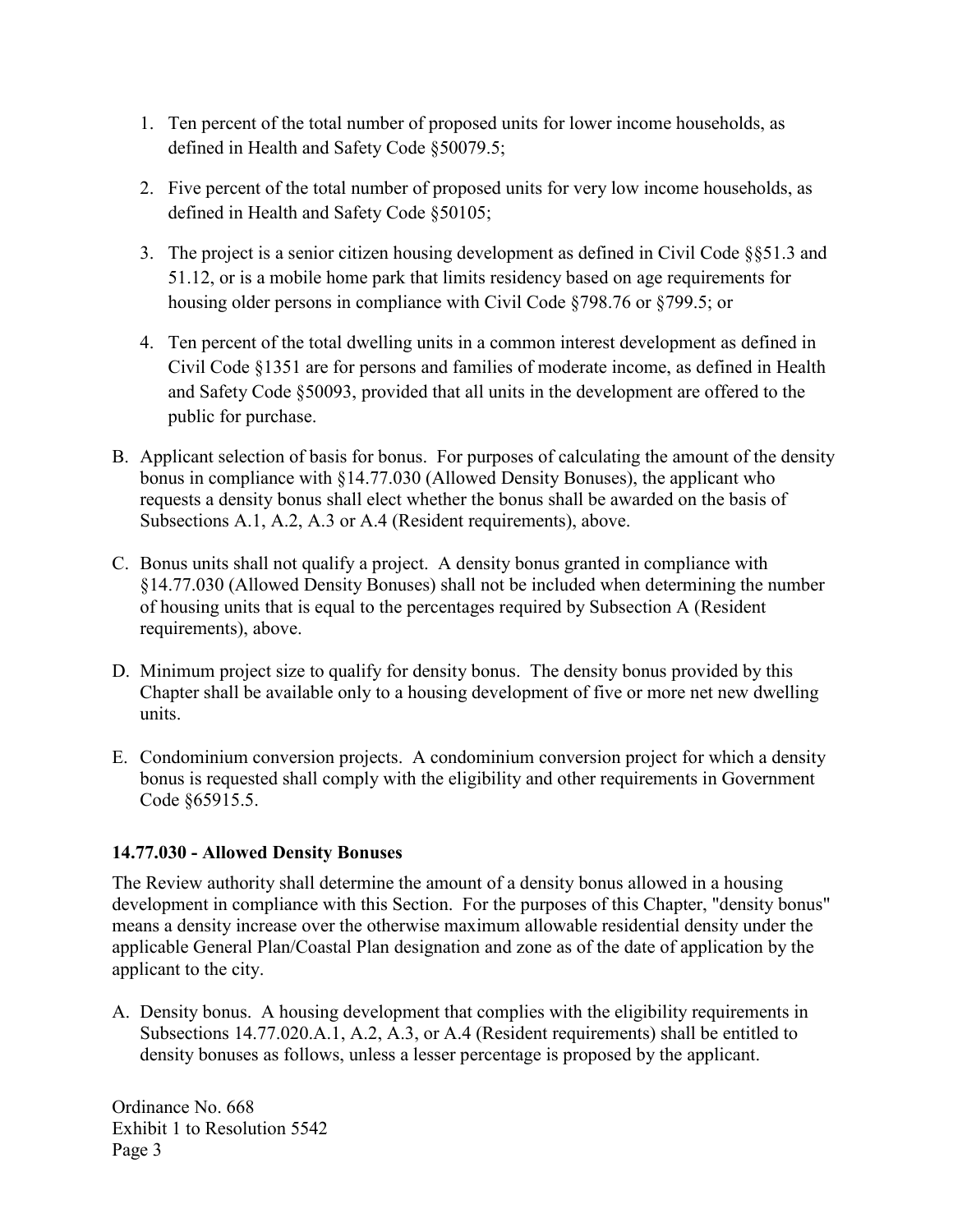1. Bonus for units for lower income households. A housing development that is eligible for a bonus in compliance with the criteria in Subsection 14.77.020.A.1 (10 percent of units for lower income households) shall be entitled to a density bonus calculated as follows:

| <b>Percentage of Low</b><br><b>Income</b><br><b>Units Proposed</b> | <b>Percentage of Density</b><br><b>Bonus</b> |
|--------------------------------------------------------------------|----------------------------------------------|
| 10                                                                 | 20                                           |
| 11                                                                 | 21.5                                         |
| 12                                                                 | 23                                           |
| 13                                                                 | 24.5                                         |
| 14                                                                 | 26                                           |
| 15                                                                 | 27.5                                         |
| 17                                                                 | 30.5                                         |
| 18                                                                 | 32                                           |
| 19                                                                 | 33.5                                         |
| 20                                                                 | 35                                           |

2. Bonus for units for very low income households. A housing development that is eligible for a bonus in compliance with the criteria in Subsection 14.77.020.A.2 (five percent of units for very low income households) shall be entitled to a density bonus calculated as follows:

| <b>Percentage of Very</b><br><b>Low Income</b><br><b>Units Proposed</b> | <b>Percentage of Density</b><br><b>Bonus</b> |
|-------------------------------------------------------------------------|----------------------------------------------|
| 5                                                                       | 20                                           |
| 6                                                                       | 22.5                                         |
| 7                                                                       | 25                                           |
| 8                                                                       | 27.5                                         |
| 9                                                                       | 30                                           |
| 10                                                                      | 32.5                                         |
|                                                                         | 35                                           |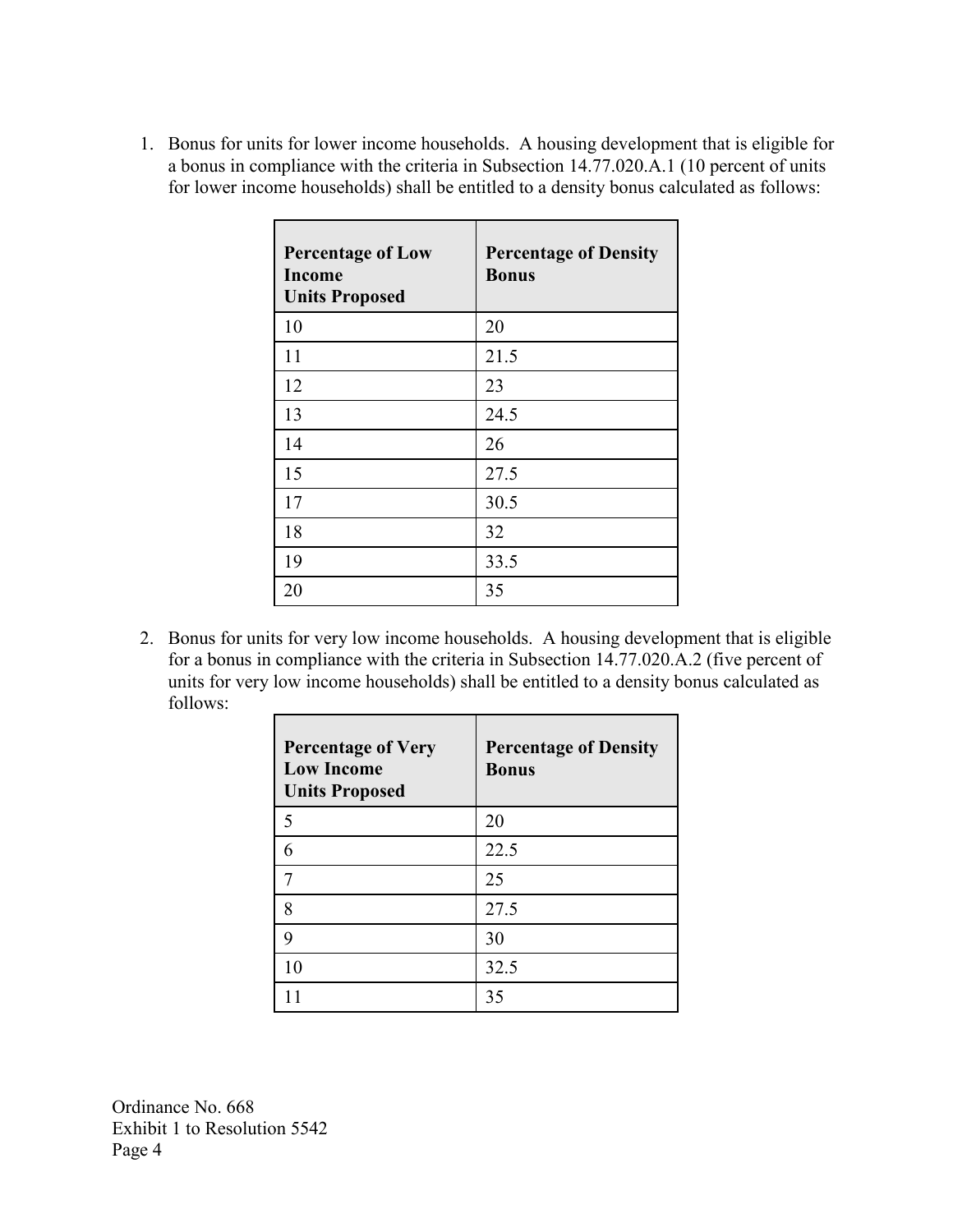- 3. Bonus for senior citizen development. A housing development that is eligible for a bonus in compliance with the criteria in Subsection 14.77.020.A.3 (senior citizen development or mobile home park) shall be entitled to a density bonus of 20 percent.
- 4. Bonus for moderate income units in common interest development. A housing development that is eligible for a bonus in compliance with the criteria in Subsection 14.77.020.A.4 (10 percent of units in a common interest development for persons and families of moderate income) shall be entitled to a density bonus calculated as follows:

| Percentage of<br><b>Moderate Income</b><br><b>Units Proposed</b> | <b>Percentage of Density</b><br><b>Bonus</b> |
|------------------------------------------------------------------|----------------------------------------------|
| 10                                                               | 5                                            |
| 11                                                               | 6                                            |
| 12                                                               | $\overline{7}$                               |
| 13                                                               | 8                                            |
| 14                                                               | 9                                            |
| 15                                                               | 10                                           |
| 16                                                               | 11                                           |
| 17                                                               | 12                                           |
| 18                                                               | 13                                           |
| 19                                                               | 14                                           |
| 20                                                               | 15                                           |
| 21                                                               | 16                                           |
| 22                                                               | 17                                           |
| 23                                                               | 18                                           |
| 24                                                               | 19                                           |
| 25                                                               | 20                                           |
| 26                                                               | 21                                           |
| 27                                                               | 22                                           |
| 28                                                               | 23                                           |
| 29                                                               | 24                                           |
| 30                                                               | 25                                           |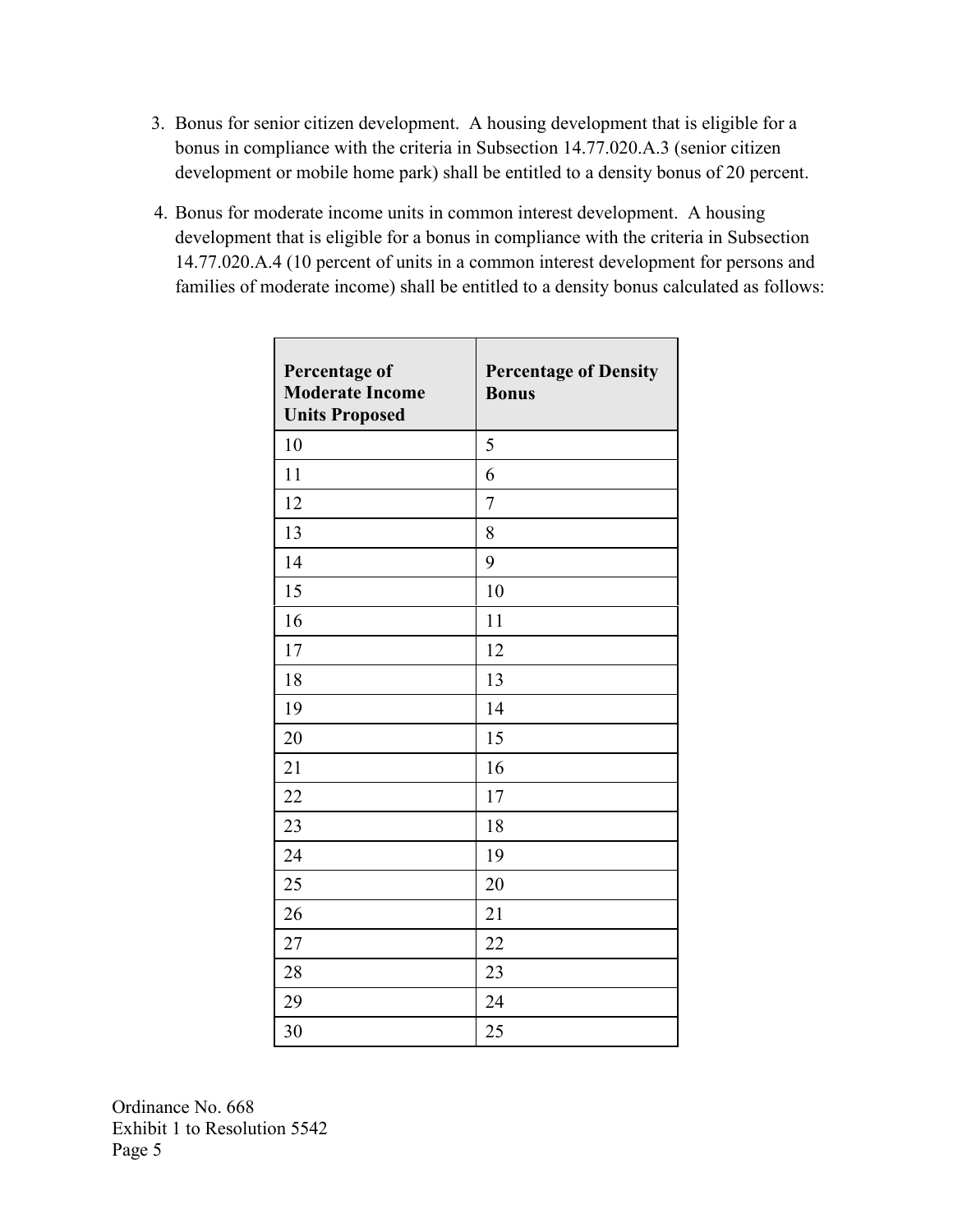| <b>Percentage of</b><br><b>Moderate Income</b><br><b>Units Proposed</b> | <b>Percentage of Density</b><br><b>Bonus</b> |
|-------------------------------------------------------------------------|----------------------------------------------|
| 31                                                                      | 26                                           |
| 32                                                                      | 27                                           |
| 33                                                                      | 28                                           |
| 34                                                                      | 29                                           |
| 35                                                                      | 30                                           |
| 36                                                                      | 31                                           |
| 37                                                                      | 32                                           |
| 38                                                                      | 33                                           |
| 39                                                                      | 34                                           |
| 40                                                                      | 35                                           |

- 5. Density bonus for land donation. When an applicant for a Tentative Map, Parcel Map or other residential development approval meets a resident requirement in 14.77.020 A.1 through A.4 and donates land to the city in compliance with this Subsection, the applicant shall be entitled to a density bonus for the entire development, as follows. Nothing in this Subsection shall be construed to affect the authority of the city to require a developer to donate land as a condition of development and the developer may not be entitled to a density bonus merely due to compliance with the condition.
	- a. Basic bonus. The applicant shall be entitled to a 15 percent increase above the otherwise maximum allowable residential density under the applicable General Plan/Coastal Plan land use designation and zone district for the entire development, and an additional increase as follows:

| Percentage of Very<br>Low Income<br><b>Units Proposed</b> | Percentage of Density<br><b>Bonus</b> |
|-----------------------------------------------------------|---------------------------------------|
| 10                                                        | 15                                    |
| 11                                                        | 16                                    |
| 12                                                        | 17                                    |
| 13                                                        | 18                                    |
| 14                                                        | 19                                    |
| 15                                                        | $\mathfrak{D}$                        |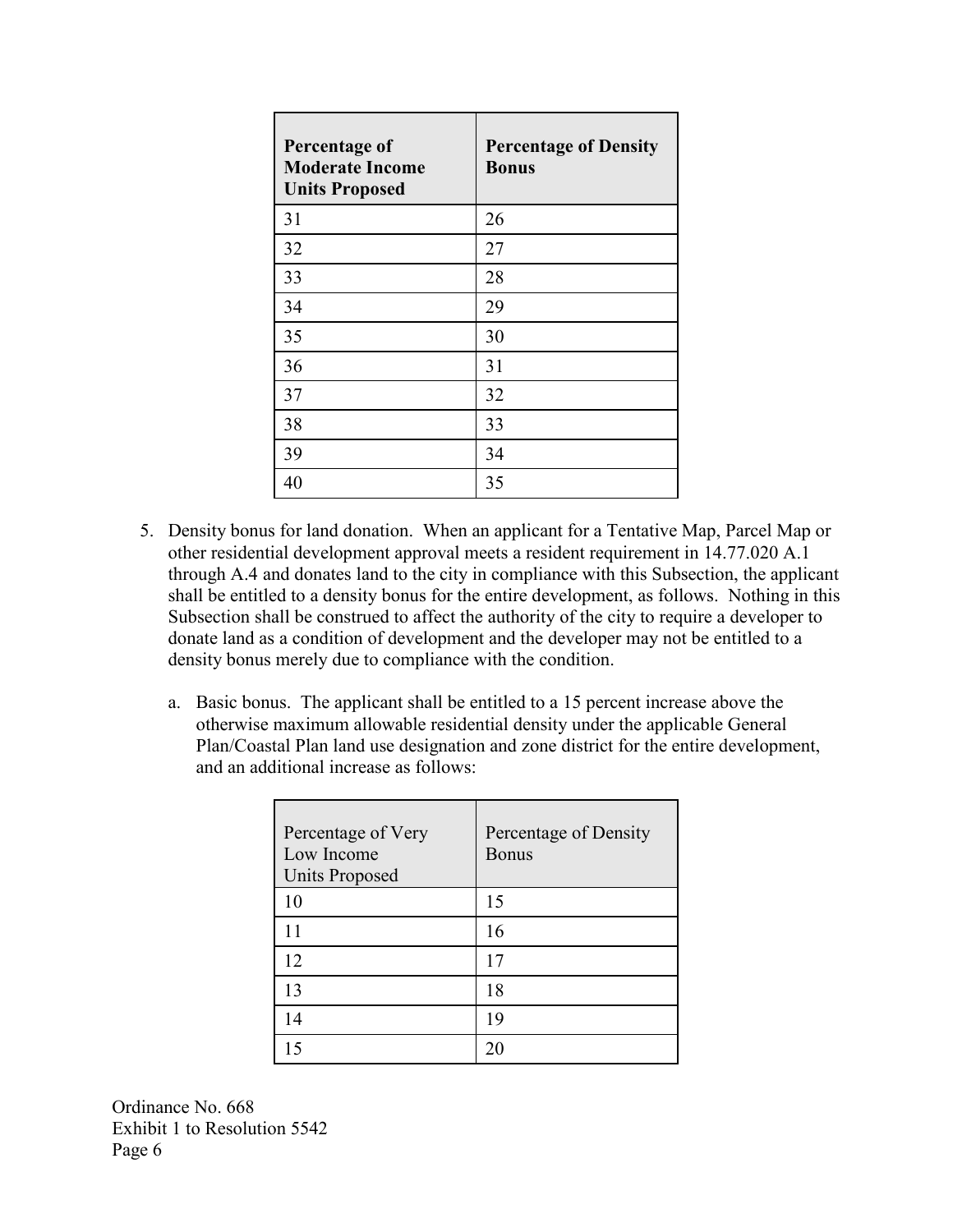| 16     | 21     |
|--------|--------|
| $17\,$ | 22     |
| 18     | 23     |
| 19     | 24     |
| 20     | 25     |
| 21     | 26     |
| 22     | $27\,$ |
| 23     | 28     |
| 24     | 29     |
| 25     | 30     |
| 26     | 31     |
| $27\,$ | 32     |
| 28     | 33     |
| 29     | 34     |
| 30     | 35     |

- b. Increased bonus. The increase identified in the table above shall be in addition to any increase in density required by Subsections A.1 through A.4, up to a maximum combined mandated density increase of 35 percent if an applicant seeks both the increase required in compliance with this Subsection A.5, as well as the bonuses provided by Subsections A.1 through A.4.
- c. Eligibility for increased bonus. An applicant shall be eligible for the increased density bonus provided by this Subsection if all of the following conditions are met:
	- (1) The applicant donates and transfers the land no later than the date of approval of the Final Map, Parcel Map, or residential development application.
	- (2) The developable acreage and zoning classification of the land being transferred are sufficient to permit construction of units affordable to very low income households in an amount not less than 10 percent of the number of residential units of the proposed development.
	- (3) The transferred land is at least one acre in size, or of sufficient size to permit development of at least 40 units; has the appropriate General Plan/Coastal Plan land use designation; is appropriately zoned for development as affordable housing; and is or will be served by adequate public facilities and infrastructure. The land shall have appropriate zoning and development standards to make the development of the affordable units feasible.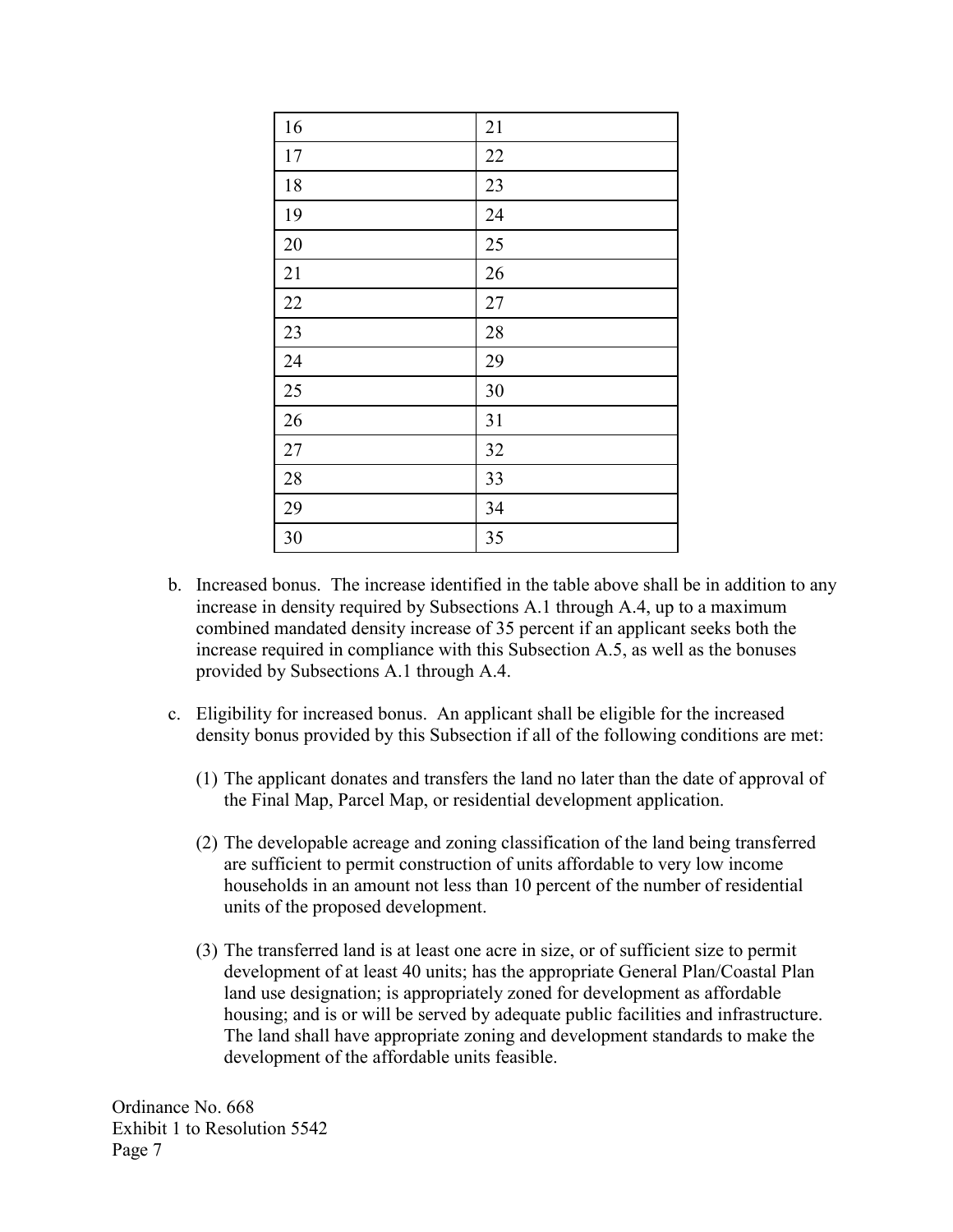- (4) No later than the date of approval of the Final Map, Parcel Map or of the residential development, the transferred land shall have all of the permits and approvals, other than Building Permits, necessary for the development of the very low income housing units on the transferred land, except that the city may subject the proposed development to subsequent design review to the extent authorized by Government Code §65583.2(i) if the design is not reviewed by the city before the time of transfer.
- (5) The transferred land and the affordable units shall be subject to a deed restriction ensuring continued affordability of the units consistent with §14.77.070 (Continued Availability), which shall be recorded on the property at the time of dedication.
- (6) The land is transferred to the city or to a housing developer approved by the city. The city may require the applicant to identify and transfer the land to the approved housing developer.
- (7) The transferred land shall be within the boundary of the proposed development or, if the city agrees, within one-quarter mile of the boundary of the proposed development.
- B. Greater or lesser bonuses. The city may choose to grant a density bonus greater than provided by this Section for a development that meets the requirements of this Section, or grant a proportionately lower density bonus than required by this Section for a development that does not comply with the requirements of this Section.
- C. Density bonus calculations. The calculation of a density bonus in compliance with this Section that results in fractional units shall be rounded up to the next whole number, as required by State law. For the purpose of calculating a density bonus, the residential units do not have to be based upon individual subdivision maps or lots.
- D. Requirements for amendments or discretionary approval. The granting of a density bonus shall not be interpreted, in and of itself, to require a General Plan/Local Coastal Program Amendment, Zoning Map Amendment or other legislative and/or discretionary approval.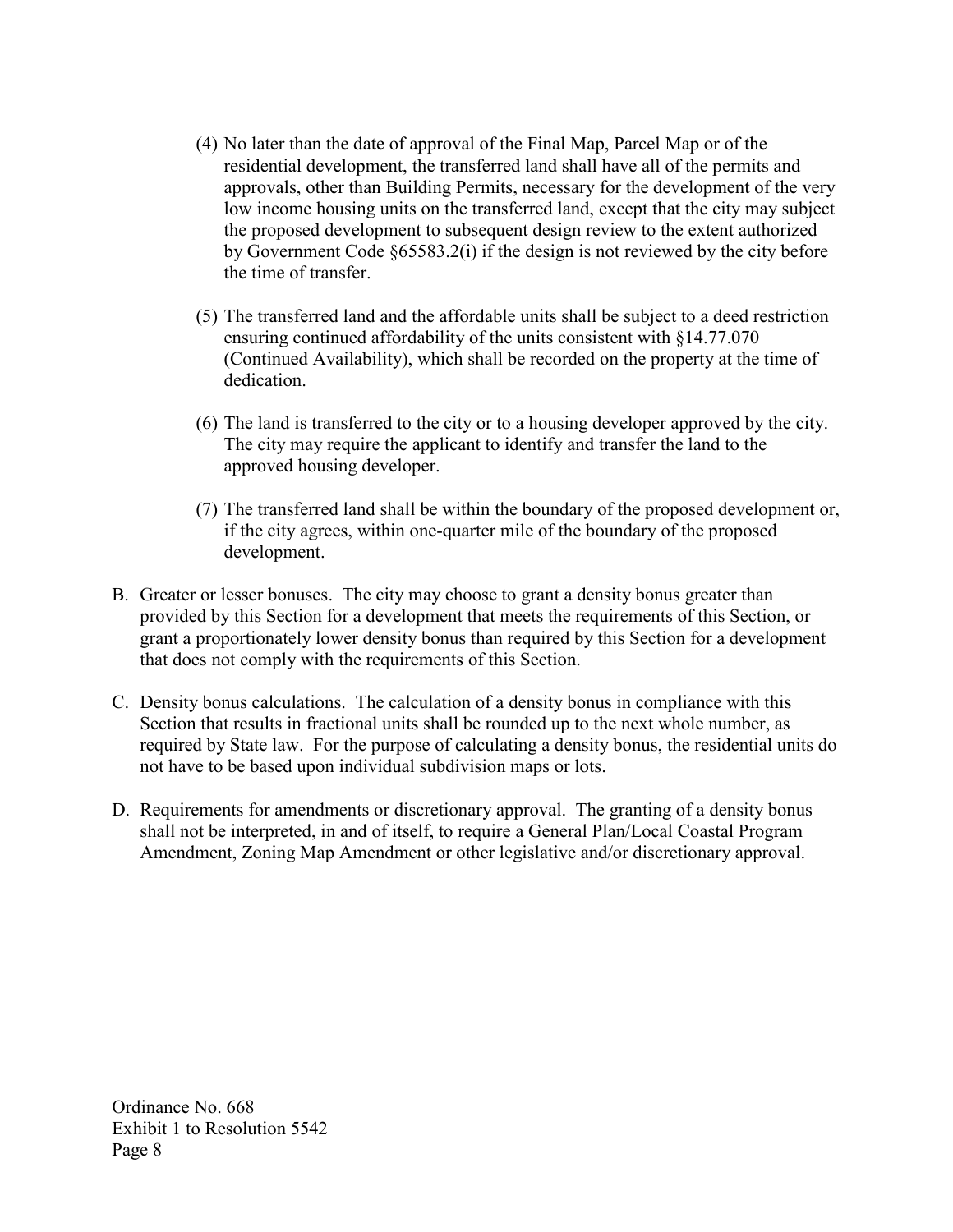#### **14.77.040 - Allowed Incentives or Concessions**

A. Applicant request and city approval.

- 1. An applicant for a density bonus that is in compliance with this Chapter may submit to the city a proposal for the specific incentives or concessions listed in Subsection C (Type of incentives), below, that the applicant requests in compliance with this Section. The applicant may file a request either before filing an application for city approval of a proposed project or concurrently with an application for project approval. The review authority shall grant an incentive or concession request that complies with this Section unless the review authority makes any of the following findings in writing, based upon substantial evidence:
	- a. The incentive or concession is not required to provide for affordable housing costs, as defined in Health and Safety Code §50052.5, or for rents for the targeted units to be set as specified in §14.77.070.B (Unit cost requirements); or
	- b. The incentive or concession would have a specific adverse impact, as defined in Government Code §65589.5(d)(2), upon public health and safety or the physical environment, or on any real property listed in the California Register of Historical Resources and there is no feasible method to satisfactorily mitigate or avoid the specific adverse impact without rendering the development unaffordable to low and moderate income households.
	- c. The incentive or concession would be contrary to state or federal law.
	- d. The incentive or concession would be inconsistent with or violate the California Coastal Act and those policies and regulations of the city's Local Coastal Program established to protect coastal resources.
- B. Number of incentives. The applicant shall receive the following number of incentives or concessions.
	- 1. One incentive or concession. One incentive or concession for a project that includes at least 10 percent of the total units for lower income households, at least five percent for very low income households or at least 10 percent for persons and families of moderate income in a common interest development.
	- 2. Two incentives or concessions. Two incentives or concessions for a project that includes at least 20 percent of the total units for lower income households, at least 10 percent for very low income households or at least 20 percent for persons and families of moderate income in a common interest development.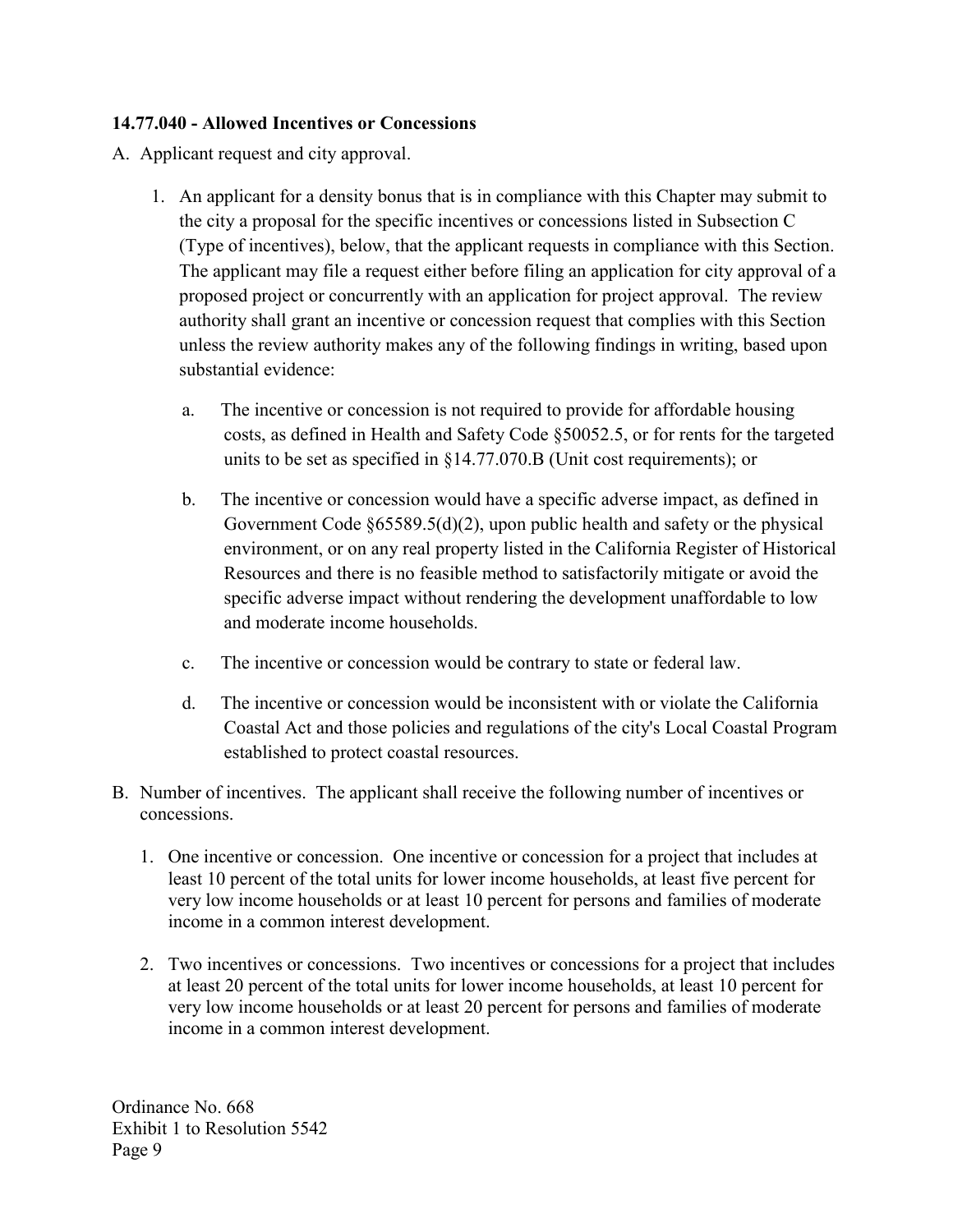- 3. Three incentives or concessions. Three incentives or concessions for a project that includes at least 30 percent of the total units for lower income households, at least 15 percent for very low income households or at least 30 percent for persons and families of moderate income in a common interest development.
- C. Type of incentives. For the purposes of this Chapter, concession or incentive means any of the following:
	- 1. A reduction in the site development standards of this Zoning Code (e.g., site coverage limitations, setbacks, reduced lot sizes, and/or parking requirements [see also §14.77.050 Parking Requirements in Density Bonus Projects]), or a modification of architectural design requirements that exceed the minimum building standards approved by the California Building Standards Commission in compliance with Health and Safety Code §18901 et seq*.*, that would otherwise be required, that results in identifiable, financially sufficient and actual cost reductions;
	- 2. Approval of mixed-use land uses not otherwise allowed by this Zoning Code in conjunction with the housing development, if nonresidential land uses will reduce the cost of the housing development and the nonresidential land uses are compatible with the housing project and the existing or planned development in the area where the project will be located;
	- 3. Other regulatory incentives proposed by the applicant or the city that will result in identifiable, financially sufficient and actual cost reductions; and/or
	- 4. A direct financial contribution granted by the Council in its sole and absolute discretion, including writing-down land costs, subsidizing the cost of construction or participating in the cost of infrastructure.
- D. Effect of incentive or concession. The granting of a concession or incentive shall not be interpreted, in and of itself, to require a General Plan/Local Coastal Program Amendment, Zoning Map Amendment or other legislative and/or discretionary approval.

## **14.77.050 - Parking Requirements in Density Bonus Projects**

A. Applicability. This Section applies to a development that meets the requirements of §14.77.020 (Eligibility for Density Bonus, Incentives and Concessions), above, but only at the request of the applicant. An applicant may request additional parking incentives or concessions beyond those provided in this Section in compliance with §14.77.040 (Allowed Concessions and Incentives), above.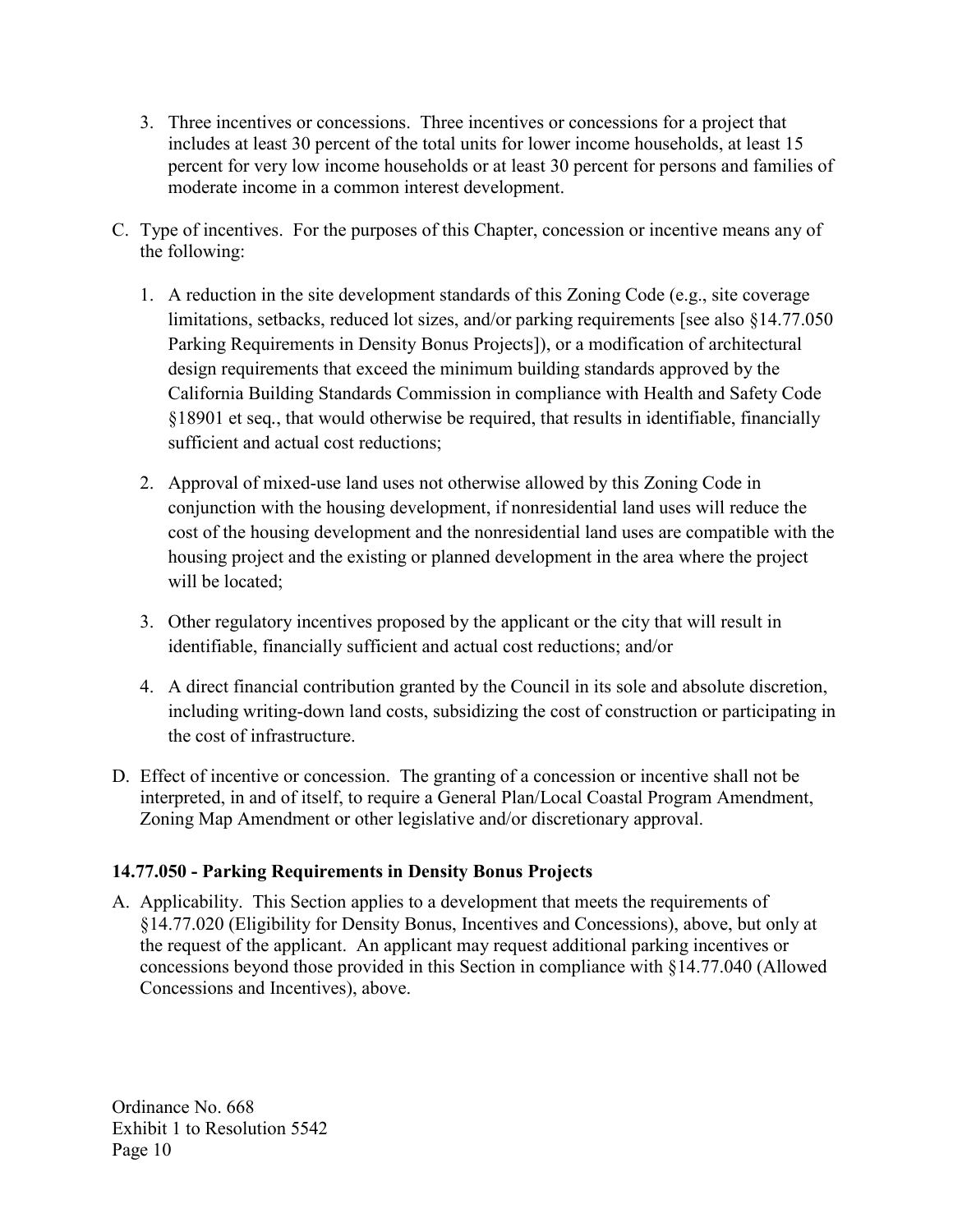- B. Number of parking spaces required.
	- 1. At the request of the applicant, the city shall require the following vehicular parking ratios for a project that complies with the requirements of §14.77.020 (Eligibility for Density Bonus, Incentives and Concessions), above, inclusive of handicapped and guest parking.
		- a. Zero to one bedroom: One onsite parking space.
		- b. Two to three bedrooms: Two onsite parking spaces.
		- c. Four or more bedrooms: Two and one-half onsite parking spaces.
	- 2. If the total number of parking spaces required for a development is other than a whole number, the number shall be rounded up to the next whole number.
- C. Location of parking. For purposes of this Section, a development may provide onsite parking through tandem parking or uncovered parking, but not through on-street parking.

## **14.77.060 - Bonus and Incentives for Housing with Child Care Facilities**

A housing development that complies with the resident and project size requirements of §14.77.020 (Eligibility for Bonus, Incentives or Concessions) and also includes as part of that development a child care facility other than a large or small family day care home that will be located on the site or adjacent to the development, shall be subject to the following additional bonus, incentives and requirements.

- A. Additional bonus and incentives. The city shall grant a housing development that includes a child care facility in compliance with this Section either of the following:
	- 1. An additional density bonus that is an amount of floor area in square feet of residential space that is equal to or greater than the floor area of the child care facility; or
	- 2. An additional incentive that contributes significantly to the economic feasibility of the construction of the child care facility.
- B. Requirements to qualify for additional bonus and incentives.
	- 1. The city shall require, as a condition of approving the housing development, that:
		- a. The child care facility shall remain in operation for a period of time that is as long as or longer than the period of time during which the density bonus units are required to remain affordable in compliance with §14.77.070 (Continued Availability), below; and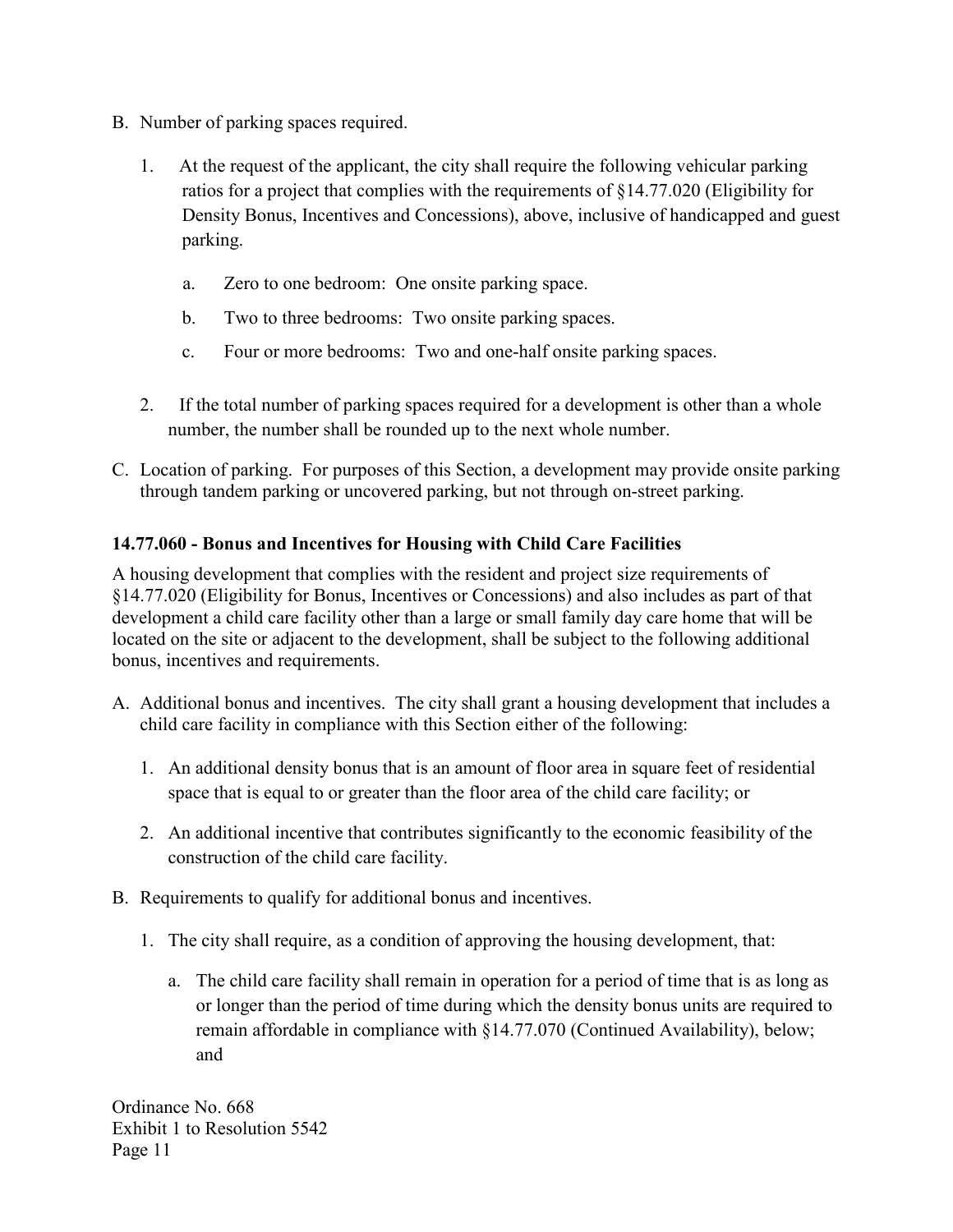- b. Of the children who attend the child care facility, the number of children of very low income households, lower income households or moderate income households shall be equal to or greater than the percentage of dwelling units required for very low income households, lower income households or moderate income households in compliance with Subsection 14.77.020.A (Resident requirements), above.
- 2. The city shall not be required to provide a density bonus for a child care facility in compliance with this Section if it finds, based upon substantial evidence, that the community has adequate child care facilities.

## **14.77.070 - Continued Availability**

The units that qualified the housing development for a density bonus and other incentives and concessions shall continue to be available as affordable units in compliance with the following requirements, as required by Government Code §65915(c). See also §14.77.110 (Control of Resale).

- A. Duration of affordability. The applicant shall agree to, and the city shall ensure, the continued availability of the units that qualified the housing development for a density bonus and other incentives and concessions, as follows:
	- 1. Low and very low income units. The continued affordability of all low and very low income qualifying units shall be maintained for at least 30 years. The time limit can be longer if otherwise required, for example, by the construction or mortgage financing assistance program, mortgage insurance program, rental subsidy program or by city policy or ordinance.
	- 2. Moderate income units in common interest development. The continued availability of moderate income units in a common interest development shall be maintained for at least 10 years. The time limit can be longer if otherwise required by city policy or ordinance.
- B. Unit cost requirements. The rents and owner-occupied costs charged for the housing units in the development that qualify the project for a density bonus and other incentives and concessions shall not exceed the following amounts during the period of continued availability required by this Section:
	- 1. Lower income units. Rents for the lower income density bonus units shall be set at an affordable rent as defined in Health and Safety Code §50053; and
	- 2. Owner-occupied units. Owner-occupied units shall be available at an affordable housing cost as defined in Health and Safety Code §50052.5.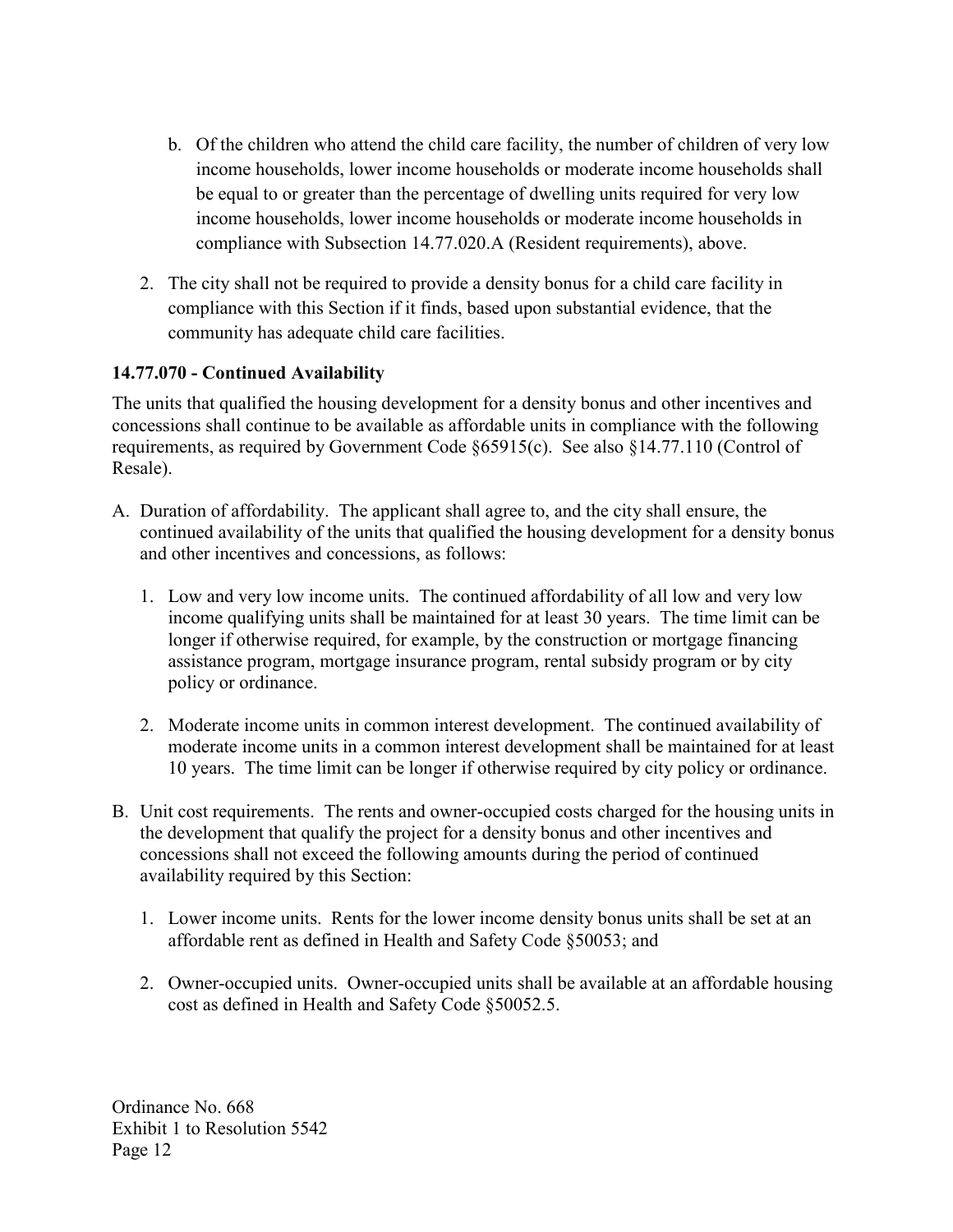- C. Occupancy and resale of moderate income common interest development units. An applicant shall agree to and the city shall ensure that the initial occupants of moderate income units that are directly related to the receipt of the density bonus in a common interest development as defined in Civil Code §1351 are persons and families of moderate income as defined in Health and Safety Code §50093, and that the units are offered at an affordable housing cost as defined in Health and Safety Code §50052.5. The city shall enforce an equity sharing agreement unless it is in conflict with the requirements of another public funding source or law. The following requirements apply to equity sharing agreements:
	- 1. Upon resale, the seller of the unit shall retain the value of any improvements, the down payment and the seller's proportionate share of appreciation.
	- 2. The city shall recapture any initial subsidy and its proportionate share of appreciation, which shall then be used within three years for any of the purposes described in Health and Safety Code §33334.2(e) that promote home ownership. For the purposes of this Section:
		- a. The city's initial subsidy shall be equal to the fair market value of the residence at the time of initial sale, minus the initial sale price to the moderate income household, plus the amount of any down payment assistance or mortgage assistance. If upon resale the market value is lower than the initial market value, then the value at the time of the resale shall be used as the initial market value; and
		- b. The city's proportionate share of appreciation shall be equal to the ratio of the initial subsidy to the fair market value of the residence at the time of initial sale.

## **14.77.080 - Location and Type of Affordable Units**

- A. Location/dispersal of units. As required by the review authority in compliance with §14.77.090 (Processing of Bonus Requests), affordable units shall be reasonably dispersed throughout the project where feasible, shall contain on average the same number of bedrooms as the non-affordable units in the project and shall be compatible with the design or use of remaining units in terms of appearance, materials and finished quality.
- B. Phasing. If a project is to be built in phases, the density bonus units shall be phased in the same proportion as the non-density bonus units or phased in another sequence acceptable to the city.

#### **14.77.090 - Processing of Bonus Requests**

Permit requirement. A request for a density bonus and other incentives and concessions shall be evaluated and decided through Development Plan review in compliance with §14.68.030 (Development Plan Processing).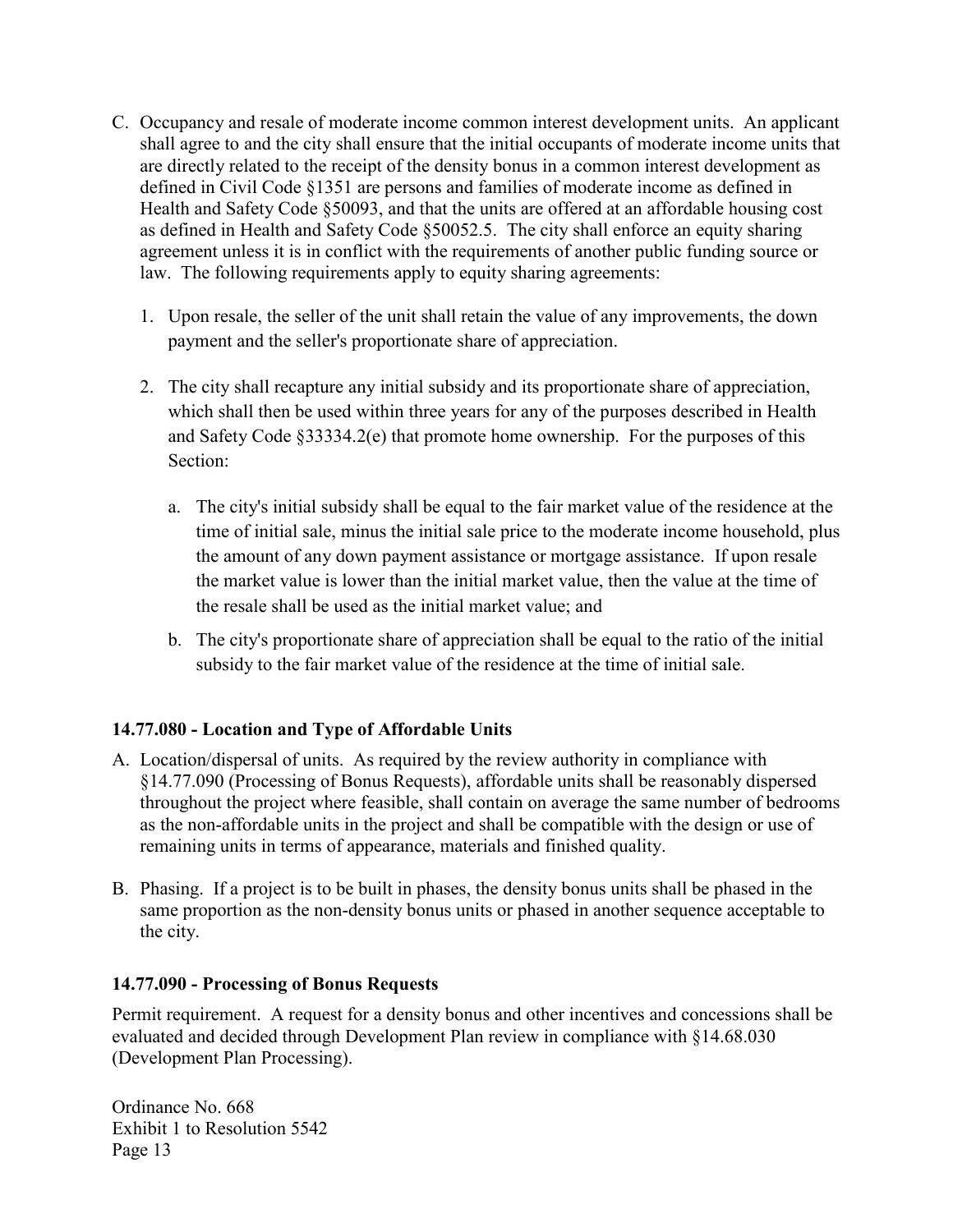#### **14.77.100 - Density Bonus Agreement**

- A. Agreement required. An applicant requesting a density bonus shall agree to enter into a density bonus agreement (referred to as the "agreement") with the city in the city's standard form of agreement.
- B. Agreement provisions.
	- 1. Project information. The agreement shall include at a minimum, the following information about the project:
		- a. The total number of units approved for the housing development, including the number of affordable dwelling units;
		- b. A description of the household income group to be accommodated by the housing development and the standards and methodology for determining the corresponding affordable rent or affordable sales price and housing cost consistent with HUD Guidelines;
		- c. The marketing plan for the affordable units;
		- d. The location, unit sizes (square feet) and number of bedrooms of the affordable dwelling units;
		- e. Tenure of the use restrictions for affordable dwelling units of the time periods required by §14.77.070 (Continued Availability);
		- f. A schedule for completion and occupancy of the affordable dwelling units;
		- g. A description of the additional incentives and concessions being provided by the city;
		- h. A description of the remedies for breach of the agreement by the owners, developers and/or successors in interest of the project; and
		- i. Other provisions to ensure successful implementation and compliance with this Chapter.
	- 2. Minimum requirements. The agreement shall provide, at minimum, that:
		- a. The developer shall give the city the continuing right of first refusal to lease or purchase any or all of the affordable dwelling units at the appraised value;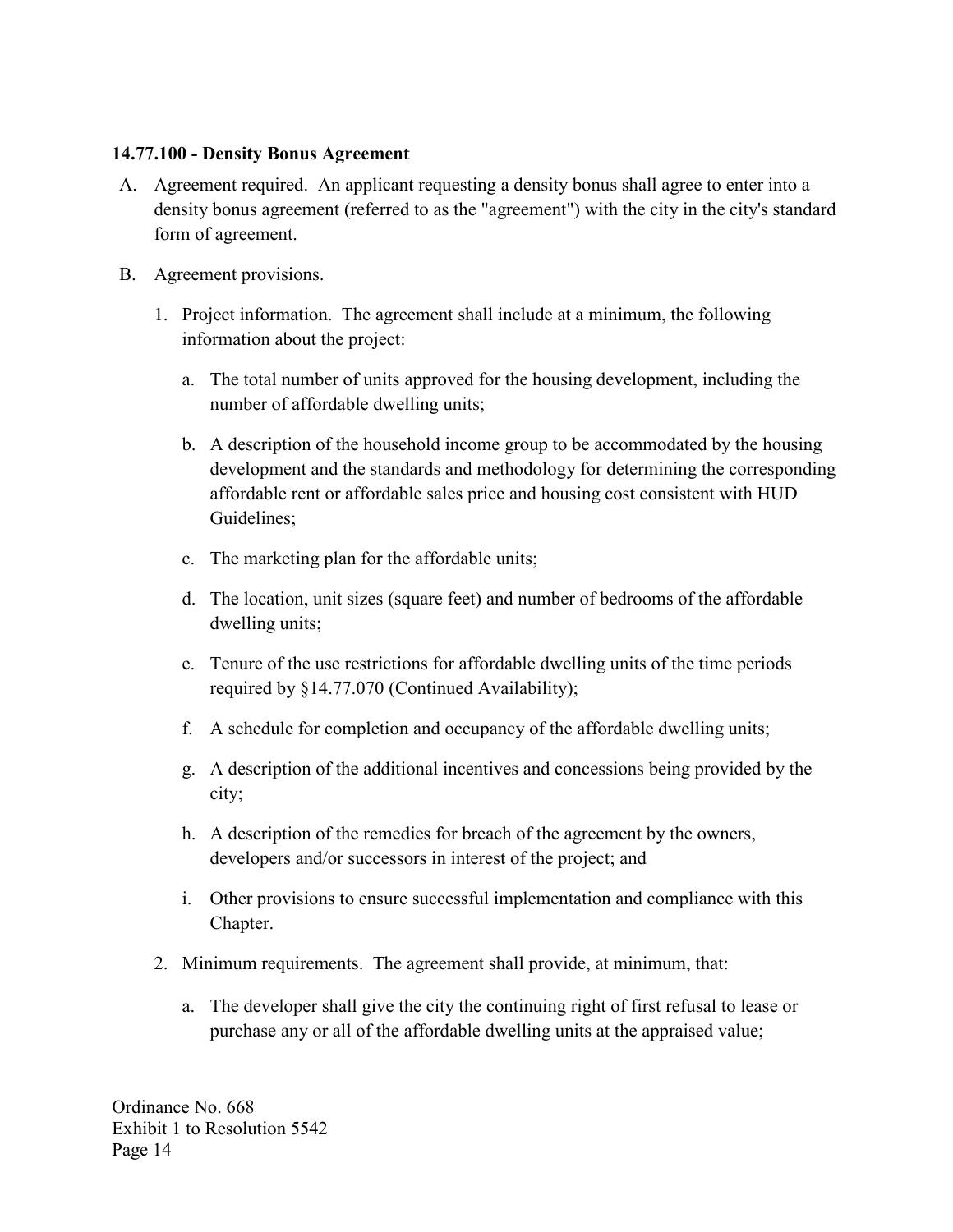- b. The deeds to the affordable dwelling units shall contain a covenant stating that the developer or successors in interest shall not assign, lease, rent, sell, sublet or otherwise transfer any interests for affordable units without the written approval of the city;
- c. When providing the written approval, the city shall confirm that the price (rent or sale) of the affordable dwelling unit is consistent with the limits established by HUD;
- d. The city shall have the authority to enter into other agreements with the developer or purchasers of the affordable dwelling units to ensure that the required dwelling units are continuously occupied by eligible households;
- e. Applicable deed restrictions, in a form satisfactory to the City Attorney, shall contain provisions for the enforcement of owner or developer compliance. Any default or failure to comply may result in foreclosure, demand for specific performance, withdrawal of the Certificate of Occupancy or other action;
- f. In any action taken to enforce compliance with the deed restrictions, the City Attorney shall, if compliance is ordered by a court of competent jurisdiction, take all action that may be allowed by law to recover all of the city's costs of action including legal services; and
- g. Compliance with the agreement will be monitored and enforced in compliance with the measures included in the agreement.
- 3. For-sale housing conditions. In the case of a for-sale housing development, the agreement shall provide for the following conditions governing the initial sale and use of affordable dwelling units during the applicable restriction period:
	- a. Affordable dwelling units shall be owner occupied by eligible households or by qualified residents in the case of senior housing; and
	- b. The initial purchaser of each affordable dwelling unit shall execute an instrument or agreement approved by the city which:
		- (1) Restricts the sale of the unit in compliance with this Chapter, or other applicable city policy or ordinance, during the applicable use restriction period;
		- (2) Contains provisions as the city may require to ensure continued compliance with this Chapter and State law; and
		- (3) Shall be recorded against the lot containing the affordable dwelling unit.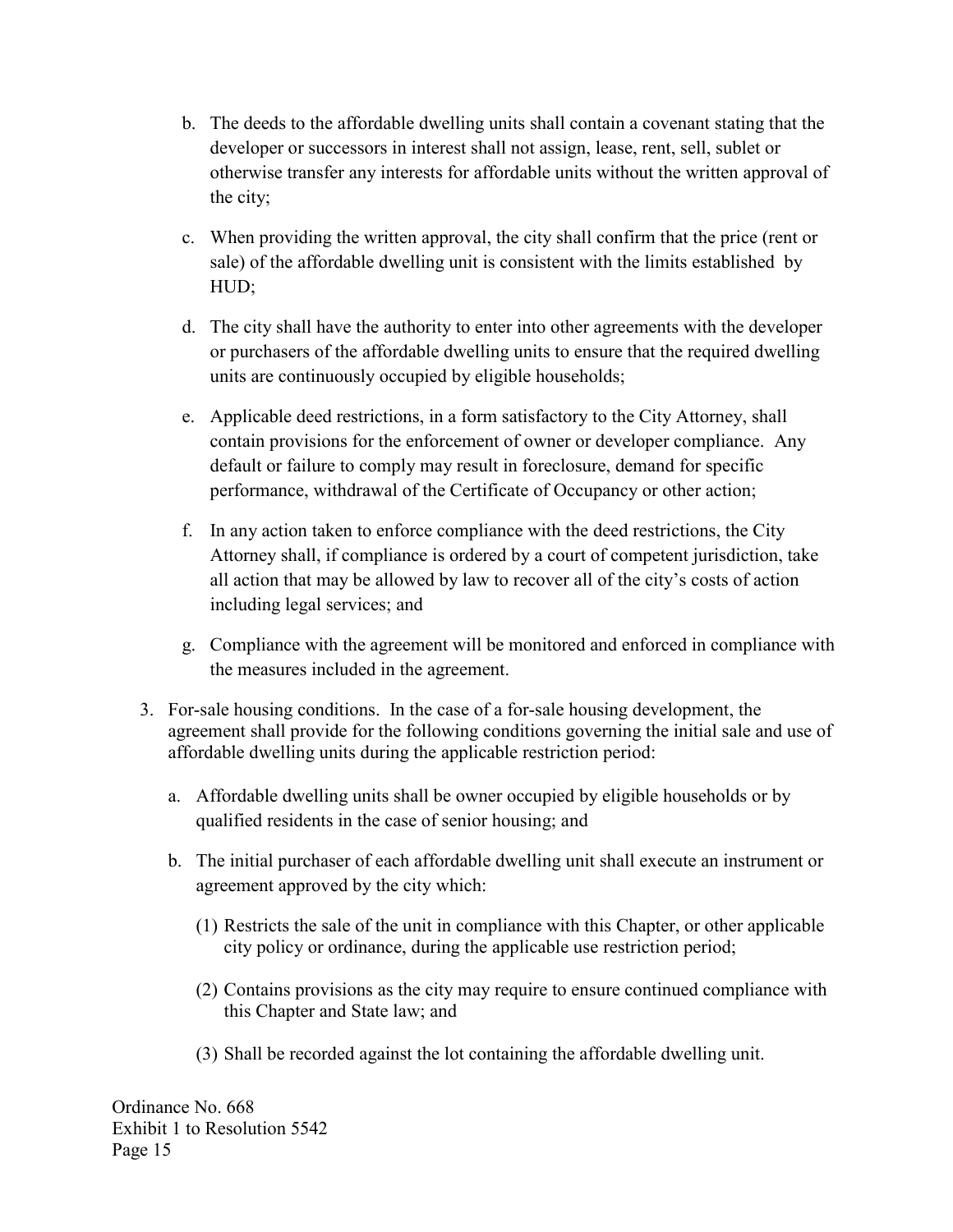- 4. Rental housing conditions. In the case of a rental housing development, the agreement shall provide for the following conditions governing the use of affordable dwelling units during the applicable restriction period:
	- a. The rules and procedures for qualifying tenants, establishing affordable rent, filling vacancies and maintaining the affordable dwelling units for qualified tenants;
	- b. Provisions requiring owners to annually verify tenant incomes and maintain books and records to demonstrate compliance with this Chapter;
	- c. Provisions requiring owners to submit an annual report to the city, which includes the name, address and income of each person occupying the affordable dwelling unit and which identifies the bedroom size and monthly rent or cost of each unit; and
	- d. The applicable use restriction period shall comply with the time limits for continued availability in §14.77.070 (Continued Availability), above.
- C. Execution of agreement.
	- 1. Following approval of the agreement and execution of the agreement by all parties, the city shall record the completed agreement on the lots designated for the construction of affordable dwelling units at the County Recorder's Office.
	- 2. The approval and recordation shall take place at the same time as the Final Map or, where a map is not being processed, before issuance of Building Permits for the affordable dwelling units.
	- 3. The agreement shall be binding on all future owners, developers and/or successors in interest.

## **14.77.110 - Control of Resale**

In order to maintain the availability of for-sale affordable housing units constructed in compliance with this Chapter, the following resale conditions shall apply.

A. Limits on resale price. The maximum price received by the seller of an affordable unit shall be limited to the purchase price plus an increase based on the Consumer Price Index for all Urban Consumers (CPI-U) published by the Bureau of Labor Statistics, U.S. Department of Labor, for the Santa Barbara, California area, an amount consistent with the increase in the median income since the date of purchase or the fair market value, whichever is less. Before offering an affordable housing unit for sale, the seller shall provide written notice to the city of the intent to sell. The notice shall be provided by certified mail to the Director.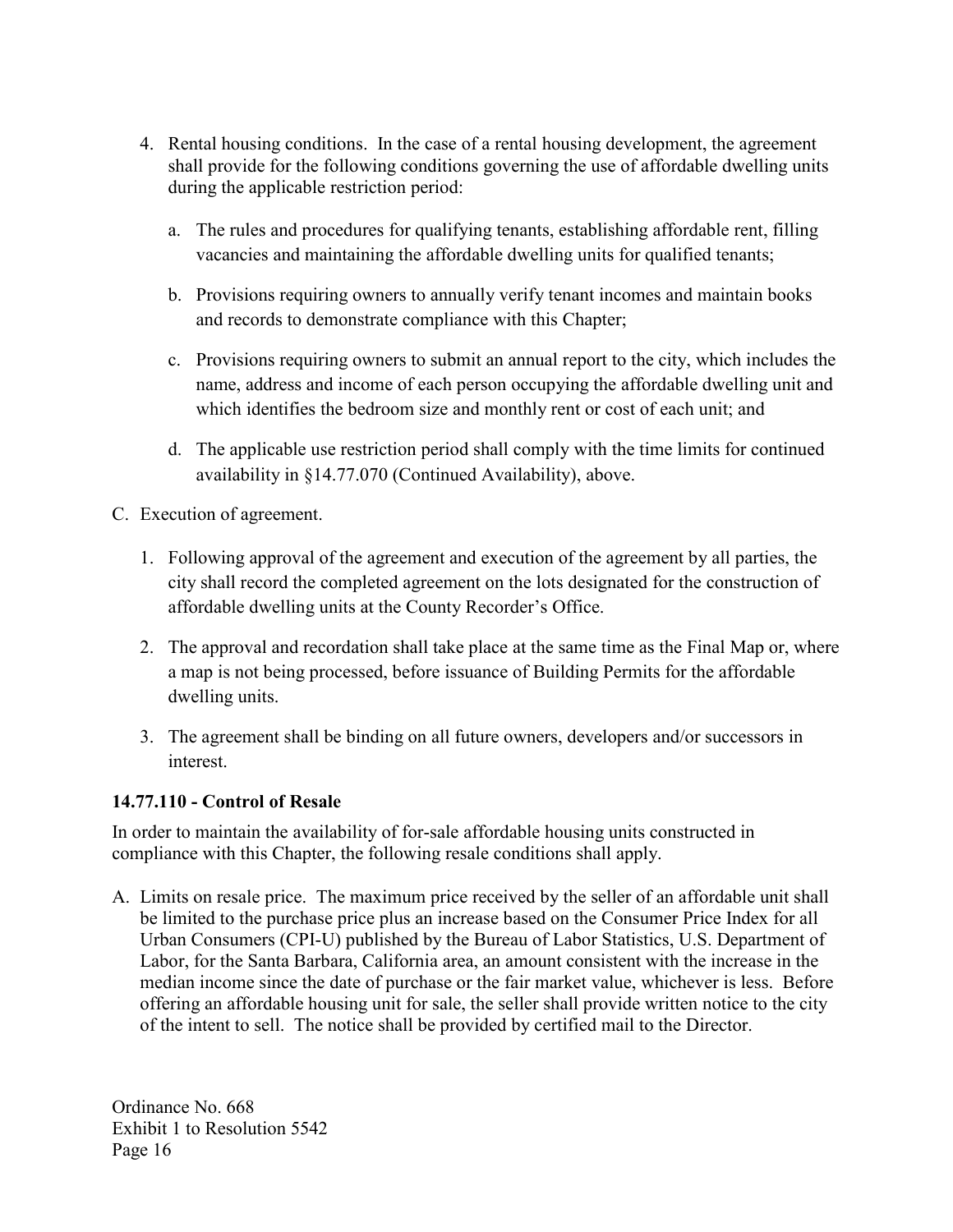- B. Units to be offered to the city. Home ownership affordable units constructed, offered for sale or sold under the requirements of this Section shall be offered to the city or its assignee for a period of at least 90 days from the date the notice of intent to sell is delivered to the city by the first purchaser or subsequent purchasers. Home ownership affordable units shall be sold and resold from the date of the original sale only to households determined to be eligible for affordable units by the city in compliance with this Section. The seller shall not levy or charge any additional fees nor shall any "finder's fee" or other monetary consideration be allowed other than customary real estate commissions and closing costs.
- C. Declaration of restrictions. The owners of any affordable unit shall attach and legally reference in the grant deed conveying title of the affordable ownership unit a declaration of restrictions provided by the city, stating the restrictions imposed in compliance with this Section. The grant deed shall afford the grantor and the city the right to enforce the declaration of restrictions. The declaration of restrictions shall include all applicable resale controls, occupancy restrictions and prohibitions required by this Section.
- D. City to monitor resale of units. The city shall monitor the resale of ownership affordable units. The city or its designee shall have a 90-day option to commence purchase of ownership affordable units after the owner gives notification of intent to sell. Any abuse in the resale provisions shall be referred to the city for appropriate action.

#### **14.77.120 - Judicial Relief, Waiver of Standards**

- A. Judicial relief. As provided by Government Code §65915(d)(3), the applicant may initiate judicial proceedings if the city refuses to grant a requested density bonus, incentive or concession.
- B. Waiver of standards preventing the use of bonuses, incentives or concessions.
	- 1. As required by Government Code §65915(e), the city will not apply a development standard that will have the effect of precluding the construction of a development meeting the criteria of Subsection 14.77.020.A. (Resident requirements), above, at the densities or with the concessions or incentives allowed by this Chapter.
	- 2. An applicant may submit to the city a proposal for the waiver or reduction of development and zoning standards that would otherwise inhibit the utilization of a density bonus on a specific site, including minimum lot size, setbacks and placement of infrastructure improvements.
	- 3. The applicant shall show that the waiver or modification is necessary to make the housing units economically feasible.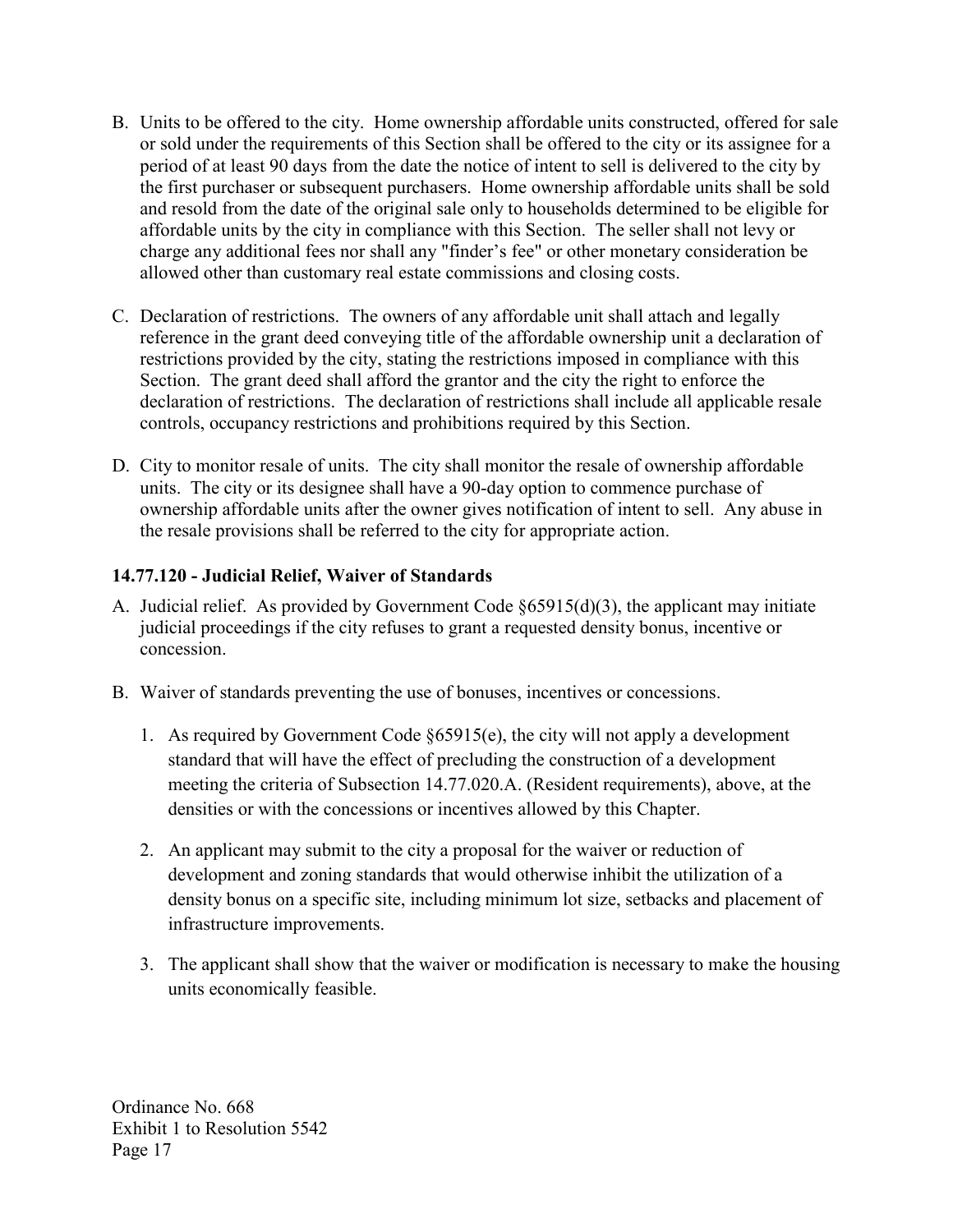- C. City exemption. Notwithstanding the provisions of Subsections A and B, above, nothing in this Section shall be interpreted to require the city to:
	- 1. Grant a density bonus, incentive, concession or waive or reduce development standards, if the bonus, incentive, concession, waiver or reduction would have an adverse impact, as defined in Government Code §65589.5(d)(2), upon health, safety or the physical environment, and for which there is no feasible method to satisfactorily mitigate or avoid the adverse impact; or
	- 2. Grant a density bonus, incentive, concession or waive or reduce development standards, if the bonus, incentive, concession, waiver or reduction would have an adverse impact on any real property that is listed in the California Register of Historical Resources.

## **14.77.130 - Definitions**

Whenever the following terms are used in this Chapter, they shall have the meaning established in this section:

1. "Affordable housing policies and procedures" means policies and procedures for the implementation of the city's affordable housing ordinances and programs, as adopted by the city and amended from time to time.

2. "Affordable unit(s)" means those residential units that must be offered to eligible purchasers at a city-approved affordable sale price or rental rate according to the requirements of this chapter.

3. "Child care facility" means a child care facility other than a family day care home, including but not limited to infant centers, pre-schools, attached day care facilities and school age child care centers.

4. "Common interest development" means a type of housing, composed of individually owned units, such as condominiums, townhouses, or single-family homes, that share ownership of common areas, such as swimming pools, landscaping and parking. Common interest developments are managed by homeowners' associations.

5. "Density bonus unit(s)" means those residential units granted pursuant to the provisions of this chapter, which exceed the otherwise allowable maximum residential density for the development site. All density bonus calculations resulting in fractional units shall be rounded up to the next whole number. The density bonus units shall not be included when determining the number of housing units allowed under the maximum residential density for the development site.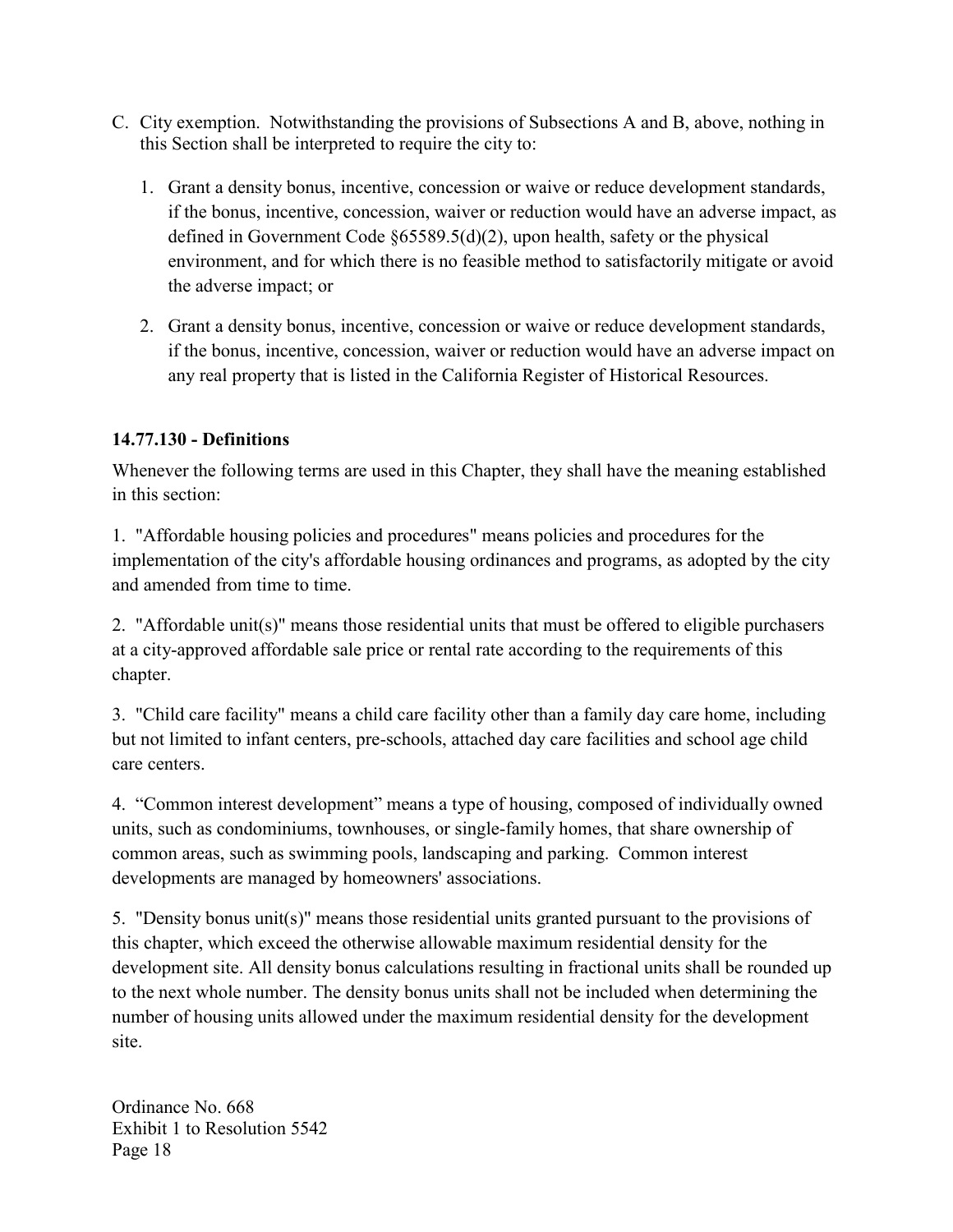6. "Development standard" means any ordinance, general plan element, specific plan, or other local law, policy, resolution or regulation.

7. "Housing cost" means the sum of actual or projected monthly payments for all of the following costs and expenses associated with for-sale bonus density units: principal and interest on a mortgage loan, including any loan insurance fees, property taxes and assessments, fire and casualty insurance, property maintenance and repairs, homeowner association fees and a reasonable allowance for utilities.

8. "Housing development" means construction projects consisting of five or more residential units, including single-family, multifamily and mobile homes for sale or rent. It shall also include either a project to substantially rehabilitate and convert an existing commercial building to residential use or the substantial rehabilitation of an existing multifamily dwelling as defined in subsection (d) of Government Code Section 65863.4, where the result of the rehabilitation would be a net increase in available residential units.

9. "Low income household" means a household whose income does not exceed the lower income limits applicable to Santa Barbara County, as published and periodically updated by the State Department of Housing and Community Development pursuant to Section 50079.5 of the California Health and Safety Code.

10. "Moderate income household" means a household whose income does not exceed the moderate income limits applicable to Santa Barbara County, as published and periodically updated by the State Department of Housing and Community Development pursuant to Section 50093 of the California Health and Safety Code.

11. "Qualifying resident" means a senior citizen or other person(s) eligible to reside in senior citizen housing.

12. "Very-low income household" means a household whose income does not exceed the verylow income limits applicable to Santa Barbara County, as published and periodically updated by the State Department of Housing and Community Development pursuant to Section 50105 of the California Health and Safety Code.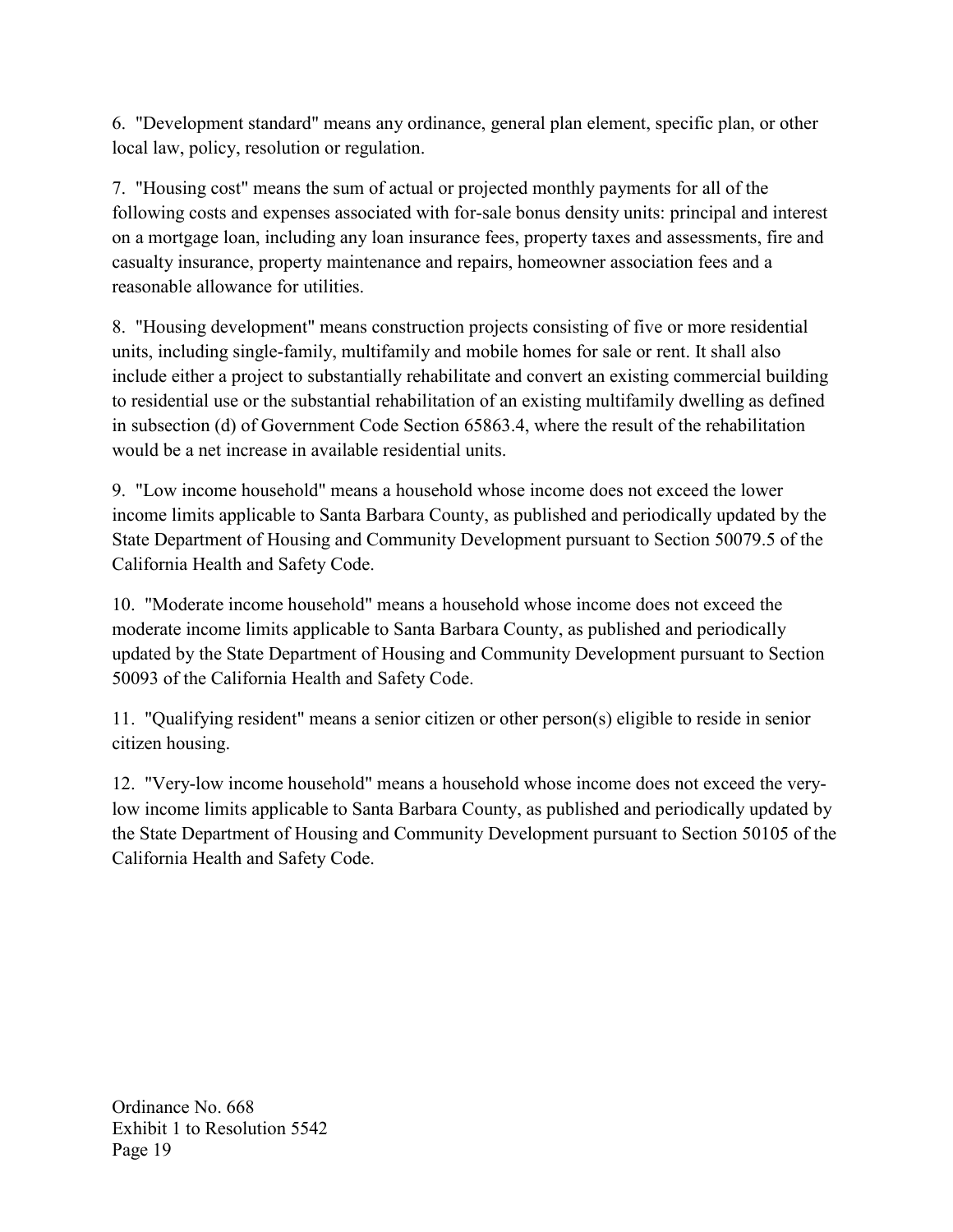# *Transitional and Supportive Housing*

*Chapter 14.08 Definitions will be amended to add the following three new Sections:*

## **14.08.607 Supportive housing.**

"Supportive housing" means housing with no limit on length of stay, that is occupied by the target population and linked to an onsite or offsite service that assists the supportive housing resident in retaining the housing, improving his or her health status and maximizing his or her ability to live, and when possible, work in the community. Supportive housing is a residential use subject only to the same regulations and procedures that apply to other residential uses of the same type in the same zone.

## **14.08.612 Target population.**

"Target population" means persons with low incomes who have one or more disabilities, including mental illness, HIV or AIDS, substance abuse or other chronic health condition, or individuals eligible for services provided pursuant to the Lanterman Developmental Disabilities Services Act (Division 4.5 [commencing with Section 4500] of the Welfare and Institutions Code) and may include, among other populations, adults, emancipated minors, families with children, elderly persons, young adults aging out of the foster care system, individuals exiting from institutional settings, veterans and homeless people.

## **14.08.622 Transitional housing.**

"Transitional housing" means buildings configured as rental housing developments that require the termination of assistance and recirculating of the assisted unit to another eligible program recipient at a predetermined future point in time that shall be no less than six months from the beginning of the assistance. Transitional housing is a residential use subject only to the same regulations and procedures that apply to other residential uses of the same type in the same zone.

# *Single Room Occupancy Housing*

*Chapter 14.08 Definitions will be amended to add the following new Section:*

# **14.08.562 Single room occupancy (SRO).**

"Single Room Occupancy (SRO)" means a multi-unit residential development where occupants may share common kitchen and bathroom facilities.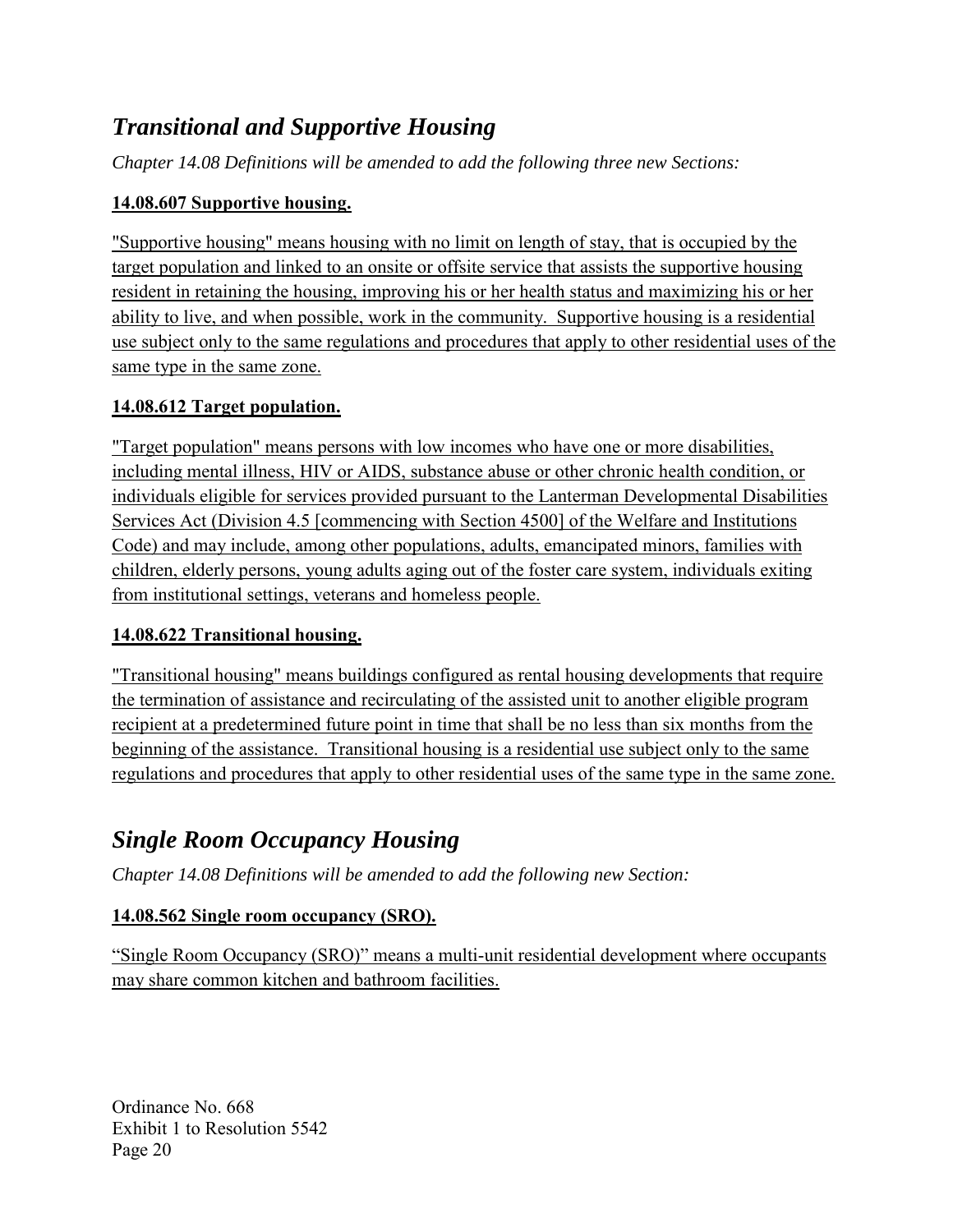*Chapter 14.14 Planned Residential Development District, Section 14.14.040 Uses permitted subject to conditional use permit will be amended to read as follows:* 

## **14.14.040 Uses permitted subject to conditional use permit.**

Permitted uses subject to conditional use permit in the PRD district are as follows:

- 1. Single Room Occupancy (SRO) housing subject to Section 14.62.090 of this code;
- 2. As provided in Chapter 14.62.

*Chapter 14.49 Residential Overlay District will be amended to add Section 14.49.070 to read as follows:* 

## **14.49.070 Uses permitted subject to conditional use permit.**

Notwithstanding any other provision of this code, Single Room Occupancy (SRO) housing units subject to Section 14.62.090.

*Chapter 14.62 Conditional Use Permit will be amended to add Section 14.62.090 to read as follows:* 

## **14.62.090 Development standards for single room occupancy (SRO) housing units.**

 A. A SRO unit shall have a minimum size of 150 square feet and a maximum size of 400 square feet.

B. Occupancy shall be limited to a maximum of two persons per unit.

 C. A SRO unit is not required to but may contain partial or full bathroom facilities. A partial bathroom facility shall have at least a toilet and sink; a full facility shall have a toilet, sink and bathtub, shower or bathtub/shower combination. If a full bathroom facility is not provided, common bathroom facilities shall be provided in accordance with the California Building Code for congregate residences with at least one full bathroom per floor.

D. A SRO unit is not required to but may contain partial or full kitchen facilities. A full kitchen includes a sink, a refrigerator and a stove, range top or oven. A partial kitchen is missing at least one of these appliances. If a full kitchen is not provided, common kitchen facilities shall be provided with at least one full kitchen per floor.

 E. Each SRO unit shall be provided with one closet per person, telephone hookups and cable or satellite TV hookups.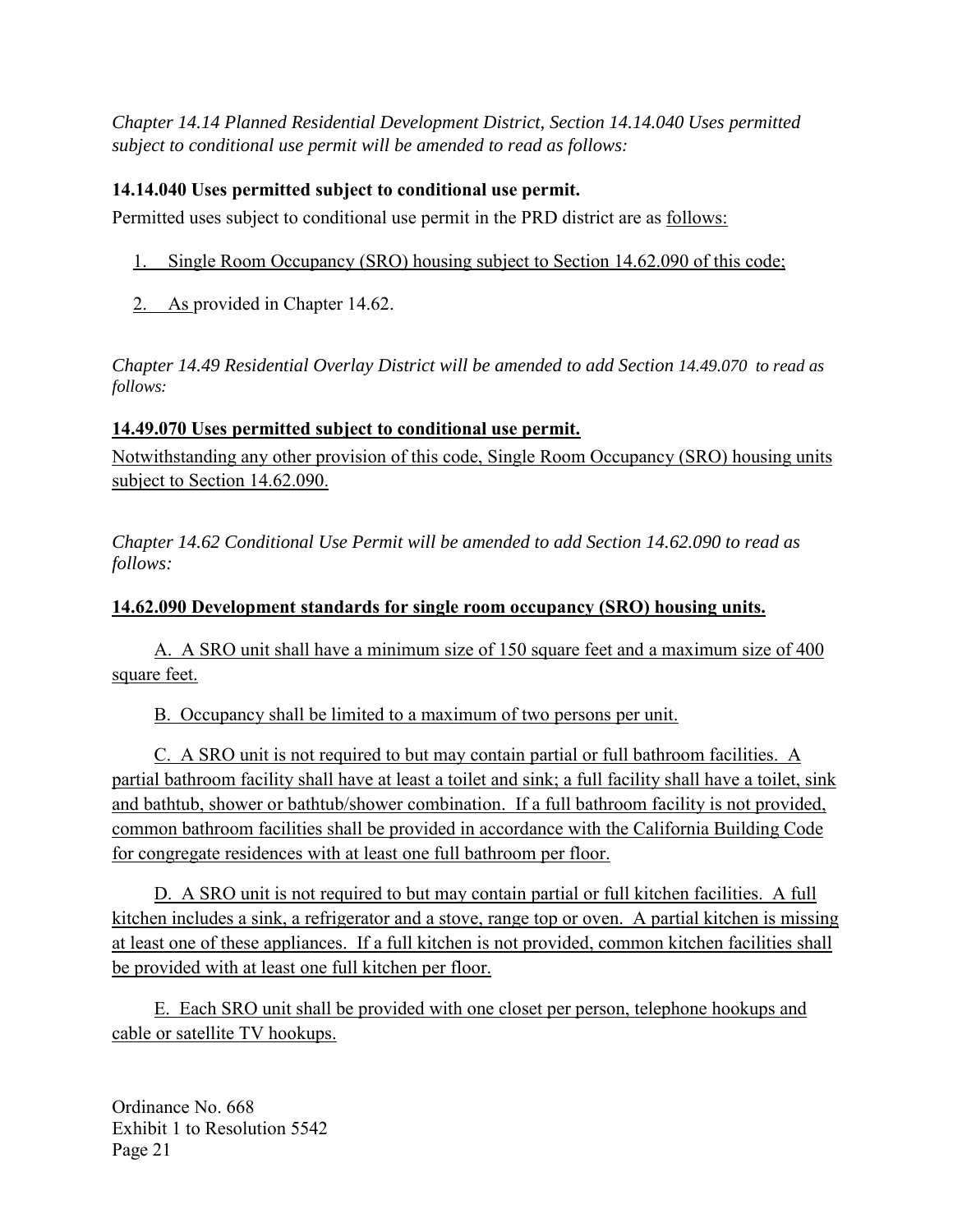F. If laundry facilities are not provided in each unit, common laundry facilities shall be provided, with one washer and one dryer on the premises for every 10 units.

G. Elevators shall be required for SRO buildings of two or more stories.

H. Onsite management shall be provided at all times.

 I. Off-street parking shall be provided at the rate of 0.5 space per unit, plus one space for each employee on duty.

J. Tenancy of SRO units shall be limited to 30 or more days.

# *Housing for Agricultural Employees*

*Chapter 14.08 Definitions will be amended to add the following new section:* 

# **14.08.222 Employee housing.**

"Employee housing" has the same meaning as that term is defined in Section 17008 of the Health and Safety Code, or successor statute.

*Chapter 14.32 Agriculture District, Section 14.32.030 Uses Permitted and Section 14.32.040 Uses permitted Subject to Conditional Use Permit will be amended to read as follows:* 

# **14.32.030 Uses permitted.**

Uses permitted in the A district are as follows:

1. All types of agriculture and farming except a poultry ranch, dairy, hog ranch, animal feed yard, or animal sales yard, subject to the limitations hereinafter provided in this district;

2. Noncommercial raising of animals not to exceed one horse, mule, or cow; or three (3) goats, hogs, or other livestock not specifically enumerated in this chapter, shall be permitted for each twenty thousand (20,000) square feet of area of the parcel of land upon which the same are kept, except that no more than three (3) hogs shall be kept on any parcel;

3. One single-family dwelling unit per legal parcel. only for occupancy by the owner or lessee of the land upon which such dwelling is located For purposes of this section, any employee housing providing accommodations for six or fewer employees shall be deemed a single-family structure pursuant to Section 17021.5 of the Health and Safety Code, or successor statute;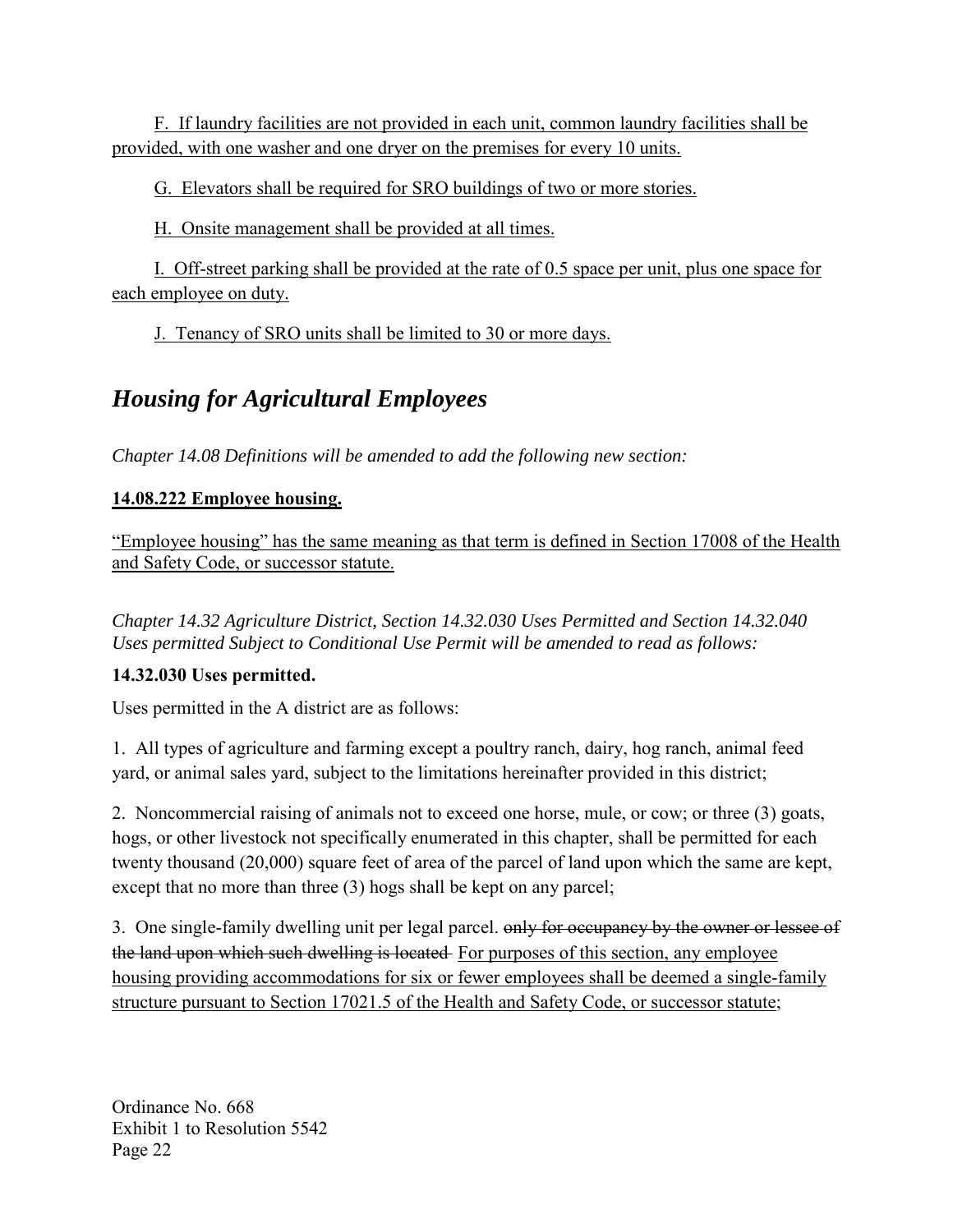4. Employee housing consisting of no more than 36 beds in a group quarters or 12 units or spaces designed for use by a single-family or household, in conformance with Health and Safety Code Section 17201.6 or successor statute.

## **14.32.040 Uses permitted subject to conditional use permit.**

Uses permitted in the A district subject to the conditional use permit are as follows:

1. Animal hospital when located upon a parcel containing at least five (5) acres;

2. Sale of agricultural products produced on the premises provided that such sale is conducted either within an existing agricultural building or from a separate stand not exceeding two hundred (200) square feet and located no closer than twenty (20) feet, nor more than eighty (80) feet, from  $\theta$ f the right-of-way of any street;

3. Greenhouses, hothouses, other plant protection structures, or related development, i.e., packing sheds, parking, driveways, etc.;

4. Additional dwellings for employees of the owner or lessee of the land engaged full-time in agriculture on the farm or ranch upon which the dwelling is located; such additional dwellings shall be clustered on no more than three (3) percent of the property; the applicant shall provide the city with adequate verification of the need for such additional dwellings and proof of the fulltime nature of the employees;

4. 5 Commercial raising of animals, boarding of animals, commercial riding stables, and animal husbandry services;

5. 6 Kennels;

6. 7 Family care homes, large, as defined in Chapter 14.08;

7. 8 Uses, buildings and structures accessory and customarily incidental to the above uses.

*Chapter 14.12 R-1 Single-Family Residential District, Section 14.12.030 Uses permitted by right will be amended to read as follows:* 

# **14.12.030 Uses permitted by right.**

Uses permitted by right in the R-1 district are as follows:

1. One single-family dwelling per legal parcel;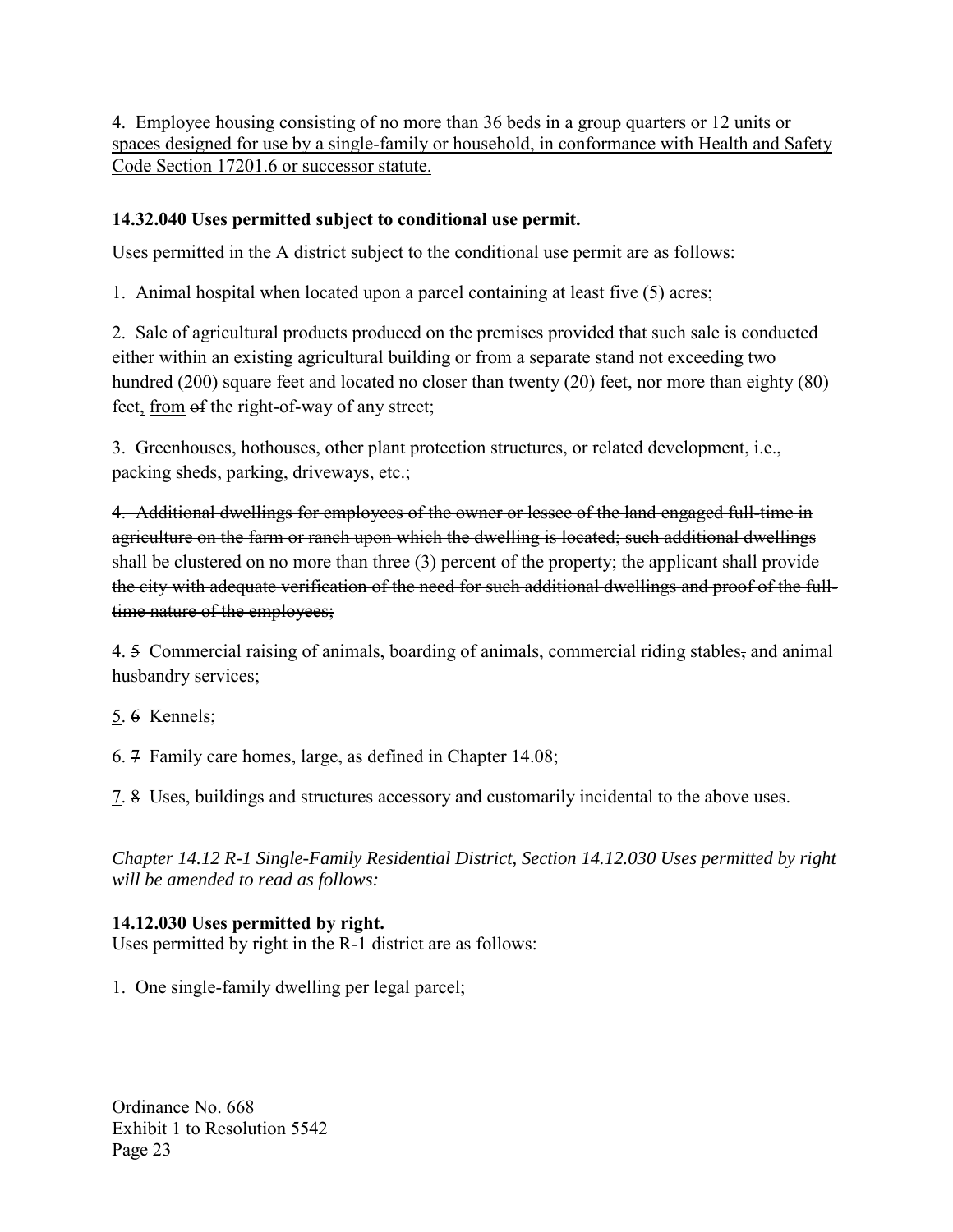2. Uses, buildings and structures customarily incidental to single-family dwellings, for exclusive use of the residents of the site, and not involving the maintenance of a commercial enterprise on the premises;

3. Home occupations subject to the provisions of Section 14.50.030;

4. Golf courses and country clubs operated in connection with the single-family residential development, but not including commercial driving tees, ranges, putting courses, or miniature golf courses;

5. Orchards, truck and flower gardens, and the raising of field crops; provided there is no sale on the property of the products produced;

6. Nurseries and greenhouses used only for the propagation and cultivation of plants, provided no advertising sign, commercial display room, or stand is maintained in connection therewith, and provided further that the aggregate square feet of floor area or ground area of all such building shall not exceed three hundred (300) square feet;

7. The keeping of animals and poultry as provided in Sections 6.04.390 and 6.04.420;

8. Public parks, playgrounds, and community centers;

9. Child day care use; provided such use does not detrimentally change the residential appearance of the property or neighborhood;

10. Small family care homes residential care facility, as defined in Chapter 14.08.

11. Agricultural employee housing consistent with Sections 17201.5 and 17201.6 of the Health and Safety Code or successor statute.

# *Emergency Shelters*

*Chapter 14.26 (M-RP) Industrial/Research Park District will be amended to add the following new Section:* 

# **14.26.025 Uses permitted by right.**

Notwithstanding any other provision of this code, emergency shelters are permitted by right in the M-RP District subject to the following standards.

1. Permitting. No discretionary review including Conditional Use Permit or Development Plan will be required for an emergency shelter in the M-RP Zone. Applications for emergency shelters shall be submitted to the Community Development Department. If the application meets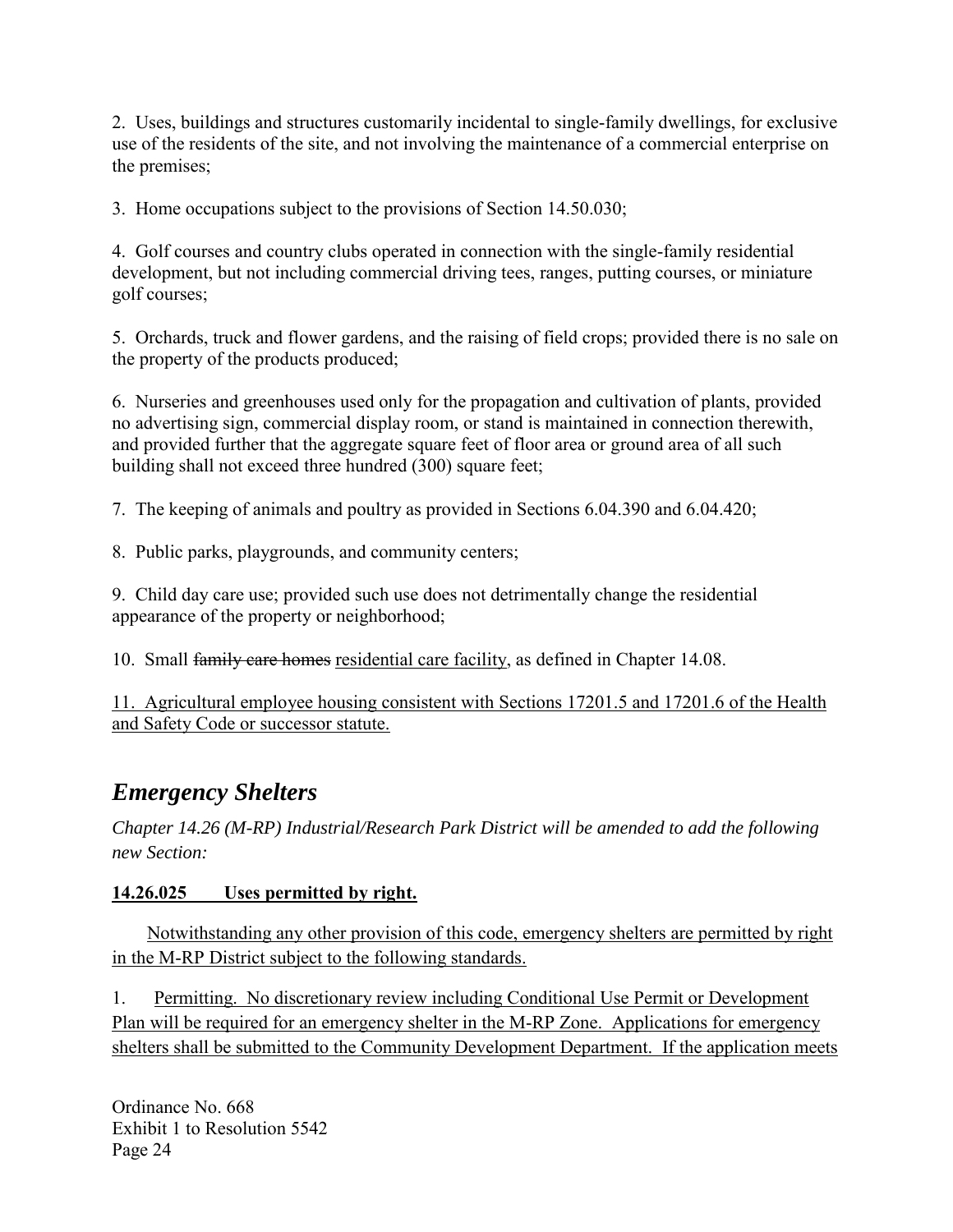all applicable standards and any other state or local requirement, the application shall be reviewed ministerially by the Planning Commission.

2. Standards. Emergency shelters shall only be subject to those development and management standards that apply to residential or commercial use within the M-RP Zone District and the following standards.

a. Maximum Occupancy. A maximum of 25 occupants/clients shall be permitted at each facility. Occupants shall be counted as persons served by overnight accommodations in a 24-hour period. Higher occupancy facilities may be considered through a Conditional Use Permit.

b. Vehicle and Bicycle Parking. One vehicle parking space shall be provided onsite per five beds, plus one space for each employee on duty. One bicycle parking space shall be provided onsite per five beds. Bicycle parking shall be secure, located near a common building entrance and well-lit.

c. Waiting intake area. A client lobby or intake room shall be provided near the entrance of the facility. The area shall provide seats or beds and be large enough to accommodate regular occupancy.

d. Support services and amenities. The facility may provide amenities such as: commercial kitchen, recreation room, support services, laundry services and storage areas.

e. Length of stay. Individual occupancy in a facility shall be limited to no more than six months in any 12-month period.

f. Management and Security. A written management plan shall be submitted to the city prior to occupancy of the facility. The management plan shall include provisions for staffing, management, security, outdoor uses, temporary storage, site maintenance, service amenities and transportation.

g. Lighting. The facility shall include appropriate lighting for security and safety. Such lighting shall be installed prior to occupancy.

h. Proximity. The facility shall be located no closer than 300 feet to any other emergency shelter, as measured property boundary to property boundary.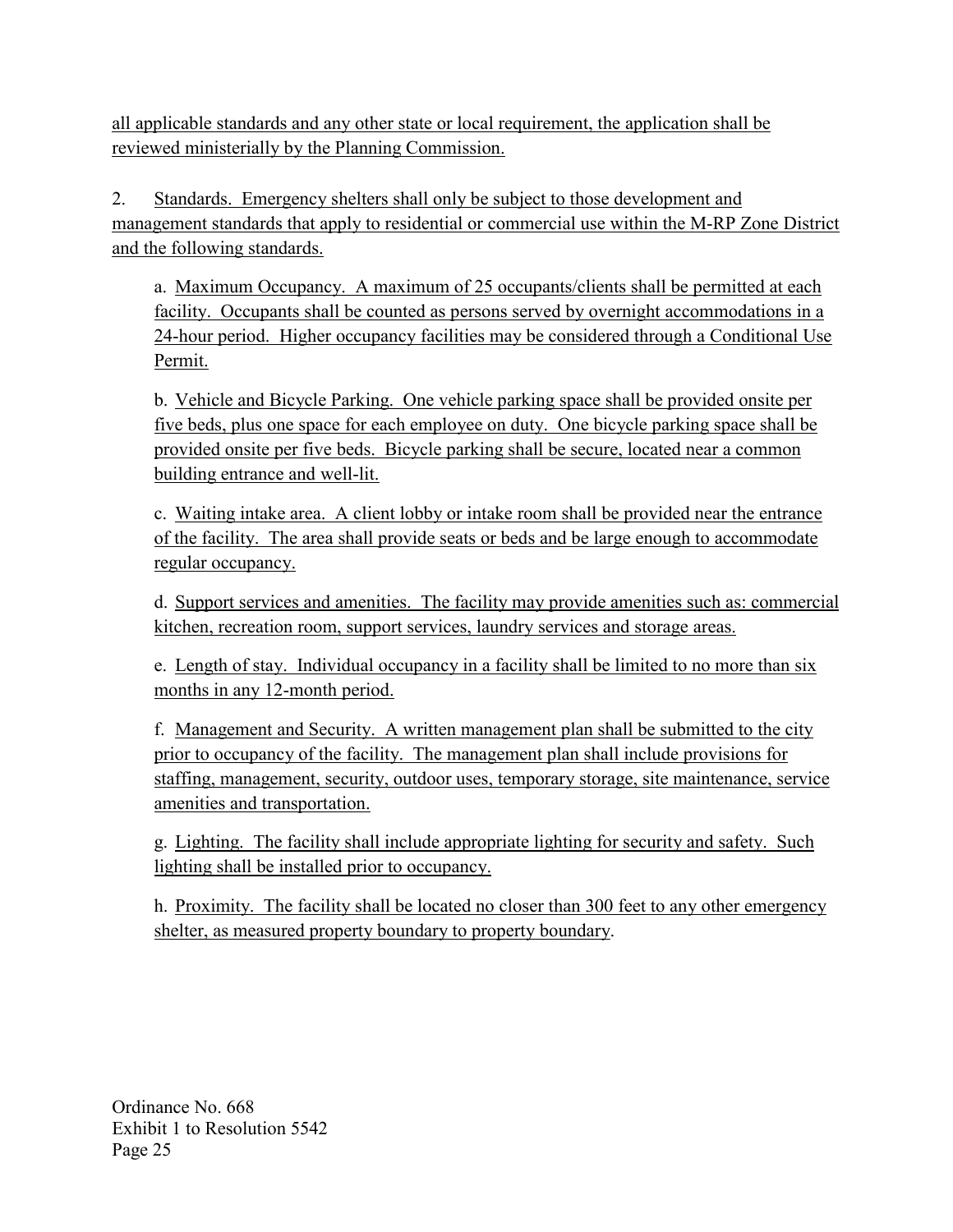# *Housing for Persons with Disabilities*

*Chapter 14.08 Definitions, Section 14.08.235 will be amended to read as follows:* 

#### **14.08.235 Family.**

"Family" means one or more persons-related by blood or marriage, or a group of not to exceed five persons not all related by blood or marriage, occupying premises and living as a single nonprofit housekeeping unit, as distinguished from a group occupying a boardinghouse or lodginghouse, hotel, club, or similar dwelling for group use. A family shall not include a fraternal, religious, social, or business group. living together as a single nonprofit housekeeping unit and sharing common living, sleeping, cooking and eating facilities. Members of a family need not be related but are distinguished from a group occupying a boarding or lodging house, hotel, club or similar dwelling for group uses. A family shall be deemed to include domestic servants employed by the family.

*Chapter 14.08 Definitions, Sections 14.08.240 and 14.08.245 shall be replaced in their entirety by new sections 14.08.540 and 14.08.541, and existing Section 14.08.540 shall be renumbered to Section 14.08.537, to read as follows:*

#### **14.08.240 Family care home - Large.**

"Large family care home" means a residential home providing 24-hour nonmedical care and supervision that:

1. Has a license for a capacity of four, five or six clients from the state Department of Health or a licensing agency authorized by said Department as a "small family home - children," "small family home - adults," "group home - children," "group home - adults," or "foster home;" and

2. Does not detrimentally change the residential condition or appearance of the property.

#### **14.08.245 Family care home - Small.**

"Small family care home" means a residential home providing 24-hour nonmedical care and supervision that:

1. Has a license for a capacity of no more than three clients from the state Department of Health or a licensing agency authorized by said Department as a "small family home children," "small family home - adults," "group home - children," "group home - adults" or "foster home;" and

2. Does not detrimentally change the residential condition and appearance of the property.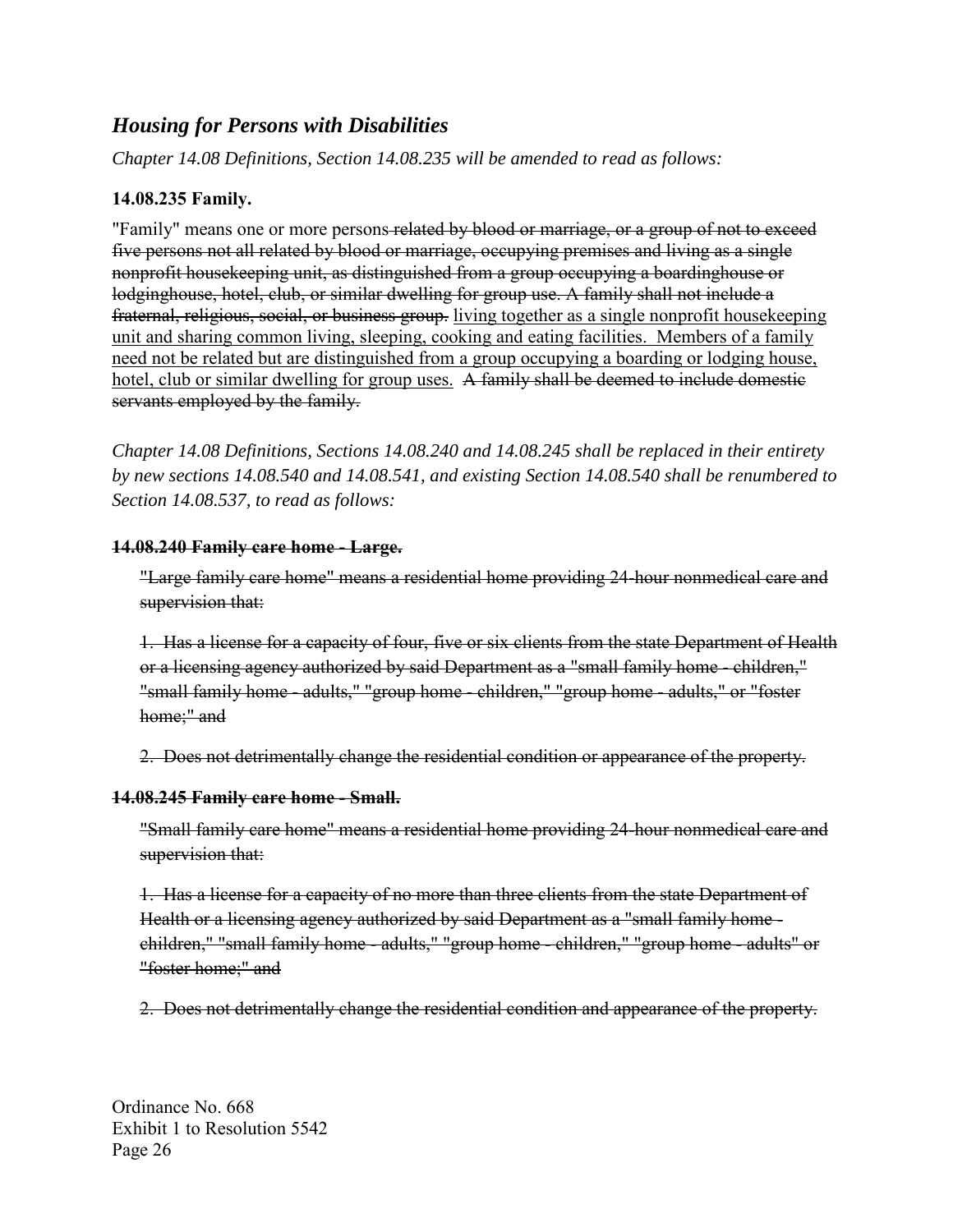#### **14.08.565 Special care home.**

"Special care home" means a residential home providing twenty-four-hour nonmedical care and supervision that has a license for a capacity of seven or more clients from the state Department of Health or a licensing agency authorized by said Department as a "large family home-children," "large family home adults, group home-children," "group home-adults," or "foster home."

#### **14.08.54037 Recreational vehicle park.**

"Recreational vehicle park" means any area or tract of land, where one or more lots are rented or leased or offered for rent or lease to owners or users of recreational vehicles or tents and which is occupied for temporary purposes.

#### **14.08.540 Residential care facility – Large.**

"Large residential care facility" means a state-licensed residential facility providing nonmedical care to seven or more persons in need of personal services, supervision or assistance essential for sustaining the activities of daily living or for the protection of the individual.

#### **14.08.541 Residential care facility – Small.**

"Small residential care facility" means a state-licensed residential facility providing nonmedical care to six or fewer persons in need of personal services, supervision or assistance essential for sustaining the activities of daily living or for the protection of the individual. For purposes of this Code, the residents and operators of a small licensed residential care facility shall be considered to be a family.

*Chapter 14.62 Conditional Use Permit, Section 14.62.030 will be amended to read as follows:* 

## **14.62.030 Conditional uses.**

In addition to the conditionally permitted uses listed in specific zoning districts, the following uses may be permitted in any district in which they are not otherwise permitted, subject to the granting of a conditional use permit as set forth in this chapter:

1. Airport;

2. Animals, use of property for animals different in kind or greater in number than otherwise permitted in this title;

- 3. Artist's studio;
- 4. Cemetery;
- 5. Church;
- 6. Club;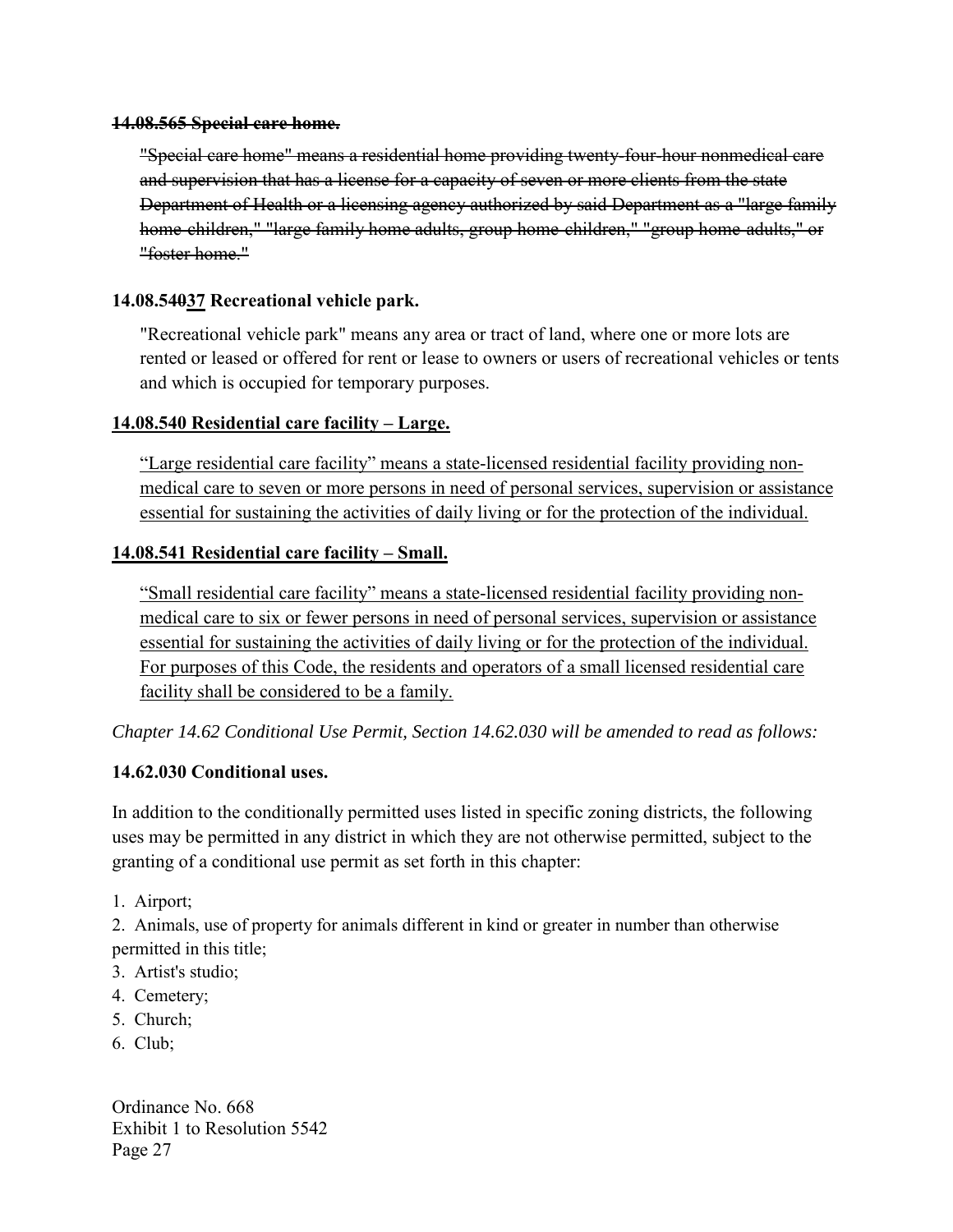7. Educational facilities, including nursery schools and day nurseries, colleges, and schools;

8. Electrical substations;

9. Charitable institutions for the care of human beings (except when human beings are housed under restraint);

10. Fairgrounds;

11. Fences and walls of six feet or more in height;

12. Golf courses and driving ranges;

13. Hospitals, sanitariums, convalescent homes, rest homes, subject to the additional requirements of this chapter;

14. Library;

15. Master television antenna system;

16. Monastery;

17. Museum;

18. Pipelines pursuant to the provisions of Section 14.50.010(11), (12), and (13);

19. Buildings, structures, and uses of a public works, public service or public utility nature,

excluding the permitted uses of the public utility zoning district;

20. Sea walls, revetments, and groins, subject to the provisions of Section 14.50.010(4);

21. Riding arena;

22. Special care homes Large residential care facility;

23. Stable, commercial;

24. Transmission lines, high voltage;

25. Uses, buildings and structures accessory and customarily incidental to the above uses;

26. Any other use, building, or structure which in the opinion of the planning commission is compatible with the zoning district, is of similar or lighter intensity of use, and is not injurious to the health, safety or welfare of the neighborhood because of noise, odor, dust, smoke, vibration, danger to life and property or other similar causes.

#### **SECTION 3: EFFECTIVE DATE.**

This Ordinance shall be in full force and effect thirty (30) days following certification as an amendment to the City's Local Coastal Program by the California Coastal Commission, acceptance of such certification by resolution, and second reading by the City Council; and before the expiration of fifteen (15) days of its passage shall be published once with the names of the City Council voting for and against the same in the Coastal View News, a newspaper of general circulation, published in the City of Carpinteria.

#### **SECTION 4: SEVERABILITY.**

If any section, subsection, sentence, clause, phrase or word of this Ordinance is for any reason held to be invalid by a court of competent jurisdiction, such decisions shall not affect the validity of the remaining portions of this Ordinance. The City Council hereby declares that it would have passed and adopted this Ordinance, and each and all provisions hereof, irrespective of the fact that one or more provisions may be declared invalid.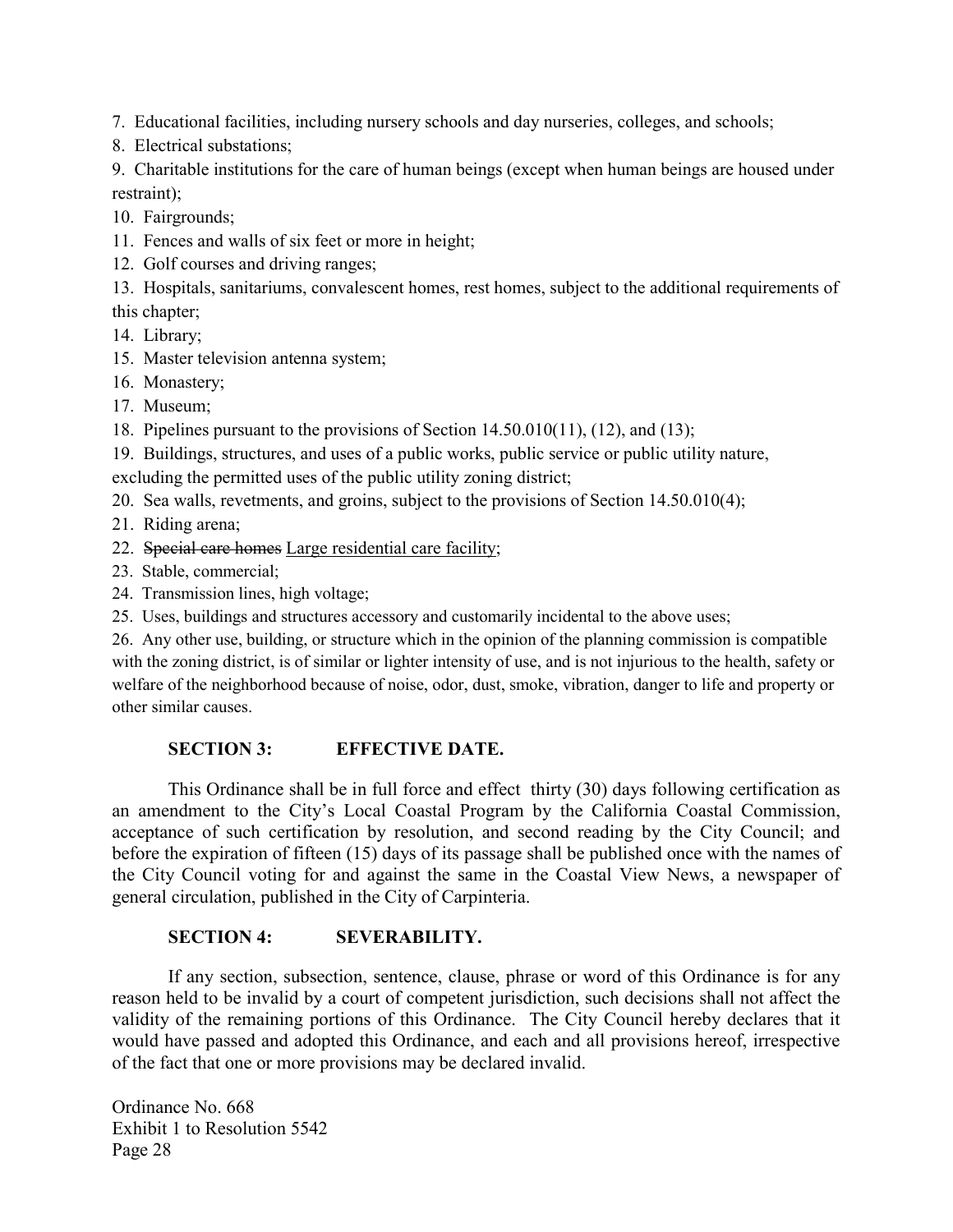#### **SECTION 5: CEQA EXEMPTION.**

The City Council accepts the Negative Declaration (ND) prepared for the City's 2009- 2014 Housing Element as adequate environmental review for Project No. 14-1712-ORD/LCPA pursuant to §15162 of the California Environmental Quality Act, no additional environmental review is necessary for a project when there is a previously adopted EIR or ND and there have been no changes to the scope of the project, the project's potential impacts, or any project mitigation measures/project alternatives.

**PASSED, APPROVED, AND ADOPTED** this 28<sup>th</sup> day of July 2014, by the following called vote:

**AYES: COUNCILMEMBERS:**

**NOES: COUNCILMEMBER(S):**

**ABSENT: COUNCILMEMBER(S):**

Mayor of the City of Carpinteria

**ATTEST:**

City Clerk, City of Carpinteria

*I hereby certify that the foregoing Ordinance was duly and regularly introduced and adopted at a regular meeting of the City Council of the City of Carpinteria held the 28th day of July 2014.* 

City Clerk, City of Carpinteria

**APPROVED AS TO FORM:**

Peter N. Brown, City Attorney City of Carpinteria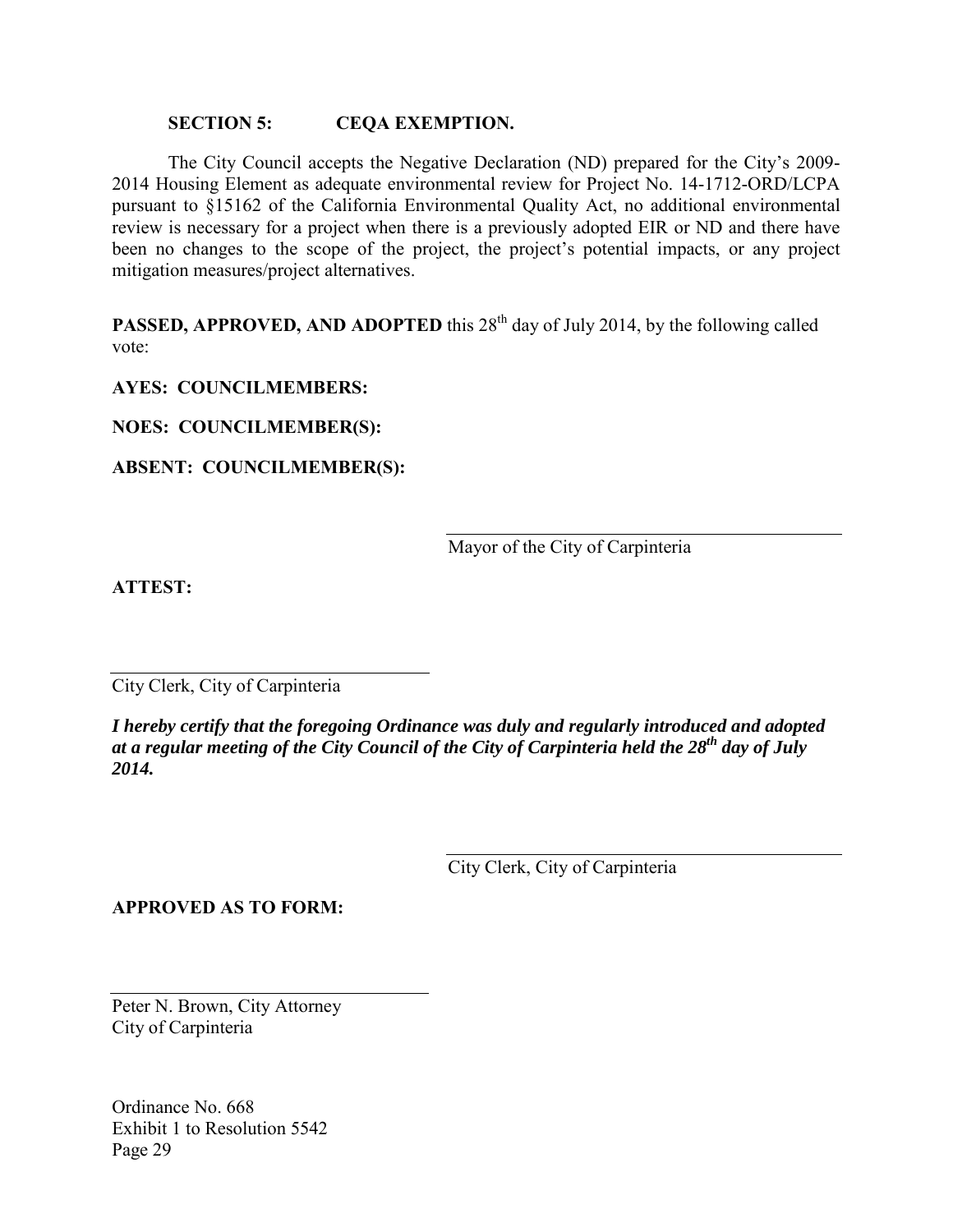

**AGENDA SECTION: PUBLIC HEARINGS**  $A$ GENDA **ITEM**  $# 8$ **REPORT #14-104** 

# STAFF REPORT CITY COUNCIL MEETING DATE July 28, 2014

#### ITEM FOR CITY COUNCIL CONSIDERATION

RESOLUTION No. 5542 AND ORDINANCE No. 668, AMENDING TITLE 14 {ZONING) OF THE CARPINTERIA MUNICIPAL CODE AND THE LOCAL COASTAL PROGRAM CONCERNING DENSITY BONUS, TRANSITIONAL AND SUPPORTIVE HOUSING, SINGLE ROOM OCCUPANCY HOUSING, AGRICULTURAL EMPLOYEE HOUSING, EMERGENCY SHELTERS AND HOUSING FOR PERSONS WITH DISABILITIES TO BE CONSISTENT WITH THE 2009-2014 HOUSING ELEMENT AND STATE HOUSING LAW.

Report prepared by: Steve Goggia, Planner Community Development Department

Reviewed by: Jackie Campbell, Director Community Development Department

Reviewed by: Dave Durflinger, City Manager

Sianature

#### STAFF RECOMMENDATION:

ACTION ITEM  $X$  ; NON-ACTION ITEM  $\frac{1}{1-\frac{1}{2}}$ 

Staff recommends that the Council:

1. Approve Resolution No. 5542 as read by title only certifying that Ordinance No. 668 is intended to carry out the policies of the City's Coastal Land Use Plan consistent with the California Coastal Act and direct that the proposed Amendment, a part of Ordinance No. 668 be transmitted to the California Coastal Commission; and

2. Approve Ordinance No. 668 as read by title only (first reading).

MOTION:

<span id="page-45-0"></span>fl-.........

I move to:

1. Approve Resolution No. 5542 as read by title only; and

2. Approve Ordinance No. 668 on first reading as read by title only.

Exhibit 2 LCP-4-CPN-14-0832-1-Part B Council Agenda Staff Report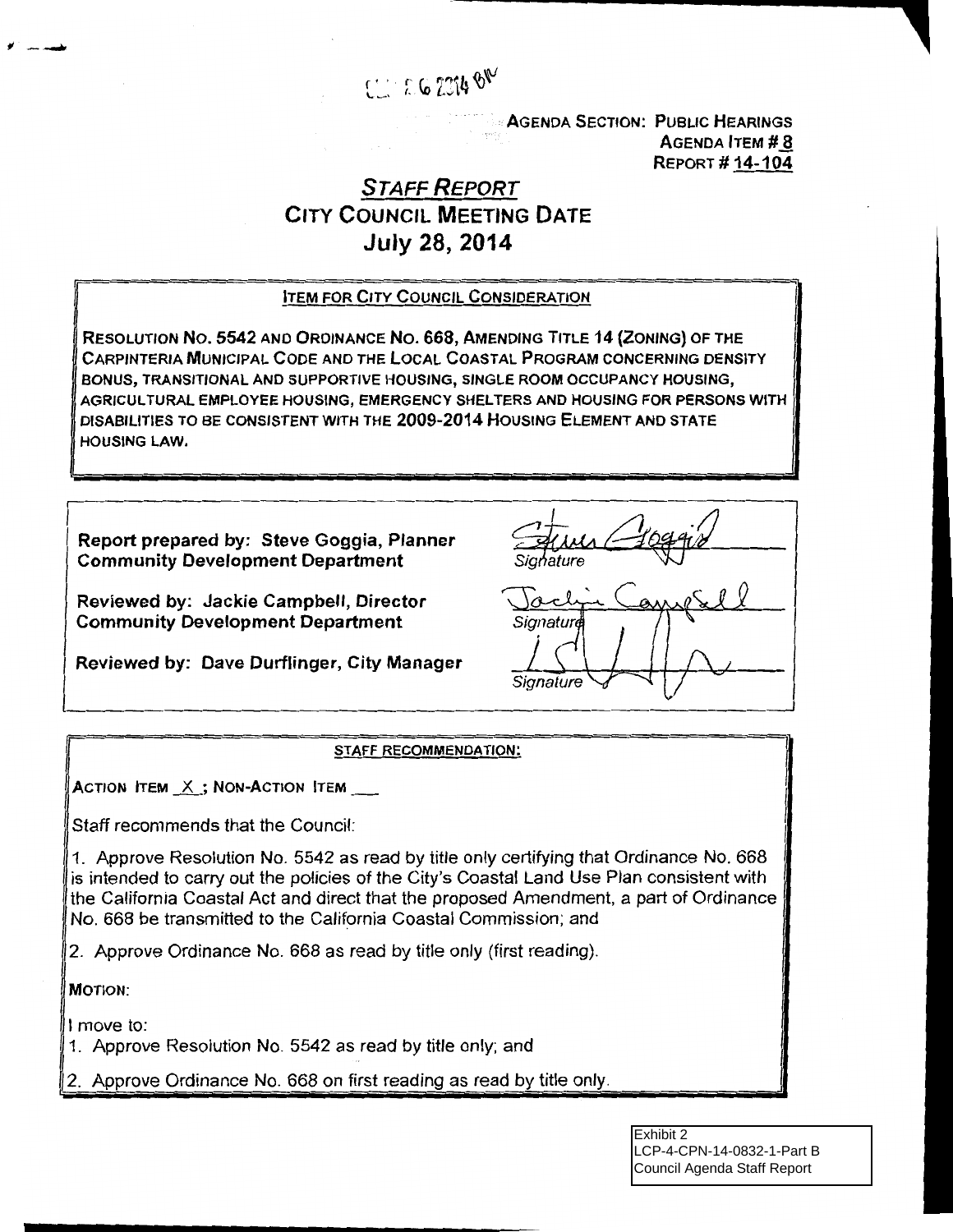Special Needs Housing Ordinance July 28, 2014 Page 2 of 9

#### I. BACKGROUND

On September 12, 2011 the City Council adopted Resolution No. 5334, thereby approving the City's Housing Element for the 2009-2014 planning period. The California Department of Housing and Community Development (HCD) certified the document on October 11, 2011, finding the Housing Element in compliance with state law.

The 2009-2014 Housing Element includes several Programs calling for amendments to City zoning regulations in order to comply with state housing law. Those amendments include revisions to the Municipal Code regarding density bonus, transitional and supportive housing, single room occupancy housing, agricultural employee housing, emergency shelters and housing for persons with disabilities. The proposed amendments were reviewed and recommended for approval by the Planning Commission at its July 7, 2014 hearing.

| II. | <b>DISCUSSION</b> |
|-----|-------------------|
|     |                   |

The attached ordinance (Exhibit 1 to Attachment A} amends Carpinteria's existing Zoning Code in the following areas:

#### Density Bonus Procedures (Program #7)

Pursuant to the State density bonus law (Government Code §65915- 65918), density bonus units and other concessions or incentives must be granted when certain conditions are met by the applicant for very low, low and moderate income households as well as senior citizen housing developments. Senate Bill No. 1818, which took effect on January 1, 2005, provided revisions to the State density bonus law. Housing Element Program #7 directs the City to update the Density Bonus provisions (Chapter 14.77) to reflect SB No. 1818 requirements in the following areas:

- Density bonus units required as a function of the percentage of housing units provided for very low, low and moderate income households;
- Concessions and incentives;
- Maximum parking standards; and
- Length of affordability period.

Ordinance No. 668 includes the proposed revised text of §14.77 Density Bonus including new tables to calculate the number of density bonus units (14.77.030), two additional findings to deny requested incentives (14.77.040.c and d), a new Section on parking requirements (14.77.050) and minor changes to the text regarding the length of affordability period (14.77.070).

#### Special Needs Housing Program (Program #11)

Program 11 identifies four special needs housing types that require amendments to the City's Zoning Code in order to be consistent with state law: Transitional, Supportive, Single Room Occupancy and housing for Agricultural Employees.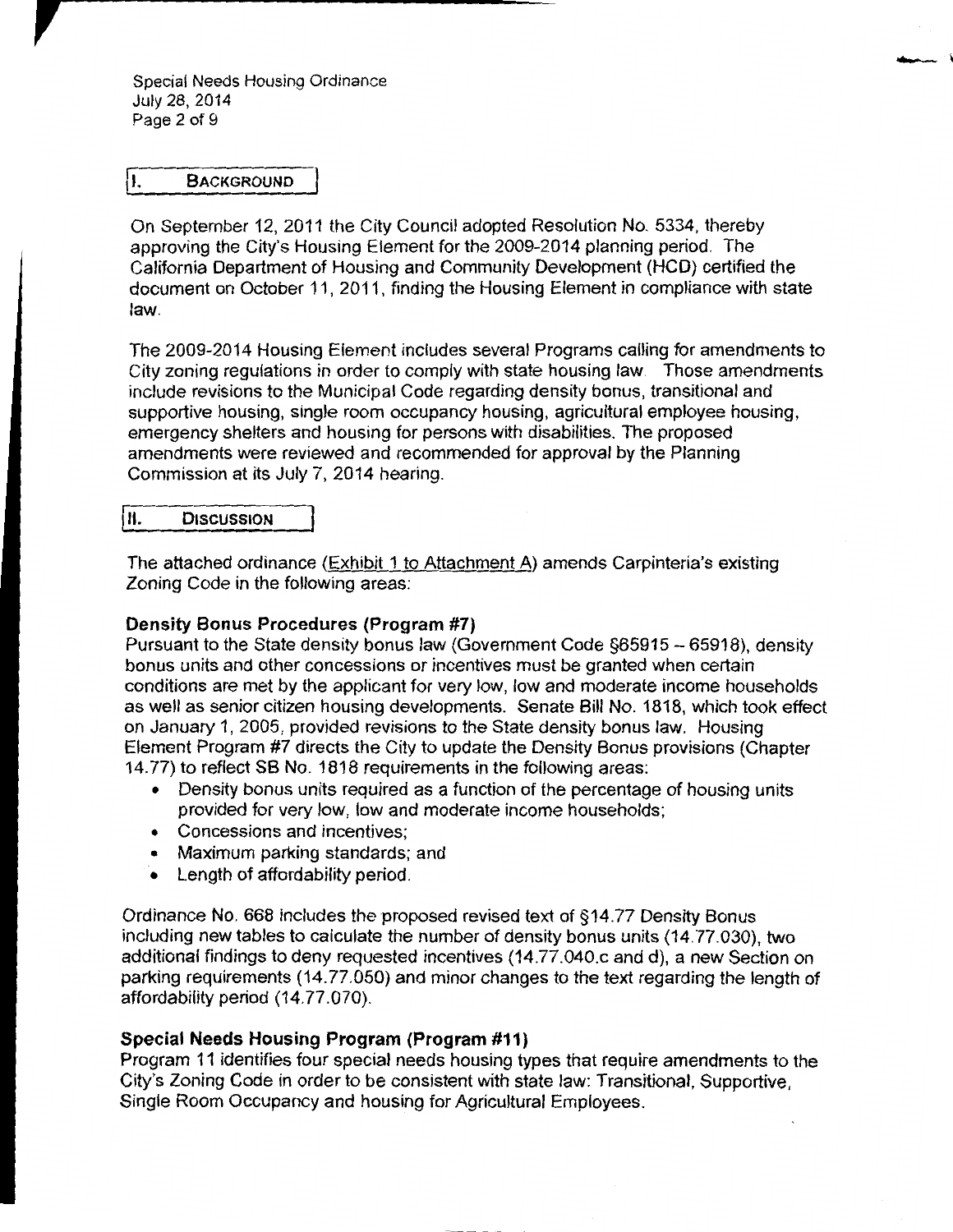Special Needs Housing Ordinance July 28, 2014 Page 3 of 9

#### Transitional and Supportive Housing

Senate Bill No 2, effective January 1, 2008, requires zoning to treat transitional and supportive housing as a residential use subject to only those restrictions that apply to other residential uses of the same type in the same zone. Transitional housing may be designated for a homeless individual or family transitioning to permanent housing. This housing can take several forms, including group housing or multi-family units, and may include supportive services to gain necessary life skills in support of independent living. The length of stay is predetermined with a six-month minimum.

Supportive housing is a place for permanent residence unlike temporary emergency shelters and transitional housing where services are provided to the occupants either at the residence or off-site. The types of support services that may be provided include mental health care, vocational and employment services, substance abuse treatment, child care and independent living skills training.

The residents of supportive housing are disabled or include populations such as families with children, elderly persons, young adults aging out of the foster care system, individuals exiting from institutional settings, veterans or homeless people. There is no limit on the length of stay.

Housing Element Program #11 directs the City to include a definition of transitional and supportive housing in Chapter 14.08 Definitions of the Zoning Code that would:

- Identify transitional and supportive housing as residential uses subject only to the same restrictions as other residential uses in the R-1, PRO, PUD, MHS/PUD, MHP, CPO, CB, RES, M-RP, M, M-CD, A and REC Zone Districts; and
- Indicate that transitional and supportive housing development applications will be processed in the same manner as other applications for residential uses in these zones.

An April 24, 2014 Memo from the State Department of Housing and Community Development provides definitions for these housing types and includes a definition for "target population" as the term is used in the definition of supportive housing. These proposed new definitions are presented in Ordinance No. 668.

#### Single Room Occupancy Housing

Housing Element Program #11 also indicates that the City will amend the Zoning Code to facilitate and encourage the development of small multi-unit residential uses where occupants share common kitchen and bathroom facilities known as Single Room Occupancy (SRO) housing units. Identified actions include:

- Providing a definition of SRO housing units in Chapter 14.08 Definitions;
- Stipulate SRO housing units as among the residential uses subject to the same restrictions as other residential uses in the Planned Residential Development (PRO) District and the Residential (R) Overlay District; and
- Establish development and management standards for SRO housing units.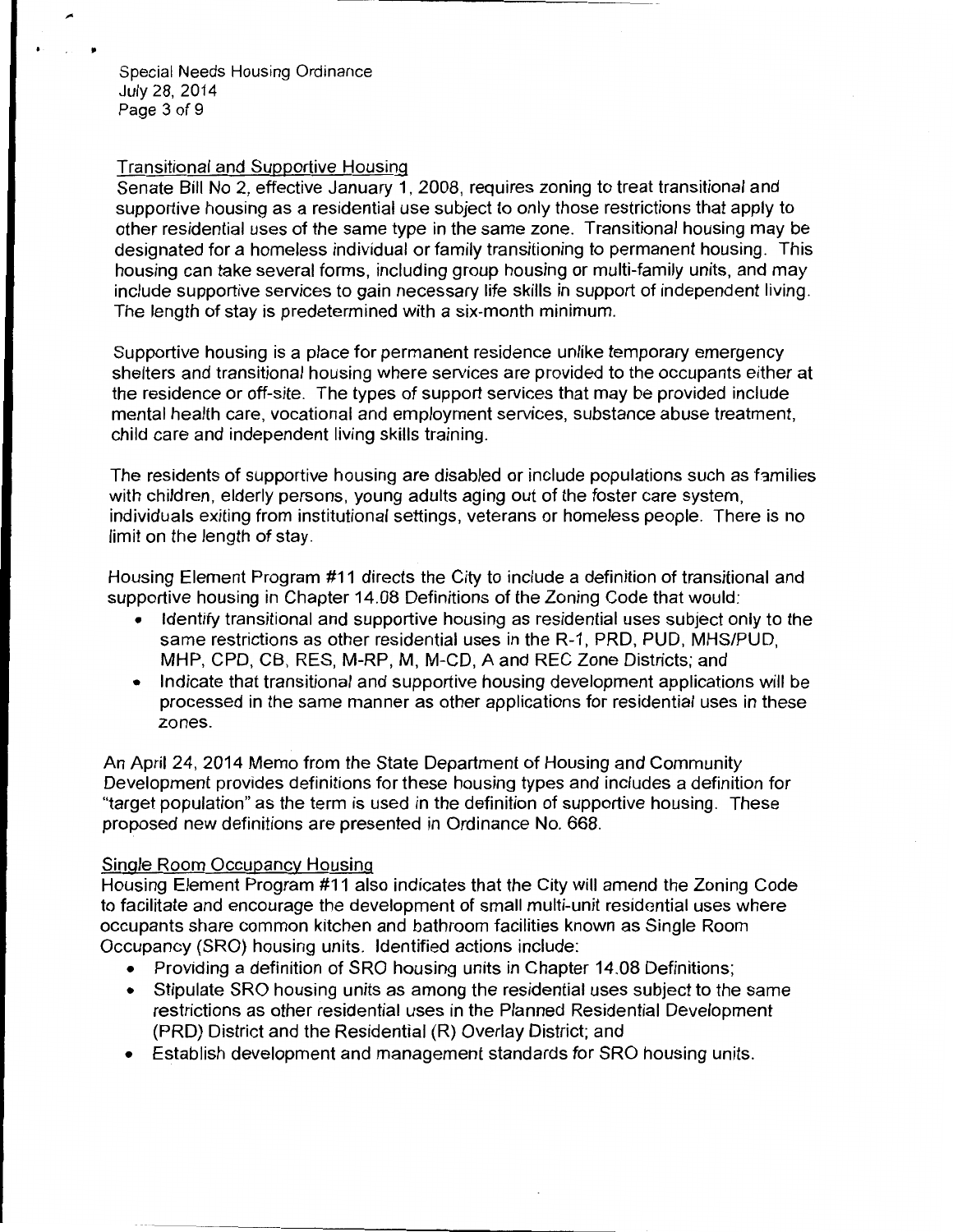Special Needs Housing Ordinance July 28, 2014 Page 4 of 9

The proposed amendments presented in Ordinance No. 668 would allow these facilities subject to a Conditional Use Permit in the Planned Residential Development (PRO) Zone District and within the Residential (R) Overlay District.

#### Agricultural Employee Housing

Housing Element Program #11 states that the City will amend the Zoning Code to be in compliance with Health and Safety Code Sections 17021.5 and 17021.6 which stipulate:

- Any employee housing providing accommodations for six or fewer employees shall be deemed a single-family structure. Employee housing shall not be included within the definition of a boardinghouse, rooming house, hotel, dormitory or other similar term;
- No Conditional Use Permit, Variance or other zoning clearance shall be required of employee housing that serves six or fewer employees that is not required of housing of the same type in the same zone;
- Any employee housing consisting of no more than 36 beds in a group quarters or 12 units or spaces designed for use by a single family or household shall be permitted by right in any zones permitting agricultural use by right. In any zone(s) where agricultural use is permitted subject to a Conditional Use Permit, such employee housing shall be subject to a Conditional Use Permit; and
- Permitted occupancy in employee housing in an agricultural zone shall include agricultural employees who may or may not work on the property where the employee housing is located.

Ordinance No. 668 includes these provisions in Chapter 14.32 Agriculture District and Chapter 14.14.12 Single-family Residential District, where agricultural uses are permitted by right in addition to adding a definition of employee housing.

#### **Emergency Shelter Zoning Program (Program #12)**

Government Code §65583(a)(4)(A) requires the City to identify a zone or zones where emergency shelters are allowed as a permitted use without a Conditional Use Permit or other discretionary permit. The proposed amendment would:

- Add a definition of emergency shelter;
- Include emergency shelter as a permitted use in the M-RP Zone;
- Clarify that no discretionary review including Conditional Use Permit or Development Plan will be required for an emergency shelter in the M-RP Zone; and
- Establish specific development standards for emergency shelters as allowed by Government Code §65583(a)(4)(A).

Emergency shelters described in this Program are for the temporary housing of homeless persons, not emergency shelters set up as part of an Emergency Action Plan following a disaster.

 $\ddot{\phantom{1}}$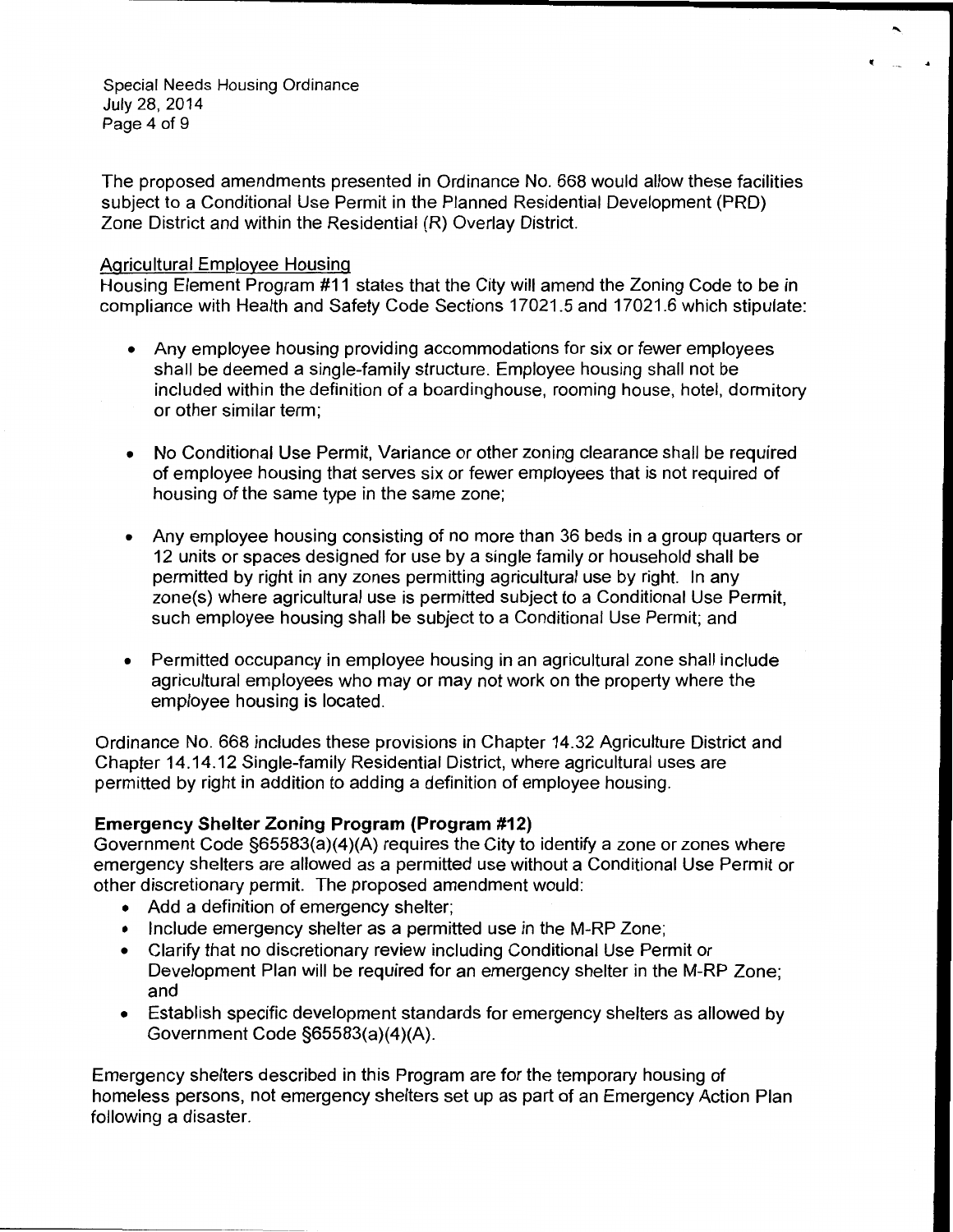Special Needs Housing Ordinance July 28, 2014 Page 5 of 9

Government Code §65583(a)(4)(A) states that emergency shelters may only be subject to those development and management standards that apply to residential or commercial development within the same zone except that a local government may apply written, objective standards that include all of the following:

- The maximum number of beds or persons permitted to be served nightly by the facility;
- Off-street parking based upon demonstrated need, provided that the standards do not require more parking for emergency shelters than for other residential or commercial uses within the same zone;
- The size and location of exterior and interior onsite waiting and client intake areas;
- The provision of onsite management;
- The proximity to other emergency shelters, provided that emergency shelters are not required to be more than 300 feet apart;
- The length of stay;
- Night lighting; and
- Security during hours that the emergency shelter is in operation.

Technical Appendix E of the City's Housing Element identifies amendments to the Zoning Code to include emergency shelters as a permitted use in the Industrial/Research Park (M-RP) Zone District with established development standards pursuant to the identified Government Code provisions. Ordinance No. 668 includes the proposed text to implement these provisions including a maximum of 25 beds at any one emergency shelter facility. Higher occupancy facilities may be considered through a Conditional Use Permit. One vehicle and one bicycle parking space shall be provided onsite per five beds, plus one vehicle space for each employee on duty. Individual occupancy is limited to no more than six months in any 12-month period. A written management plan including provisions for staffing, management, security, lighting outdoor uses, temporary storage, site maintenance, service amenities and transportation is required, with no facility closer than 300 feet to any other emergency shelter.

#### **Housing for Persons with Disabilities (Program** #13)

Program #13 identifies Zoning Code amendments that the City will adopt to affirmatively further housing opportunities for disabled persons. The proposed amendments would:

- Revise the City's definition of "family" to refer to a housekeeping unit or household instead of distinguishing between related and unrelated persons; and
- Make clear that occupants of a licensed residential care facility serving six persons or fewer are considered to be a family for zoning purposes.

Regarding the above actions, state law prohibits the establishment of a numerical limit on the number of unrelated persons occupying a dwelling unit if those persons are living together as a single housekeeping unit. Additionally, under state law, licensed facilities serving six persons or fewer receive special land use protection. They are to be treated as single-family homes for zoning purposes. The land use protection applies to: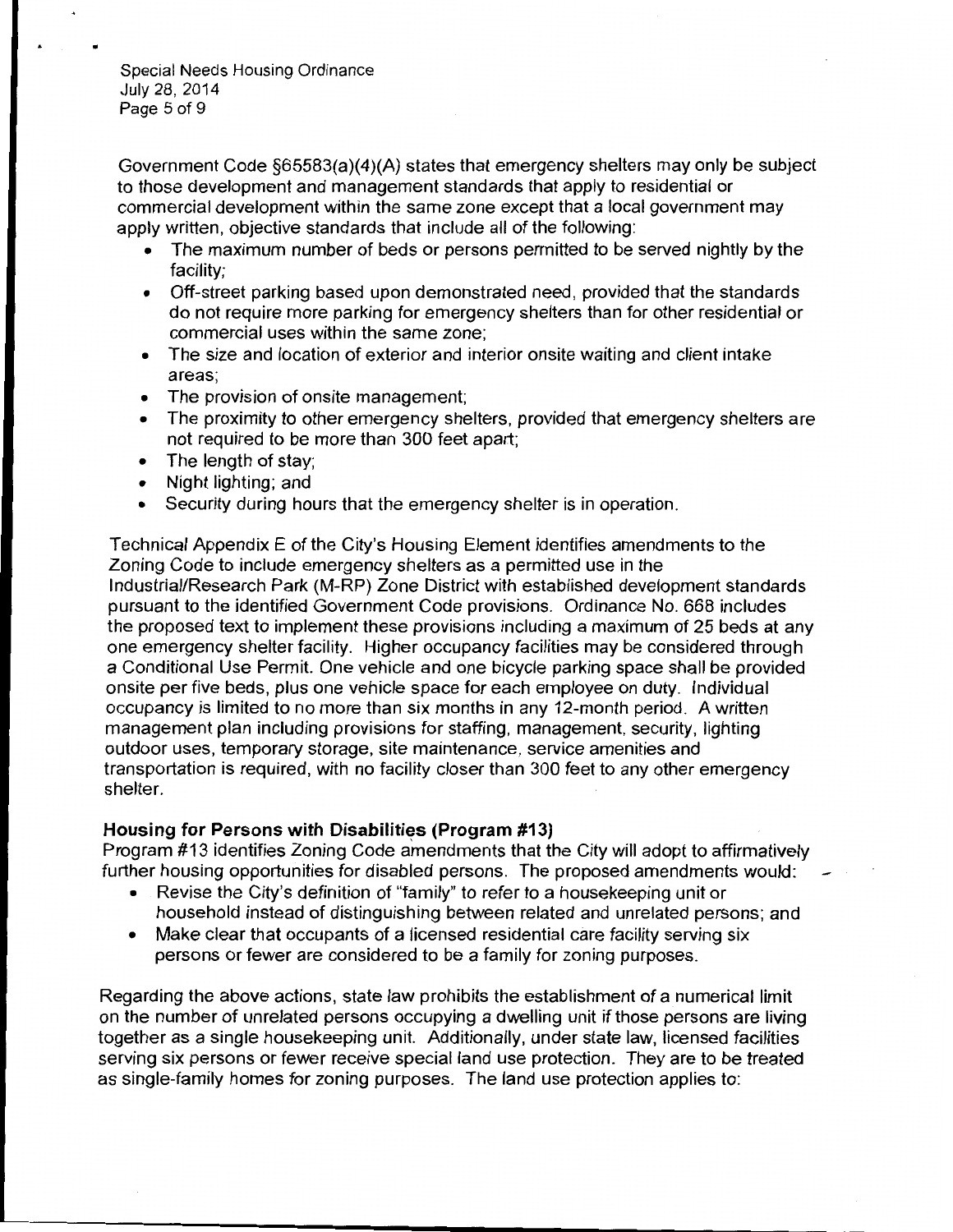Special Needs Housing Ordinance July 28, 2014 Page 6 of 9

- Intermediate care facilities for individuals who have developmental disabilities (Health and Safety Code §1267.8);
- Residential facilities for persons with disabilities and for abused children (Health and Safety Code §1566.3 and Welfare and Institution Code §5116);

 $\ddot{\phantom{1}}$ 

- Residential care facility for the elderly (Health and Safety Code §1569.87);
- Alcoholism and drug treatment facilities (Health and Safety Code §11834.23); and
- Residential facilities for persons with chronic life threatening illness (Health and Safety Code § 1568.0831).

Health and Safety Code § 1566.3 provides that no conditional use permit, zoning variance or other zoning clearance is to be required of a residential facility which serves six or fewer persons which is not required of a dwelling of the same type in the same zone. As used in this provision, a residential facility means any family home, group care facility or similar facility for 24-hour nonmedical care of persons in need of personal services, supervision or assistance essential for sustaining the activities of daily living or for the protection of the individual.

Ordinance No. 668 includes the proposed text to modify the definition of family and replace the definitions of large and small family care homes with large and small residential care facilities consistent with state housing law. In addition, within Chapter 14.62 Conditional Use Permit, the provision for "special care homes" found in Section 14.62.030.22 would be replaced with "large residential care facility". The current definition of special care home means the same as a large residential care facility as they would both be licensed by the state and serve seven or more persons. Therefore this change does not substantially change the existing Zoning Code regulations.

#### **III. ENVIRONMENTAL REVIEW**

The City Council adopted a Negative Declaration (ND) for the City's 2009-2014 Housing Element on September 12, 2011. Pursuant to § 15162 of the California Environmental Quality Act, no additional environmental review is necessary for a project when there is a previously adopted EIR or ND and there have been no changes to the scope of the project, the project's potential impacts, or any project mitigation measures/project alternatives.

Specifically, §15162 states that when a ND has been adopted for a project, no subsequent environmental review shall be prepared for that project unless the lead agency determines, on the basis of substantial evidence in light of the whole record, one or more of the following:

a. Substantial changes are proposed in the project which will require major revisions of the previous ND due to the involvement of new significant environmental effects;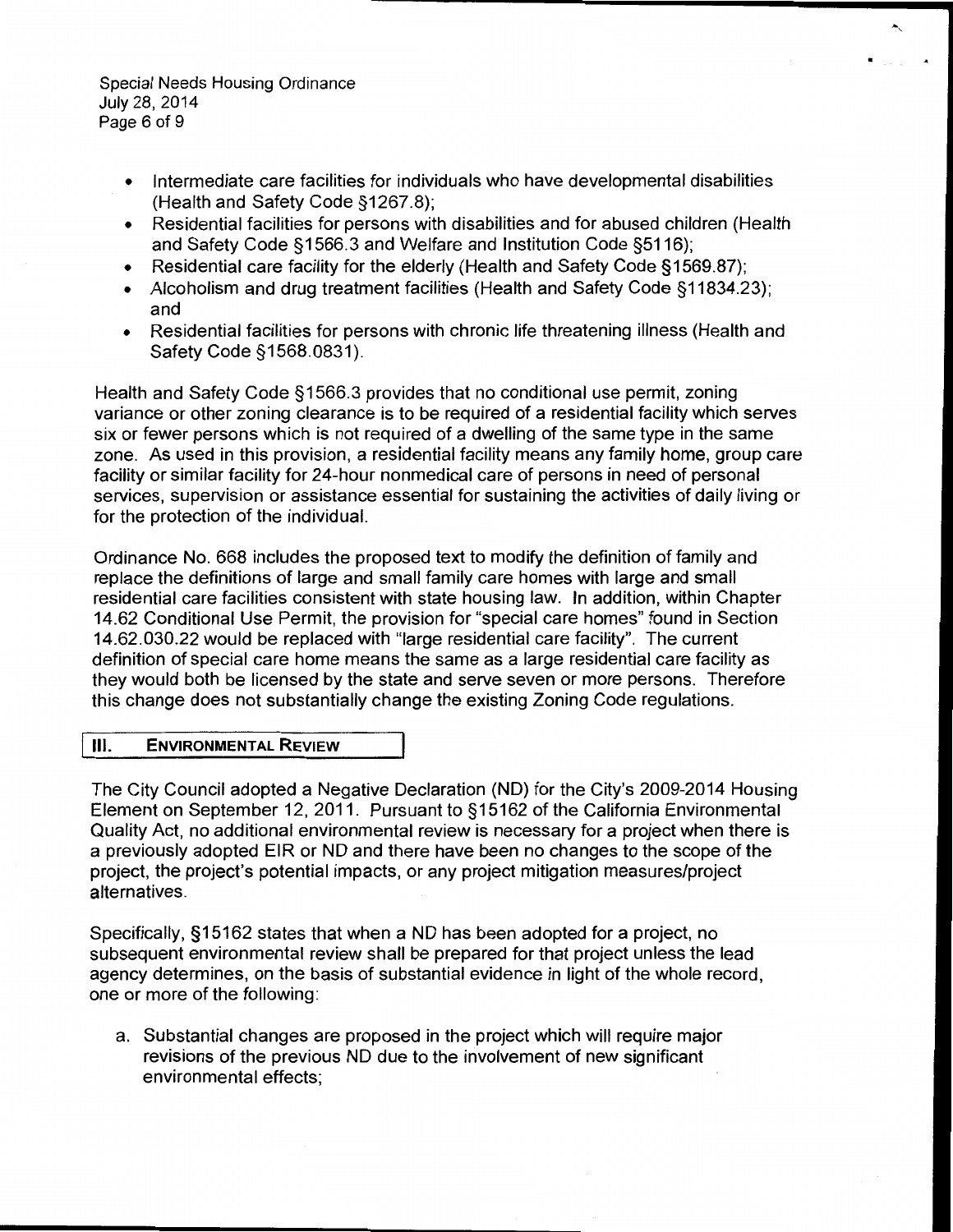Special Needs Housing Ordinance July 28, 2014 Page 7 of 9

- b. Substantial changes occur with respect to the circumstances under which the project is undertaken which will require major revisions of the previous NO due to the involvement of new significant environmental effects; or
- c. New information of substantial importance, which was not known and could not have been known with the exercise of reasonable diligence at the time the previous NO was adopted.

The previously adopted NO evaluated the potential impacts of the Housing Element update on air quality, biological resources, water resources, utilities/public services and traffic.

The Element includes policies and programs that facilitate the development of housing affordable to all segments of the community in an environmentally responsible way, by promoting development in the existing urban area of the City in proximity to urban services, consistent with the density and land use policies of the General Plan. There were no significate impacts identified in any of the issue areas, therefore no mitigation was required.

The proposed revisions to the City's Municipal Code Title 14 (Zoning) concerning density bonus, transitional and supportive housing, single room occupancy housing, agricultural employee housing, emergency shelters and housing for persons with disabilities to be consistent with the 2009-2014 Housing Element and state housing law would not result in any significant environmental effects as noted in the NO. Therefore, it is appropriate that no additional environmental analysis be completed for this project. Applicable mitigation measures are included as part of the City's General Plan/Coastal Plan and would apply to any development proposals pursuant to these Zoning text amendments. The previously adopted NO for the 2009-2014 Housing Element is included as Attachment B.

#### jiV. ALTERNATIVES

If the City Council chooses not to adopt the proposed Ordinance, the Council could direct staff to return with an amended Ordinance. However, these changes to the City's zoning regulations are required by state housing law, and the state will not certify our upcoming Housing Element update without them.

In the case of density bonus, transitional and supportive housing, agricultural employee housing and housing for persons with disabilities, the City has very little flexibility with the text of the amendments. However, with single room occupancy housing and emergency shelters, cities are allowed some discretion as to which zoning district(s) allow these uses and what development standards will apply.

The Planning Commission recommends the M-RP zone district as appropriate for emergency shelters given the success of the former Salvation Army Rehabilitation Center in this zone. All development standards, as allowed by Government Code §65583(a)(4)(A), have been applied to make certain that any future proposed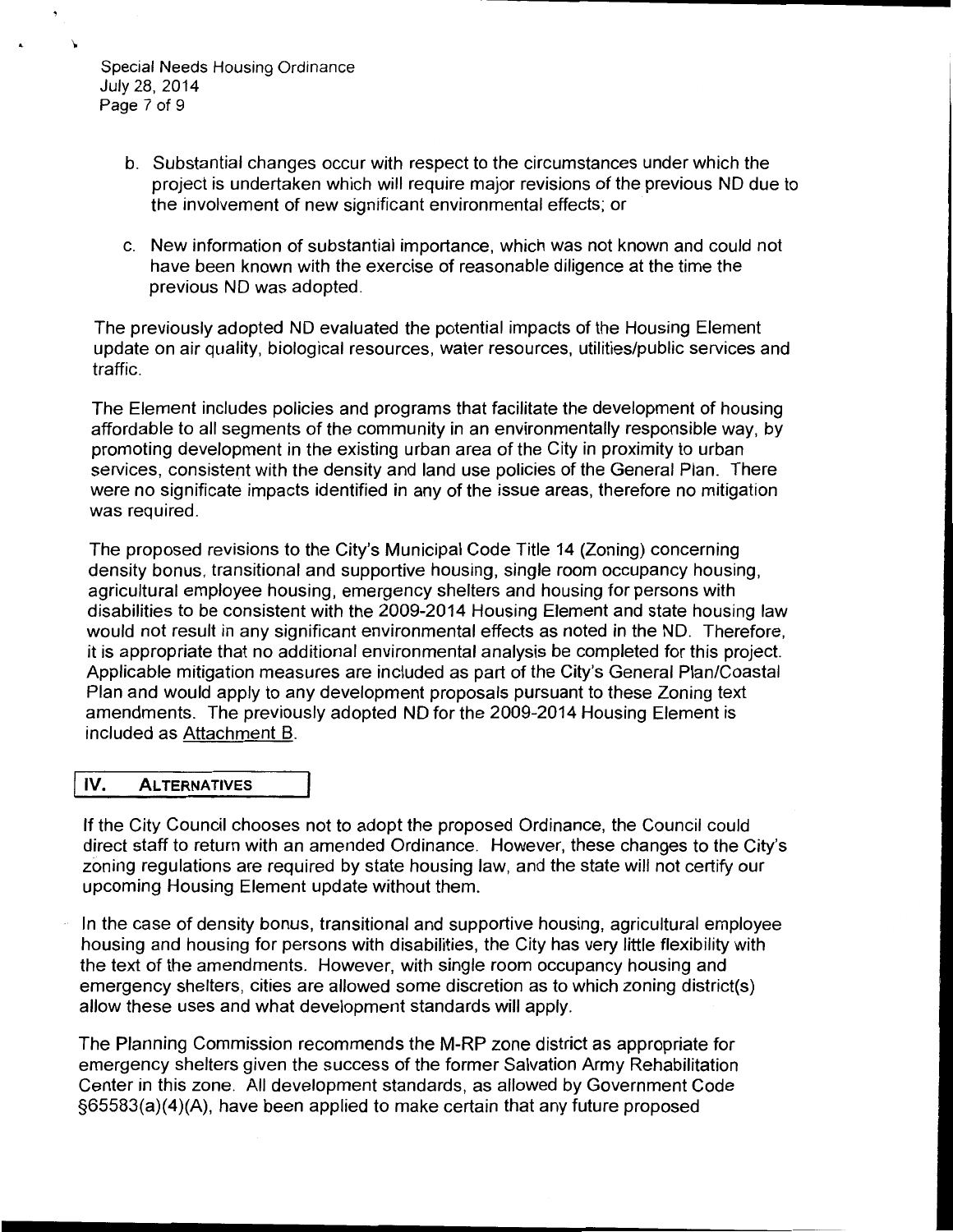Special Needs Housing Ordinance July 28, 2014 Page 8 of 9

emergency shelters comply with the basic land use regulations concerning compatibility with neighboring uses existing in this zone district.

For single room occupancy housing, the Planning Commission has recommended this use would be allowed in the PRO and R Overlay zone districts subject to a Conditional Use Permit approval. The Planning Commission has also recommended specific development standards in order to ensure compatibility with other uses allowed in the PRD and R Overlay zones.

| ١v. | LEGAL |
|-----|-------|
|     |       |

The proposed ordinance will amend the Zoning Chapter of Carpinteria's Municipal Code. Pursuant to the Coastal Act, the amendment will not become effective until the California Coastal Commission approves the change.

The typical process for submitting or amending a Local Coastal Program is spelled out in Sections 30510-30526 of the Public Resources Code. The proposed LCP amendments would first be presented to the Planning Commission who would then make a written recommendation to the City Council. Should the Council endorse the proposed amendments, the City Manager may then submit the amendments to the Coastal Commission pursuant to a resolution by the City Council.

Upon receipt of the LCP amendment submittal, Coastal Commission staff would then review the filing for completeness pursuant to Commission regulations. Once the submittal is deemed complete, the amendment is filed and the Commission's review period begins. During the review period, the Commission determines the type of amendment and the requisite review process. Most likely the proposed LCP amendment will require a public hearing with the Coastal Commission which is to be held within 90 days of filing of the LCP amendment. For each of the proposed amendments submitted, the Commission will vote either to deny or certify the proposed amendment(s}. The Commission may also suggest modifications following a denial action. The City is allowed to submit only three LCP Amendments per calendar year; separate LCP Amendments can be combined to qualify as only one submittal.

Following approval of an amendment by the Coastal Commission, the item will return to the City Council for necessary action, which may include final adoption of the ordinance and/or acceptance of suggested modifications from the Coastal Commission. LCP amendments do not become effective until completion of the following three steps: (i) all necessary local government follow-up actions, including the acceptance of suggested modifications, are taken; (ii) the Coastal Commission's Executive Director determines that the follow-up actions are legally adequate; and (iii) the Commission concurs with the Executive Director's determination.